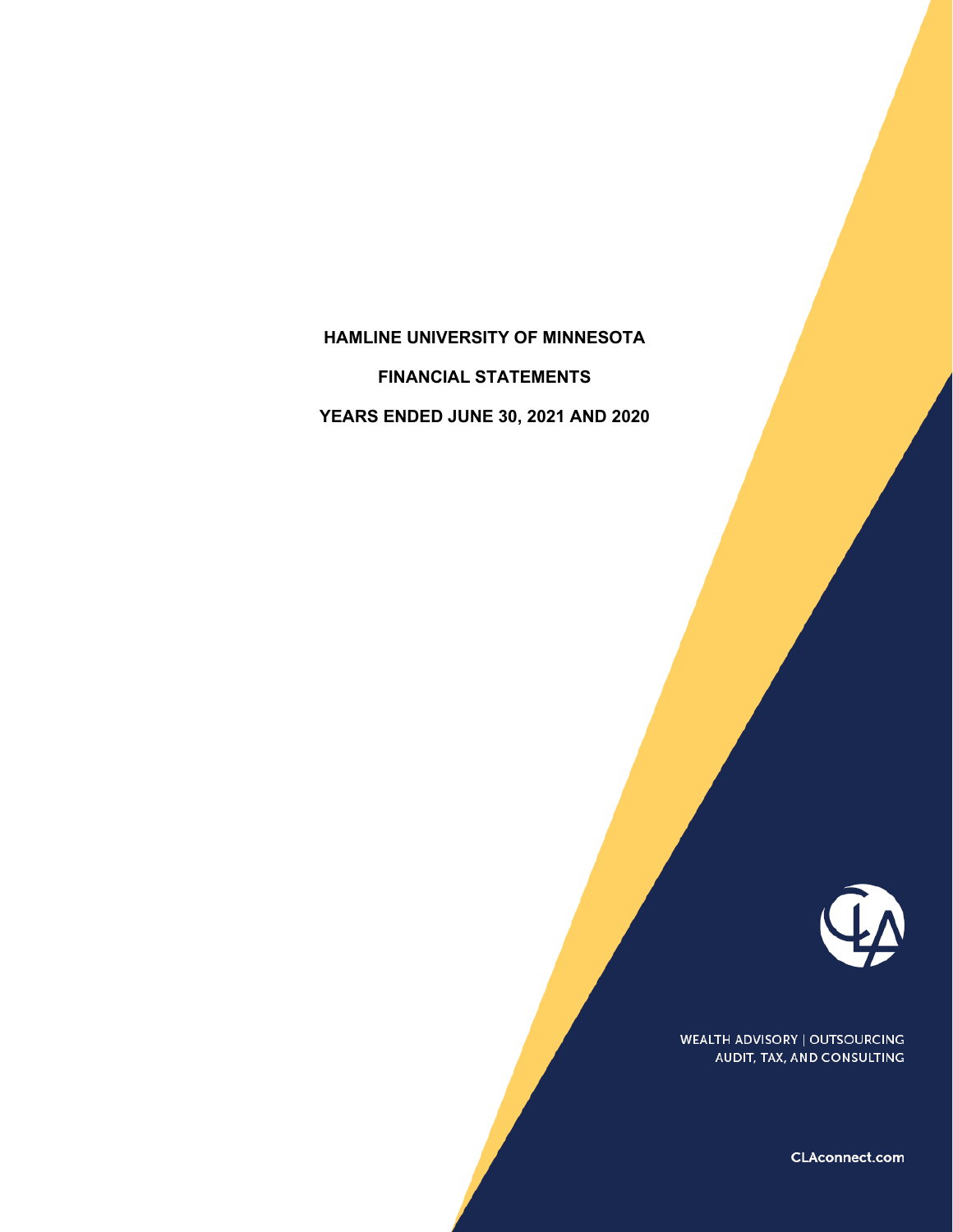## **HAMLINE UNIVERSITY OF MINNESOTA TABLE OF CONTENTS YEARS ENDED JUNE 30, 2021 AND 2020**

| <b>INDEPENDENT AUDITORS' REPORT</b>  |   |
|--------------------------------------|---|
| <b>FINANCIAL STATEMENTS</b>          |   |
| <b>BALANCE SHEETS</b>                | 3 |
| <b>STATEMENTS OF ACTIVITIES</b>      | 4 |
| <b>STATEMENTS OF CASH FLOWS</b>      | 6 |
| <b>NOTES TO FINANCIAL STATEMENTS</b> |   |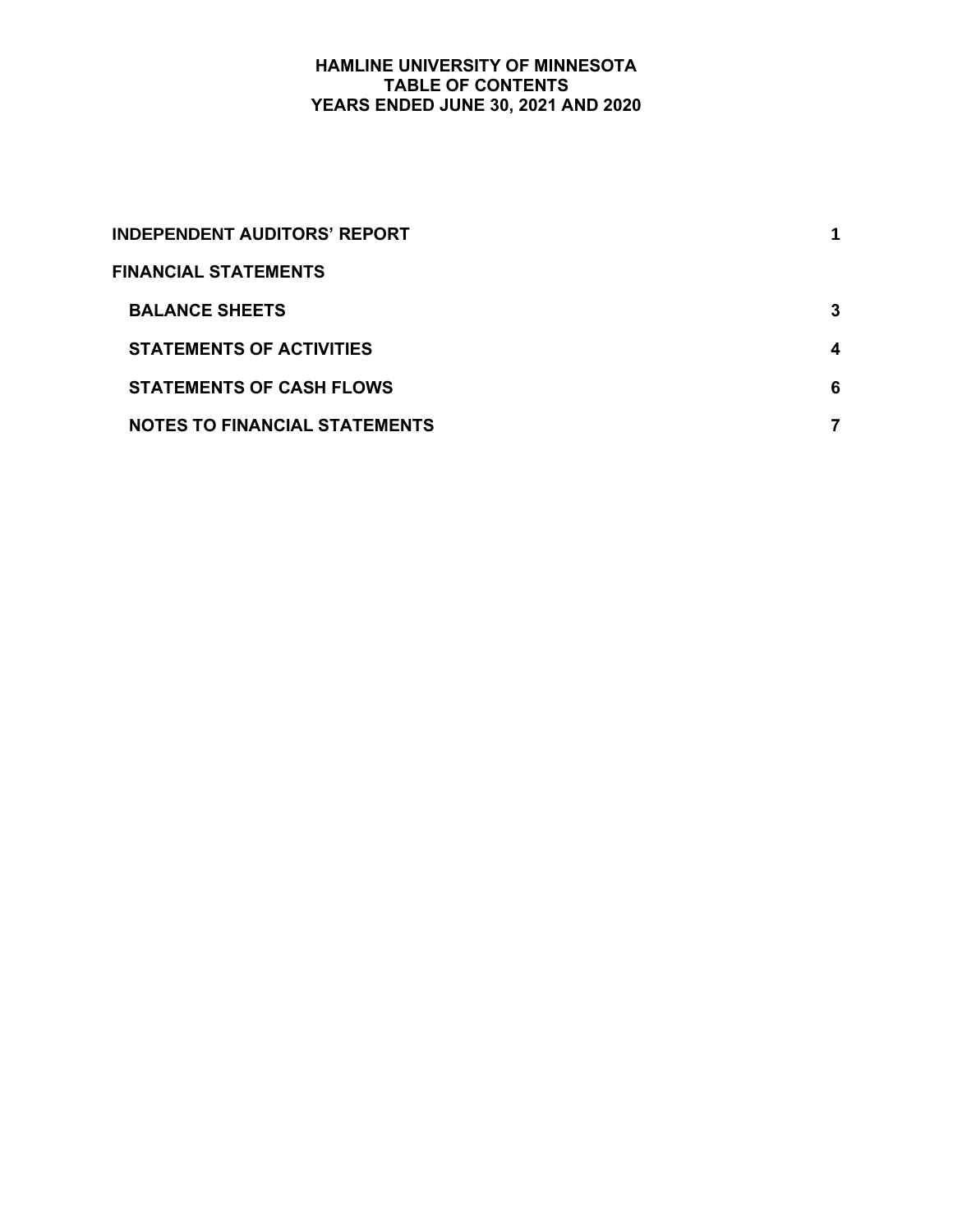

**CliftonLarsonAllen LLP CLAconnect.com**

## **INDEPENDENT AUDITORS' REPORT**

Board of Trustees Hamline University of Minnesota St. Paul, Minnesota

We have audited the accompanying financial statements of Hamline University of Minnesota, which comprise the balance sheets as of June 30, 2021 and 2020, and the related statements of activities, and cash flows for the years then ended, and the related notes to the financial statements.

## *Management's Responsibility for the Financial Statements*

Management is responsible for the preparation and fair presentation of these financial statements in accordance with accounting principles generally accepted in the United States of America; this includes the design, implementation, and maintenance of internal control relevant to the preparation and fair presentation of financial statements that are free from material misstatement, whether due to fraud or error.

## *Auditors' Responsibility*

Our responsibility is to express an opinion on these financial statements based on our audits. We conducted our audit in accordance with auditing standards generally accepted in the United States of America. Those standards require that we plan and perform the audit to obtain reasonable assurance about whether the financial statements are free from material misstatement.

An audit involves performing procedures to obtain audit evidence about the amounts and disclosures in the financial statements. The procedures selected depend on the auditors' judgment, including the assessment of the risks of material misstatement of the financial statements, whether due to fraud or error. In making those risk assessments, the auditor considers internal control relevant to the entity's preparation and fair presentation of the financial statements in order to design audit procedures that are appropriate in the circumstances, but not for the purpose of expressing an opinion on the effectiveness of the entity's internal control. Accordingly, we express no such opinion. An audit also includes evaluating the appropriateness of accounting policies used and the reasonableness of significant accounting estimates made by management, as well as evaluating the overall presentation of the financial statements.

We believe that the audit evidence we have obtained is sufficient and appropriate to provide a basis for our audit opinion.



CLA is an independent member of Nexia International, a leading, global network of independent accounting and consulting firms. See nexia.com/member-firm-disclaimer for details.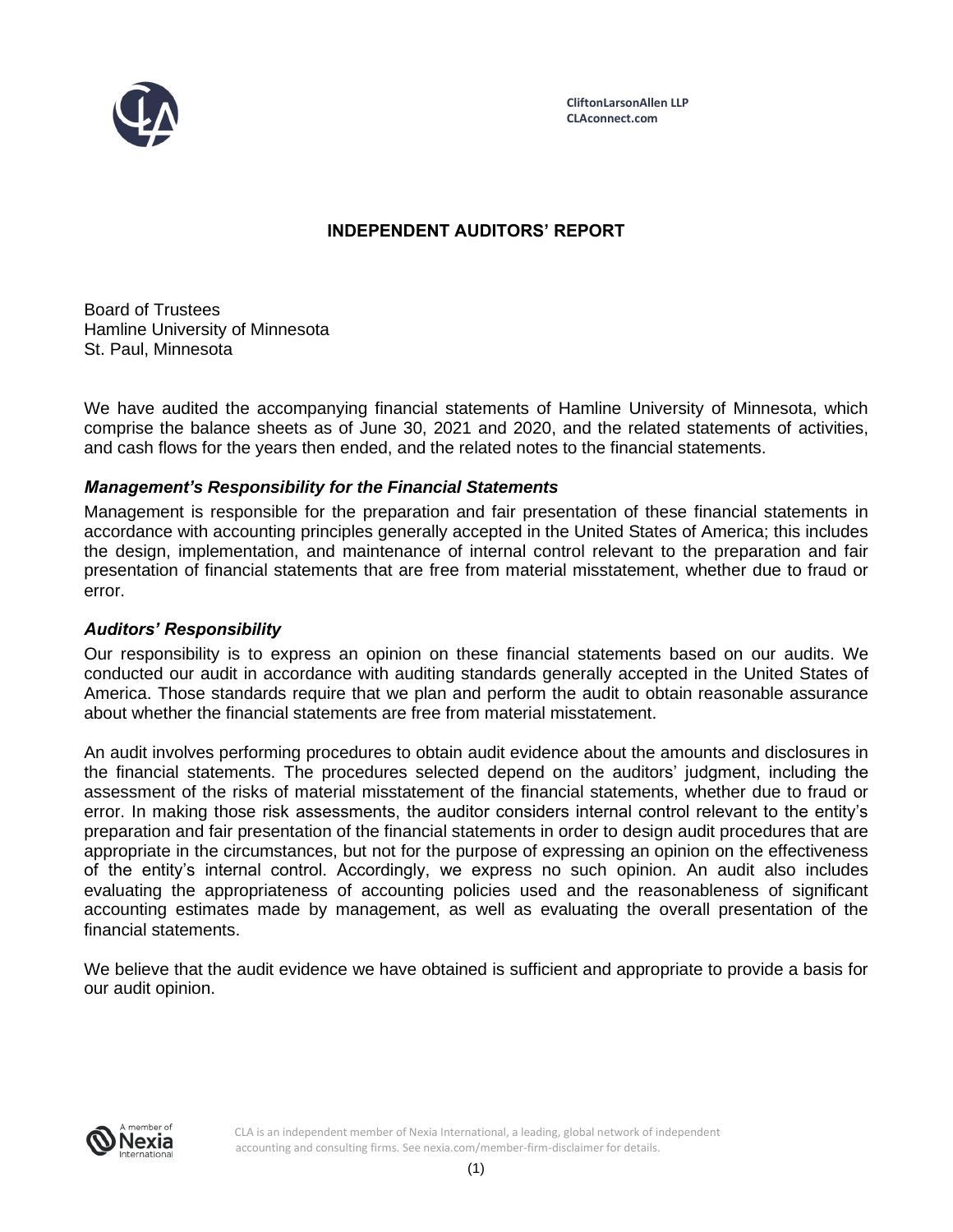# *Opinion*

In our opinion, the financial statements referred to above present fairly, in all material respects, the financial position of Hamline University of Minnesota as of June 30, 2021 and 2020, and the changes in its net assets and its cash flows for the years then ended in accordance with accounting principles generally accepted in the United States of America.

# *Emphasis of Matter*

As discussed in Note 1 to the financial statements, in 2021 Hamline University of Minnesota adopted new accounting guidance for leases. The guidance requires lessees to recognize a right-of-use asset and corresponding liability for all operating and finance leases with lease terms greater than one year. Our conclusion is not modified with respect to this matter.

Clifton Larson Allen LLP

**CliftonLarsonAllen LLP**

Minneapolis, Minnesota October 21, 2021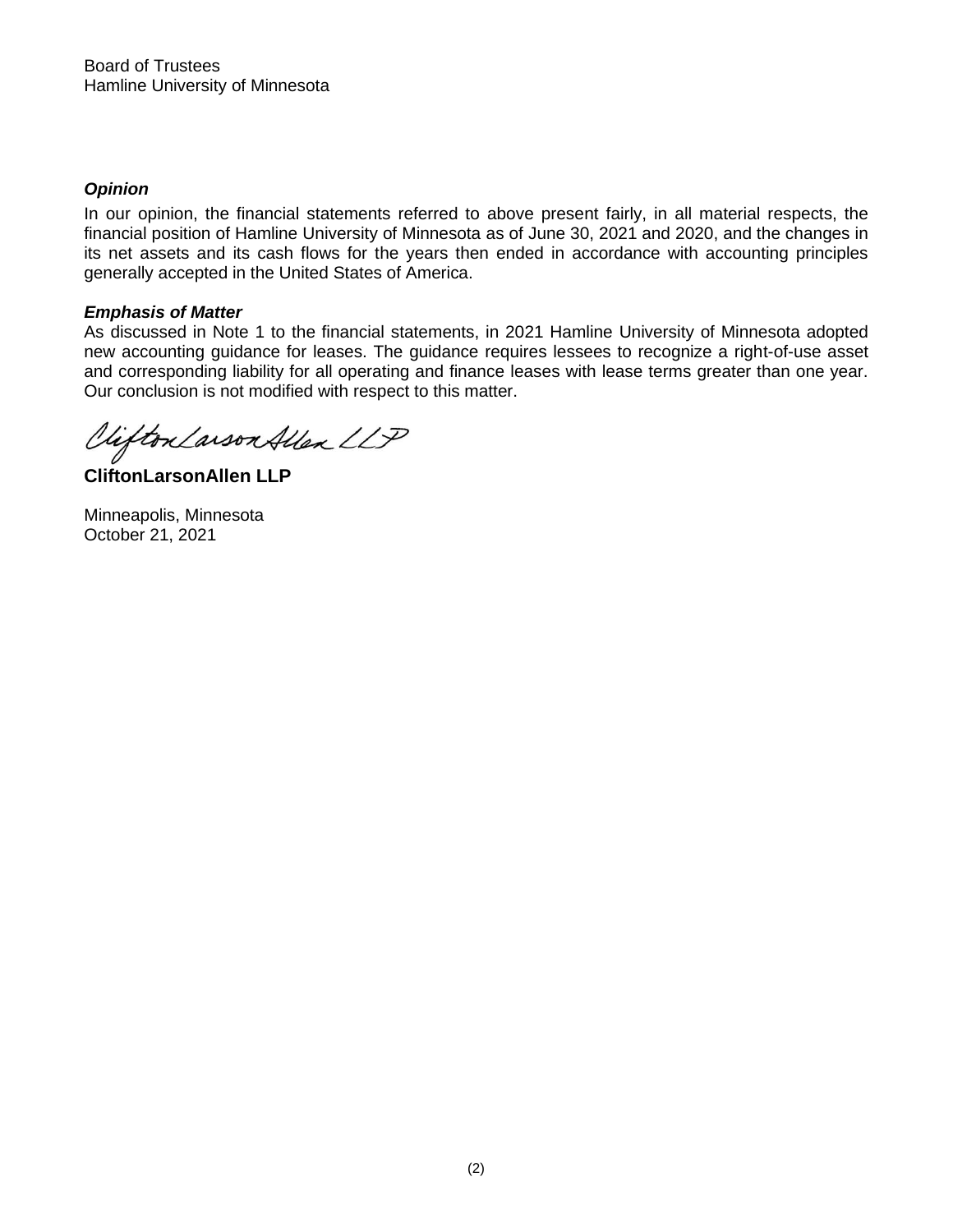## **HAMLINE UNIVERSITY OF MINNESOTA BALANCE SHEETS JUNE 30, 2021 AND 2020**

|                                         | 2021            | 2020            |  |
|-----------------------------------------|-----------------|-----------------|--|
| <b>ASSETS</b>                           |                 |                 |  |
| Cash and Cash Equivalents               | \$              | \$<br>5,006,384 |  |
| <b>Restricted Cash</b>                  | 9,175,638       | 2,642,906       |  |
| Accounts Receivable (Net)               | 5,553,426       | 6,876,939       |  |
| Prepaid Expenses and Other Assets       | 7,781,376       | 5,950,487       |  |
| <b>Contributions Receivable</b>         | 3,484,519       | 7,494,607       |  |
| Student Loans Receivable (Net)          | 2,747,396       | 3,571,299       |  |
| Investments                             | 138,130,998     | 100,847,785     |  |
| Property, Plant, and Equipment (Net)    | 85,076,404      | 88,014,387      |  |
| <b>Construction in Progress</b>         | 276,900         | 71,294          |  |
| <b>Beneficial Interest in Trusts</b>    | 2,543,991       | 2,318,481       |  |
| Right of Use Asset - Financing          | 151,571         |                 |  |
| Right of Use Asset - Operating          | 2,946,097       |                 |  |
| <b>Total Assets</b>                     | \$257,868,316   | \$222,794,569   |  |
| <b>LIABILITIES AND NET ASSETS</b>       |                 |                 |  |
| <b>LIABILITIES</b>                      |                 |                 |  |
| Accounts Payable and Accrued Expenses   | \$<br>5,720,982 | \$<br>4,770,032 |  |
| Deposits and Deferred Revenue           | 2,318,694       | 2,528,069       |  |
| Annuities and Unitrusts Payable         | 759,475         | 824,034         |  |
| Perkins Loans Refundable to Government  | 2,911,194       | 3,693,744       |  |
| Long-Term Debt                          | 45,530,859      | 45,481,848      |  |
| Lease Liability - Financing             | 149,937         |                 |  |
| Lease Liability - Operating             | 2,946,097       |                 |  |
| <b>Total Liabilities</b>                | 60,337,238      | 57,297,727      |  |
| <b>NET ASSETS</b>                       |                 |                 |  |
| <b>Without Donor Restrictions</b>       | 73,895,505      | 62,521,887      |  |
| <b>With Donor Restrictions</b>          | 123,635,573     | 102,974,955     |  |
| <b>Total Net Assets</b>                 | 197,531,078     | 165,496,842     |  |
| <b>Total Liabilities and Net Assets</b> | \$257,868,316   | \$222,794,569   |  |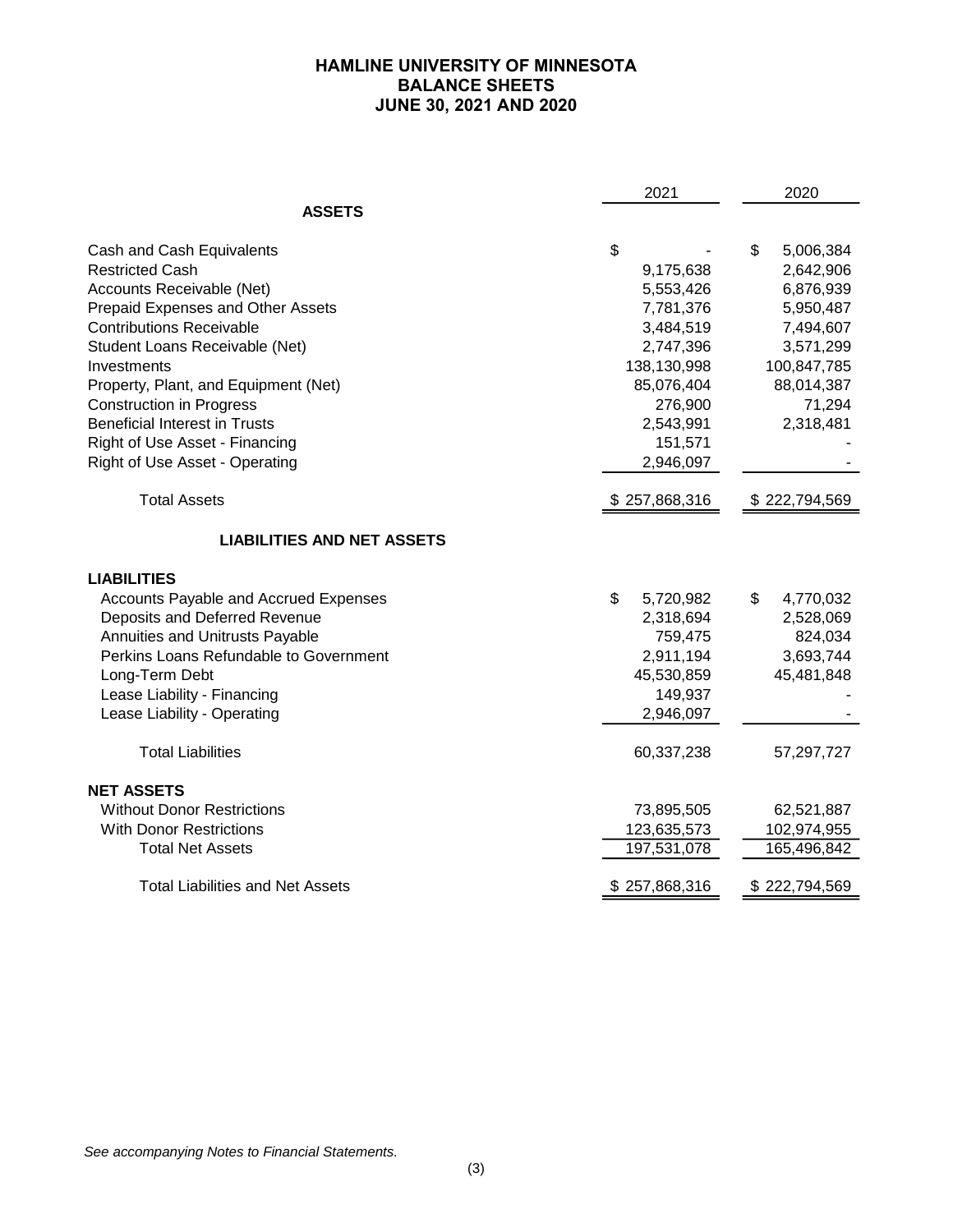## **HAMLINE UNIVERSITY OF MINNESOTA STATEMENTS OF ACTIVITIES YEARS ENDED JUNE 30, 2021 AND 2020**

| <b>Without Donor</b><br>With Donor<br>Restrictions<br>Total<br>Restrictions<br><b>Operating Activities</b><br><b>REVENUE</b><br>Tuition and Fees, Net of Discount of \$40,783,222<br>50,821,030<br>\$<br>50,821,030<br>in 2021 and \$42,881,051 in 2020<br>\$<br>\$<br><b>Government Grants</b><br>6,457,561<br>6,457,561<br>Contributions<br>1,211,226<br>1,453,397<br>2,664,623<br>Investment Income, Net<br>357,528<br>99,355<br>456,883<br>Sale and Services of Educational Activities<br>768,134<br>6,150<br>774,284<br><b>Other Sources</b><br>2,871,175<br>(1,626,047)<br>1,245,128<br><b>Auxiliary Enterprises</b><br>5,872,467<br>277<br>5,872,744<br><b>Subtotal Revenue</b><br>17,538,091<br>17,471,223<br>(66, 868)<br>Appropriation of Endowment Assets for Expenditure<br>797,883<br>3,562,556<br>4,360,439<br>Net Assets Released from Restrictions<br>(2,588,738)<br>2,588,738 |
|------------------------------------------------------------------------------------------------------------------------------------------------------------------------------------------------------------------------------------------------------------------------------------------------------------------------------------------------------------------------------------------------------------------------------------------------------------------------------------------------------------------------------------------------------------------------------------------------------------------------------------------------------------------------------------------------------------------------------------------------------------------------------------------------------------------------------------------------------------------------------------------------|
|                                                                                                                                                                                                                                                                                                                                                                                                                                                                                                                                                                                                                                                                                                                                                                                                                                                                                                |
|                                                                                                                                                                                                                                                                                                                                                                                                                                                                                                                                                                                                                                                                                                                                                                                                                                                                                                |
|                                                                                                                                                                                                                                                                                                                                                                                                                                                                                                                                                                                                                                                                                                                                                                                                                                                                                                |
|                                                                                                                                                                                                                                                                                                                                                                                                                                                                                                                                                                                                                                                                                                                                                                                                                                                                                                |
|                                                                                                                                                                                                                                                                                                                                                                                                                                                                                                                                                                                                                                                                                                                                                                                                                                                                                                |
|                                                                                                                                                                                                                                                                                                                                                                                                                                                                                                                                                                                                                                                                                                                                                                                                                                                                                                |
|                                                                                                                                                                                                                                                                                                                                                                                                                                                                                                                                                                                                                                                                                                                                                                                                                                                                                                |
|                                                                                                                                                                                                                                                                                                                                                                                                                                                                                                                                                                                                                                                                                                                                                                                                                                                                                                |
|                                                                                                                                                                                                                                                                                                                                                                                                                                                                                                                                                                                                                                                                                                                                                                                                                                                                                                |
|                                                                                                                                                                                                                                                                                                                                                                                                                                                                                                                                                                                                                                                                                                                                                                                                                                                                                                |
|                                                                                                                                                                                                                                                                                                                                                                                                                                                                                                                                                                                                                                                                                                                                                                                                                                                                                                |
|                                                                                                                                                                                                                                                                                                                                                                                                                                                                                                                                                                                                                                                                                                                                                                                                                                                                                                |
|                                                                                                                                                                                                                                                                                                                                                                                                                                                                                                                                                                                                                                                                                                                                                                                                                                                                                                |
|                                                                                                                                                                                                                                                                                                                                                                                                                                                                                                                                                                                                                                                                                                                                                                                                                                                                                                |
|                                                                                                                                                                                                                                                                                                                                                                                                                                                                                                                                                                                                                                                                                                                                                                                                                                                                                                |
| 71,745,742<br>72,652,692<br>Total Operating Revenue and Other Additions<br>906,950                                                                                                                                                                                                                                                                                                                                                                                                                                                                                                                                                                                                                                                                                                                                                                                                             |
| <b>EXPENSES</b>                                                                                                                                                                                                                                                                                                                                                                                                                                                                                                                                                                                                                                                                                                                                                                                                                                                                                |
| 22,816,083<br>22,816,083<br>Instruction                                                                                                                                                                                                                                                                                                                                                                                                                                                                                                                                                                                                                                                                                                                                                                                                                                                        |
| Academic Support<br>8,296,125<br>8,296,125                                                                                                                                                                                                                                                                                                                                                                                                                                                                                                                                                                                                                                                                                                                                                                                                                                                     |
| Research<br>75,608<br>75,608                                                                                                                                                                                                                                                                                                                                                                                                                                                                                                                                                                                                                                                                                                                                                                                                                                                                   |
| <b>Public Service</b><br>1,628,857<br>1,628,857                                                                                                                                                                                                                                                                                                                                                                                                                                                                                                                                                                                                                                                                                                                                                                                                                                                |
| <b>Student Services</b><br>14,104,288<br>14,104,288                                                                                                                                                                                                                                                                                                                                                                                                                                                                                                                                                                                                                                                                                                                                                                                                                                            |
| <b>Institutional Support</b><br>13,611,797<br>13,611,797                                                                                                                                                                                                                                                                                                                                                                                                                                                                                                                                                                                                                                                                                                                                                                                                                                       |
| <b>Auxiliary Enterprises</b><br>10,231,837<br>10,231,837                                                                                                                                                                                                                                                                                                                                                                                                                                                                                                                                                                                                                                                                                                                                                                                                                                       |
| 70,764,595<br>70,764,595<br><b>Total Expenses</b>                                                                                                                                                                                                                                                                                                                                                                                                                                                                                                                                                                                                                                                                                                                                                                                                                                              |
| <b>CHANGE IN NET ASSETS FROM OPERATING ACTIVITIES</b><br>906,950<br>981,147<br>1,888,097                                                                                                                                                                                                                                                                                                                                                                                                                                                                                                                                                                                                                                                                                                                                                                                                       |
| <b>Nonoperating Activities</b>                                                                                                                                                                                                                                                                                                                                                                                                                                                                                                                                                                                                                                                                                                                                                                                                                                                                 |
| Contributions<br>111,021<br>2,894,734<br>3,005,755                                                                                                                                                                                                                                                                                                                                                                                                                                                                                                                                                                                                                                                                                                                                                                                                                                             |
| Net Investment Return<br>9,761,489<br>21,613,858<br>31,375,347                                                                                                                                                                                                                                                                                                                                                                                                                                                                                                                                                                                                                                                                                                                                                                                                                                 |
| Appropriation of Endowment Assets for Expenditure<br>(4,360,439)<br>(4,360,439)                                                                                                                                                                                                                                                                                                                                                                                                                                                                                                                                                                                                                                                                                                                                                                                                                |
| Change in Value of Split-Interest Agreements<br>290,070<br>290,070                                                                                                                                                                                                                                                                                                                                                                                                                                                                                                                                                                                                                                                                                                                                                                                                                             |
| Net Assets Released from Restrictions<br>5,044,994<br>(5,044,994)                                                                                                                                                                                                                                                                                                                                                                                                                                                                                                                                                                                                                                                                                                                                                                                                                              |
| Debt Prepayment Penalty<br>(129, 988)<br>(129, 988)                                                                                                                                                                                                                                                                                                                                                                                                                                                                                                                                                                                                                                                                                                                                                                                                                                            |
| <b>Board Designated Unrestricted Spending</b><br>(34, 606)<br>(34, 606)                                                                                                                                                                                                                                                                                                                                                                                                                                                                                                                                                                                                                                                                                                                                                                                                                        |
| 10,392,471<br><b>Total Nonoperating Activities</b><br>19,753,668<br>30,146,139                                                                                                                                                                                                                                                                                                                                                                                                                                                                                                                                                                                                                                                                                                                                                                                                                 |
| <b>CHANGE IN NET ASSETS</b><br>11,373,618<br>20,660,618<br>32,034,236                                                                                                                                                                                                                                                                                                                                                                                                                                                                                                                                                                                                                                                                                                                                                                                                                          |
| Net Assets - Beginning of Year<br>62,521,887<br>102,974,955<br>165,496,842                                                                                                                                                                                                                                                                                                                                                                                                                                                                                                                                                                                                                                                                                                                                                                                                                     |
| NET ASSETS - END OF YEAR<br>\$<br>73,895,505<br>\$<br>123,635,573<br>S<br>197,531,078                                                                                                                                                                                                                                                                                                                                                                                                                                                                                                                                                                                                                                                                                                                                                                                                          |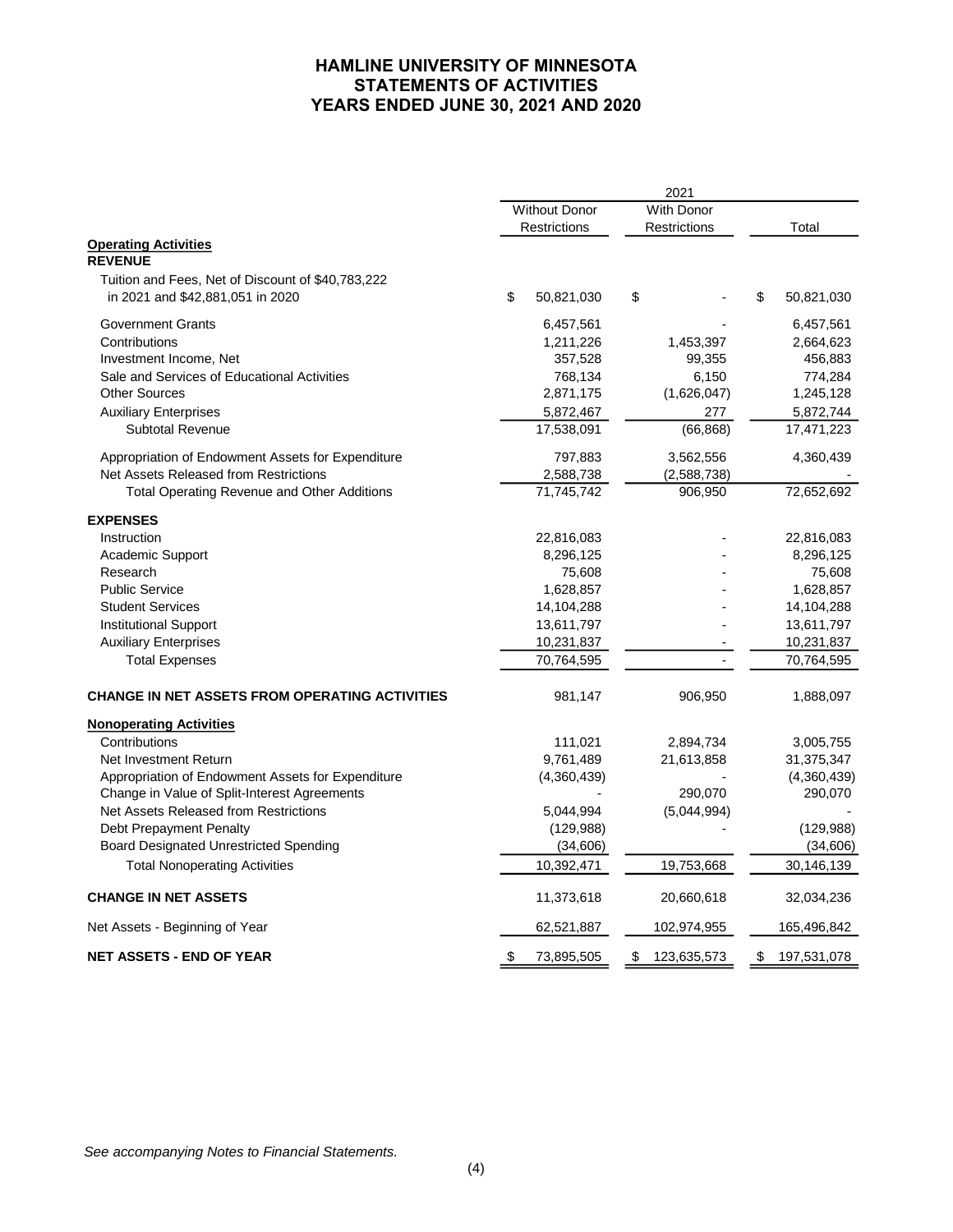## **HAMLINE UNIVERSITY OF MINNESOTA STATEMENTS OF ACTIVITIES (CONTINUED) YEARS ENDED JUNE 30, 2021 AND 2020**

| 2020                     |                   |               |           |                       |  |  |  |
|--------------------------|-------------------|---------------|-----------|-----------------------|--|--|--|
| <b>Without Donor</b>     | <b>With Donor</b> |               |           |                       |  |  |  |
| Restrictions             | Restrictions      |               |           | Total                 |  |  |  |
|                          |                   |               |           |                       |  |  |  |
|                          |                   |               |           |                       |  |  |  |
|                          |                   |               | \$        |                       |  |  |  |
| \$<br>55,533,046         | \$                |               |           | 55,533,046            |  |  |  |
| 5,134,106                |                   |               |           | 5,134,106             |  |  |  |
| 5,572,853                |                   | 6,959,284     |           | 12,532,137            |  |  |  |
| 312,374                  |                   | (209, 198)    |           | 103,176               |  |  |  |
| 799,621                  |                   | 555           |           | 800,176               |  |  |  |
| 1,881,481                |                   | 89,580        |           | 1,971,061             |  |  |  |
| 7,118,646                |                   | 83            |           | 7,118,729             |  |  |  |
| 20,819,081               |                   | 6,840,304     |           | 27,659,385            |  |  |  |
| 765,077                  |                   | 3,367,620     |           | 4,132,697             |  |  |  |
| 5,159,873                |                   | (5, 159, 873) |           |                       |  |  |  |
| 82,277,077               |                   | 5,048,051     |           | 87,325,128            |  |  |  |
|                          |                   |               |           |                       |  |  |  |
| 24,933,196               |                   |               |           | 24,933,196            |  |  |  |
| 9,182,261                |                   |               | 9,182,261 |                       |  |  |  |
| 82,267                   |                   |               |           | 82,267                |  |  |  |
| 2,454,625                |                   |               |           | 2,454,625             |  |  |  |
| 15,732,372               |                   |               |           | 15,732,372            |  |  |  |
| 16,360,517               |                   |               |           | 16,360,517            |  |  |  |
| 11,803,054               |                   |               |           | 11,803,054            |  |  |  |
| 80,548,292               |                   |               |           | 80,548,292            |  |  |  |
|                          |                   |               |           |                       |  |  |  |
| 1,728,785                |                   | 5,048,051     |           | 6,776,836             |  |  |  |
|                          |                   |               |           |                       |  |  |  |
| 45,189                   |                   | 926,138       | 971,327   |                       |  |  |  |
| 3,983,144                |                   | (932, 191)    | 3,050,953 |                       |  |  |  |
| (4, 132, 697)            |                   |               |           | (4, 132, 697)         |  |  |  |
|                          |                   | 1,057,031     |           | 1,057,031             |  |  |  |
| 103,156                  |                   | (103, 156)    |           |                       |  |  |  |
|                          |                   |               |           |                       |  |  |  |
| (317, 041)<br>(318, 249) |                   | 947,822       |           | (317, 041)<br>629,573 |  |  |  |
|                          |                   |               |           |                       |  |  |  |
| 1,410,536                |                   | 5,995,873     |           | 7,406,409             |  |  |  |
| 61,111,351               |                   | 96,979,082    |           | 158,090,433           |  |  |  |
| \$<br>62,521,887         | \$                | 102,974,955   | \$        | 165,496,842           |  |  |  |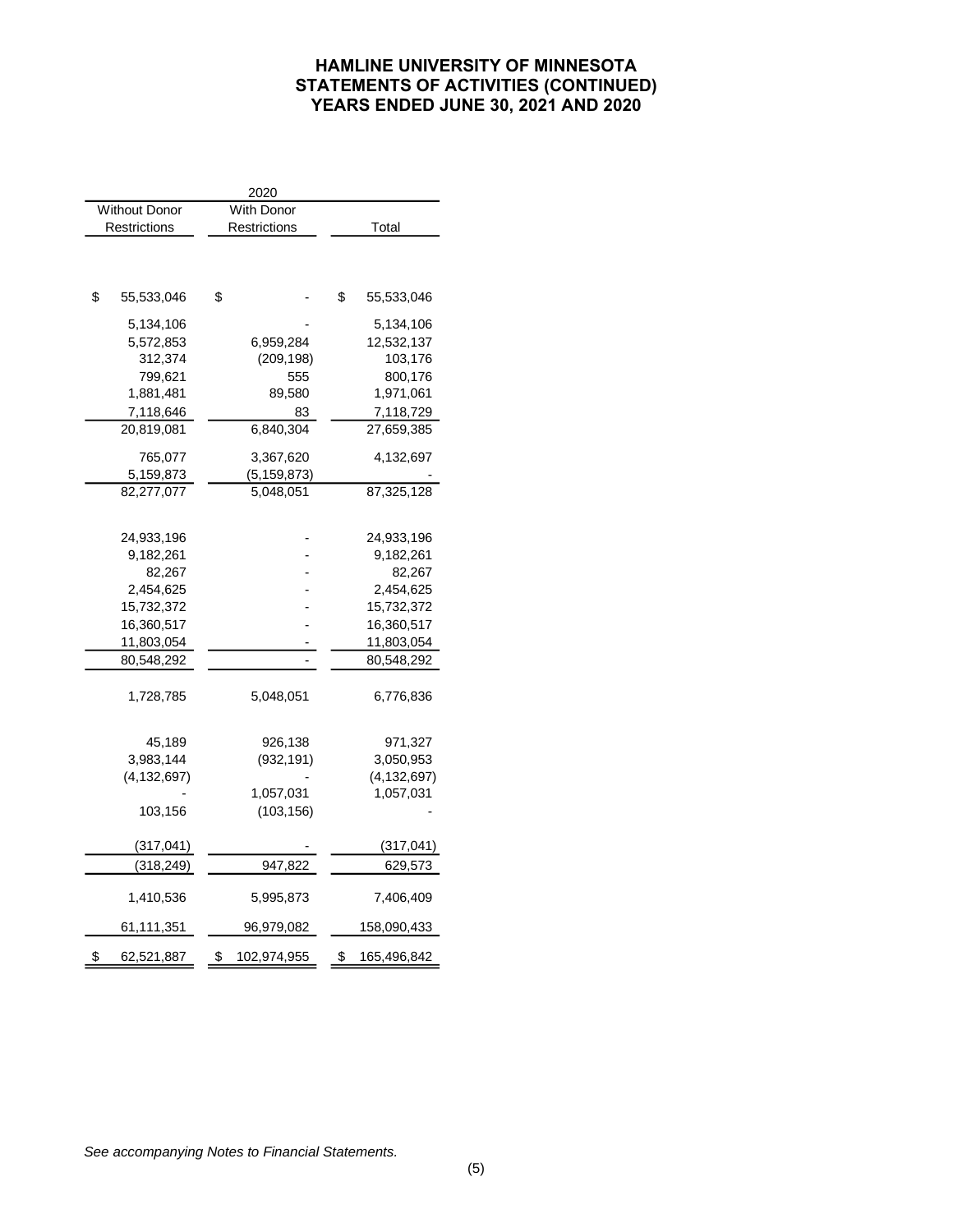## **HAMLINE UNIVERSITY OF MINNESOTA STATEMENTS OF CASH FLOWS YEARS ENDED JUNE 30, 2021 AND 2020**

|                                                                   |                | 2021           |            | 2020          |
|-------------------------------------------------------------------|----------------|----------------|------------|---------------|
| <b>CASH FLOWS FROM OPERATING ACTIVITIES</b>                       |                |                |            |               |
| Change in Net Assets                                              | \$             | 32,034,236     | \$         | 7,406,409     |
| Adjustments to Reconcile Change in Net Assets to                  |                |                |            |               |
| Net Cash Provided by Operating Activities:                        |                |                |            |               |
| Depreciation, Loss on Disposal of Assets, and Lease Amortization  |                | 5,411,119      |            | 5,833,410     |
| Prepaid Cloud-Based Software Amortization                         |                | 708,303        |            | 635,411       |
| Net Realized and Unrealized Gain on Investments                   |                | (30, 166, 706) |            | (2,761,391)   |
| Contributions Restricted for Long-Term Investment                 |                | (2,948,861)    |            | (1,038,267)   |
| Adjustment of Actuarial Liability for Annuities Payable           |                | 53,206         |            | (227, 422)    |
| Change in Value of Beneficial Interest in Trusts                  |                | (225, 511)     |            | (810, 445)    |
| (Increase) Decrease in Assets:                                    |                |                |            |               |
| <b>Accounts Receivable</b>                                        |                | 1,323,513      |            | (1,235,146)   |
| Prepaid Expenses and Other Assets                                 |                | (1,724,085)    |            | (1,286,415)   |
| <b>Contributions Receivable</b>                                   |                | 4,010,088      |            | 3,219,955     |
| <b>Student Loans Receivable</b>                                   |                | 823,901        |            | 932,509       |
| <b>Right of Use Asset</b>                                         |                | (1,634)        |            |               |
| Increase (Decrease) in Liabilities:                               |                |                |            |               |
| Accounts Payable and Accrued Expenses                             |                | 951,000        |            | (1,081,737)   |
| Deposits and Deferred Revenue                                     |                | (209, 375)     |            | 60,666        |
| Net Cash Provided by Operating Activities                         |                | 10,039,194     |            | 9,647,537     |
| <b>CASH FLOWS FROM INVESTING ACTIVITIES</b>                       |                |                |            |               |
| Acquisitions of Property, Plant, and Equipment                    |                | (3,387,045)    |            | (3, 569, 749) |
| Purchases of Investments                                          |                | (28, 179, 587) |            | (13,807,413)  |
| Proceeds from Sale of Investments                                 |                | 21,063,033     |            | 13,509,447    |
| Net Cash Used by Investing Activities                             |                | (10, 503, 599) |            | (3,867,715)   |
| <b>CASH FLOWS FROM FINANCING ACTIVITIES</b>                       |                |                |            |               |
| Issuance of Long-Term Debt                                        |                | 9,725,000      |            |               |
| Proceeds from Contributions Restricted for Long-Term Investment   |                | 2,948,861      |            | 998,267       |
| <b>Grants Refundable to Government</b>                            |                | (782, 550)     |            | (1,553,397)   |
| Payments on Financing Leases                                      |                | (61, 910)      |            |               |
| Payments on Long-Term Debt                                        |                | (9,720,883)    |            | (2,094,793)   |
| Payments on Annuities Payable                                     |                | (117, 765)     |            | (146, 183)    |
| Net Cash Provided (Used) by Financing Activities                  |                | 1,990,753      |            | (2,796,106)   |
| <b>NET INCREASE IN CASH AND RESTRICTED CASH</b>                   |                | 1,526,348      |            | 2,983,716     |
| Cash and Cash Equivalents and Restricted Cash - Beginning of Year |                | 7,649,290      |            | 4,665,574     |
| CASH AND CASH EQUIVALENTS AND RESTRICTED CASH - END OF YEAR       | S.             | 9,175,638      | - \$       | 7,649,290     |
| SUPPLEMENTAL DISCLOSURE OF TOTAL CASH                             |                |                |            |               |
| Cash and Cash Equivalents                                         | \$             |                | \$         | 5,006,384     |
| <b>Restricted Cash</b>                                            |                | 9,175,638      |            | 2,642,906     |
| Cash and Cash Equivalents and Restricted Cash - End of Year       | $\mathfrak{F}$ | 9,175,638      | $\sqrt{3}$ | 7,649,290     |
| SUPPLEMENTAL DISCLOSURE OF CASH FLOW INFORMATION                  |                |                |            |               |
| Cash Paid During the Year for Interest                            | - \$           | 1,793,065      | \$         | 1,979,377     |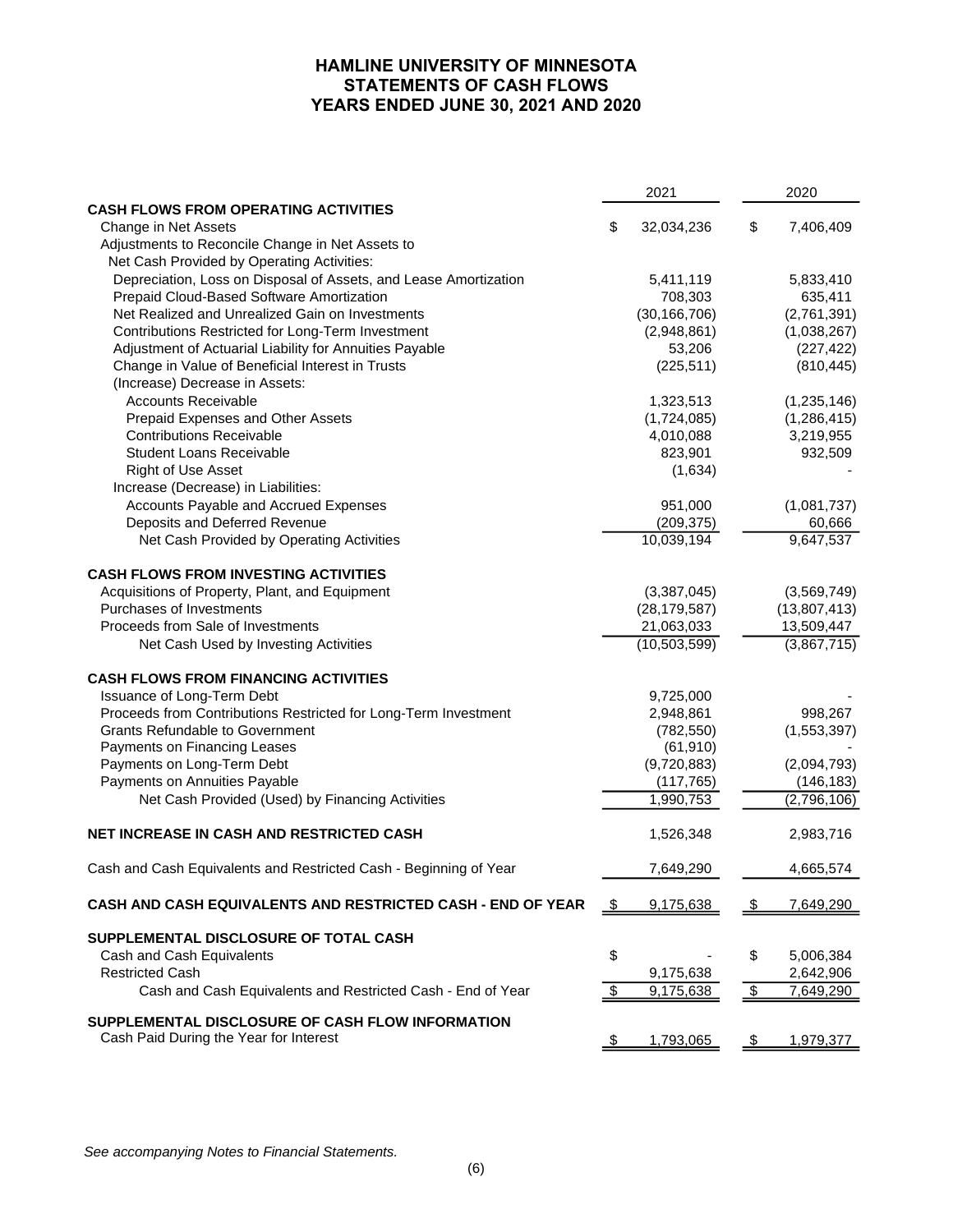## **NOTE 1 SUMMARY OF SIGNIFICANT ACCOUNTING POLICIES**

#### **Organization**

Hamline University (University) is a nationally ranked university serving nearly 3,400 students in its three schools: College of Liberal Arts, School of Education, and School of Business.

The University offers undergraduate, masters, doctorate, and professional degrees, as well as certificate and continuing studies programs. Founded in 1854, Hamline University was the first institution of higher learning in Minnesota.

During the past 167 years, the University has established a national reputation for academic quality, as well as providing students with personal attention and exceptional experiences. It is one of only 290 Phi Beta Kappa institutions in the United States. In the Best Regional Universities category, *U.S. News and World Report* ranks Hamline one of the top-ranked Minnesota universities for the past 20 consecutive years. LendEdu.com named Hamline University a "Most Affordable School for Incoming Freshmen with Financial Need".

Hamline is recognized as a diverse, learning-centered university that is rooted in a tradition of liberal education; dynamic, and actively inclusive; locally engaged and globally connected; and invested in the personal and professional growth of its employees and students. The University has a strong tradition of excellence in teaching, research, and scholarship. Among its longstanding values are commitments to rigorous academics; creation, dissemination, and practical application of knowledge; multicultural competencies; the development and education of the whole person; and an ethic of social justice and civic responsibility.

Located in the vibrant Twin Cities of Saint Paul and Minneapolis, Minnesota, Hamline is affiliated with the United Methodist Church. Its main campus in St. Paul is known for its central location, historic buildings, and beautiful gardens.

#### **Basis of Presentation**

The accompanying financial statements of the University have been prepared on an accrual basis in accordance with accounting principles generally accepted in the United States of America.

Net assets and revenue, expenses, gains, and losses are classified based on the existence or absence of donor-imposed restrictions. Net assets of the University and changes therein are classified as follows:

*Net Assets Without Donor Restriction* – Net assets that are not subject to donor-imposed restrictions. Net assets may be designated for specific purposes by action of the board of trustees.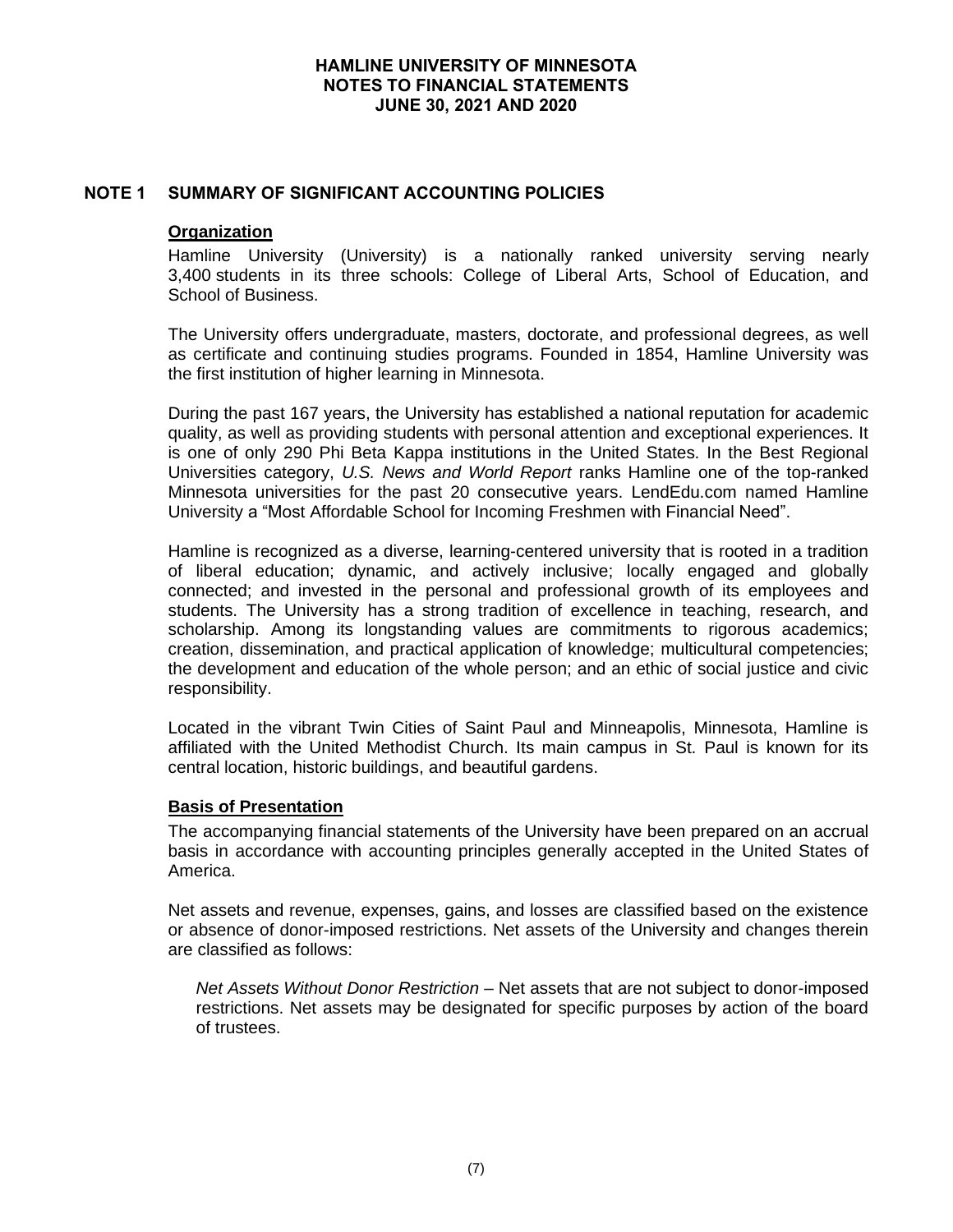## **NOTE 1 SUMMARY OF SIGNIFICANT ACCOUNTING POLICIES (CONTINUED)**

#### **Basis of Presentation (Continued)**

*Net Assets With Donor Restrictions* – Net assets whose use by the University is subject to donor-imposed restrictions that can be fulfilled by actions of the University pursuant to those restrictions or that expire by the passage of time. Net assets may be subject to donor-imposed restrictions that they be maintained permanently by the University but permit the University to use or expend part or all of the income derived from the donated assets for either specified or unspecified purposes.

Revenues are reported as increases in net assets without donor restrictions unless use of the related assets is limited by donor-imposed restrictions. Net assets with donor restrictions which are met in the current period are reclassified to net assets without donor restriction and reported as net assets released from restrictions. Expenses are reported as decreases in net assets without donor restriction.

Contributions, including unconditional promises to give, are recognized as revenue in the period received. Conditional promises to give are not recognized until the conditions on which they depend are substantially met. Contributions of assets other than cash are recorded at their estimated fair value. Contributions to be received after one year are discounted at an appropriate discount rate commensurate with the risks involved. Amortization of discounts is recorded as additional contribution revenue in accordance with donor-imposed restrictions, if any, on the contributions. An allowance for uncollectible contributions receivable is provided based upon management's judgment, including such factors as prior collection history, type of contribution, and nature of fund-raising activity.

#### **Cash and Cash Equivalents**

Cash and cash equivalents include interest-bearing money market accounts and short-term investments with an original maturity of less than three months except those held for investment purposes.

#### **Restricted Cash**

The provisions of the University's long-term financing agreements require it to maintain a certain amount of its cash and cash equivalents in reserve funds, which are subject to restrictions on the disbursement of such funds. Accordingly, such amounts are reported separately from cash and cash equivalents in the statements of financial position. Restricted cash also consists of cash and cash equivalents from the investments held by the University under split-interest agreements and bond escrow accounts.

### **Concentrations**

The University maintains its operating cash balances with high credit quality financial institutions. At times, the amounts on deposit may exceed the Federal Deposit Insurance Corporation limit.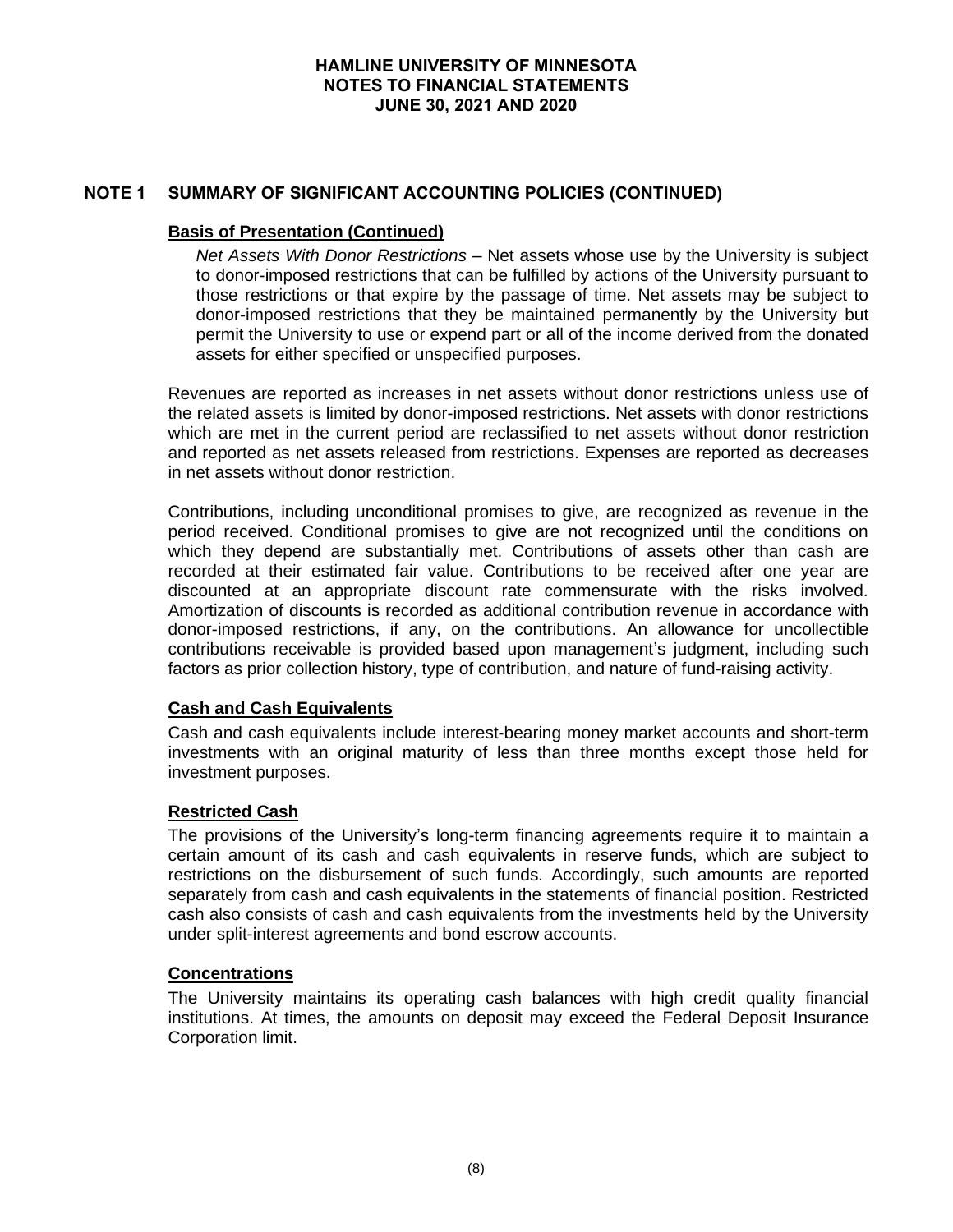## **NOTE 1 SUMMARY OF SIGNIFICANT ACCOUNTING POLICIES (CONTINUED)**

## **Accounts Receivable**

Receivables are stated at net realizable value. The University provides an allowance for bad debts using the allowance method, which is based on management's judgment considering historical information. Accounts past due more than 90 days are individually analyzed for collectability. When all collection efforts have been exhausted and no payments have been received, accounts are individually written off against the related allowance. At June 30, 2021 and 2020, the allowance was \$1,264,009 and \$1,164,781 respectively.

## **Prepaid and Other Assets**

Prepaid expenses include payments made on cloud-based software projects that are amortized over the life of the contract once the project is complete. At June 30, 2021 and 2020, the amortization is \$708,803 and \$635,411, respectively. Other expenses include inventories which are carried at the lower of cost or net realizable value using the first-in, first-out (FIFO) method.

## **Contributions Receivable**

Promises to give that are expected to be collected within one year are recorded at their net realizable value. Promises that are expected to be collected in future years are recorded at the present value of the amounts expected to be collected. The discounts on those amounts are computed using an imputed interest rate (between the tax-free one-year treasury bill rate and the incremental borrowing rate) applicable to the year in which the pledge is received. Conditional promises are not included as revenue until such times as the conditions are substantially met.

#### **Investments**

The University invests in a variety of investment vehicles. In general, investments are exposed to various risks, such as interest rate, credit, and overall market volatility risk. Due to the level of risk associated with certain investments, it is reasonably possible that changes in the values of the investments will occur in the near term and that such changes could materially affect the amounts reported in the statements of financial position. Investments in debt securities and marketable securities are carried at fair value, based upon quoted market prices or values provided by external investment managers. Unrealized gains and losses are recognized in the period in which they occur.

## **Property, Plant, and Equipment**

Property, plant, and equipment are stated at cost at the date of acquisition or at fair value at the date of donation, less accumulated depreciation. If donors stipulate how long the assets must be used, the contributions are recorded as with donor restriction support. In the absence of such stipulation, contributions of property and equipment are recorded as without donor restriction.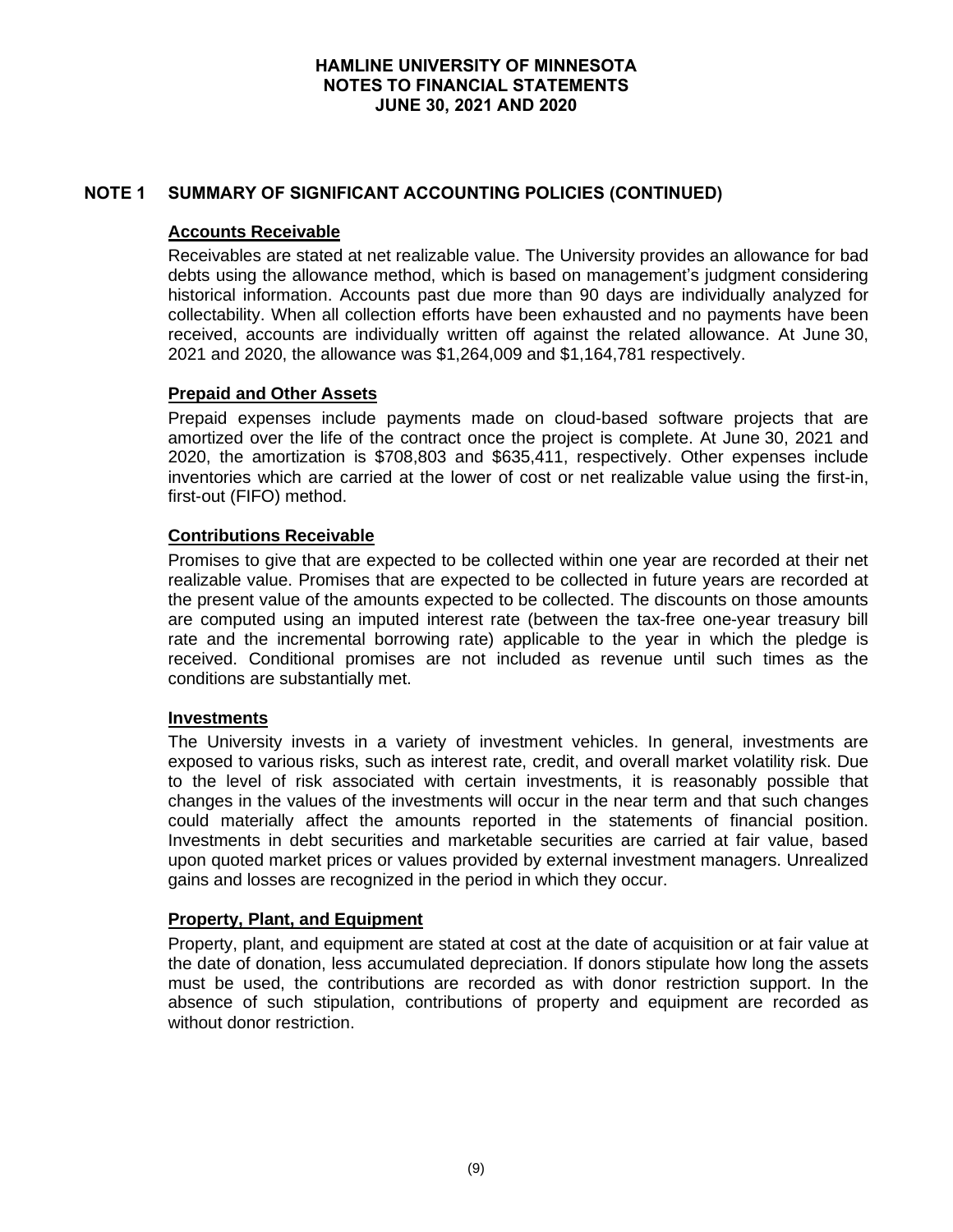## **NOTE 1 SUMMARY OF SIGNIFICANT ACCOUNTING POLICIES (CONTINUED)**

#### **Property, Plant, and Equipment (Continued)**

Depreciation is computed monthly on the straight-line method over the estimated useful lives of the assets as follows:

| <b>Buildings</b>             | 20 to 75 Years |
|------------------------------|----------------|
| Land Improvements            | 10 to 20 Years |
| <b>Building Improvements</b> | 20 Years       |
| Equipment                    | 3 to 20 Years  |
| <b>Library Materials</b>     | 15 Years       |

Expenditures for new construction, major renewals and replacements, and equipment over \$2,500 are capitalized.

#### **Collections**

The University's collections, which were acquired through purchases and contributions since the University's inception, are not recognized as assets on the balance sheet. Purchases of collection items are recorded as decreases in net assets without donor restriction in the year in which the items are acquired or as donor-restricted net assets if the assets used to purchase the items are restricted by donors. Contributed collection items are not reflected on the financial statements. The University's practice is not to deaccession any items from the collection.

The University's collections are made up of pottery, prints, musical instruments, and paintings that are held for educational and performance purposes. Each of the items are cataloged, preserved, and cared for, and activities verifying their existence and assessing their condition are performed continuously.

## **Deferred Revenue**

Deferred revenue represents students' tuition, fees, conference revenues, and housing revenues billed or received in advance for the summer term and other University programs.

#### **Loans Refundable to Government**

Expenditures under government contracts are subject to review by the granting authority. To the extent, if any, that such a review reduces expenditures allowable under these contracts, the University will record such disallowance at the time the determination is made.

#### **Leases**

The University determines if an arrangement is a lease at inception. Operating and financing leases are included in right-of-use (ROU) assets in the statements of financial position. Note 10 discloses the breakout between operating and financing for the ROU asset and lease liability.

ROU assets represent the University's right to use an underlying asset for the lease term and lease liabilities represent the University's obligation to make lease payments arising from the lease. ROU assets and liabilities are recognized at commencement date based on the present value of lease payments over the lease term.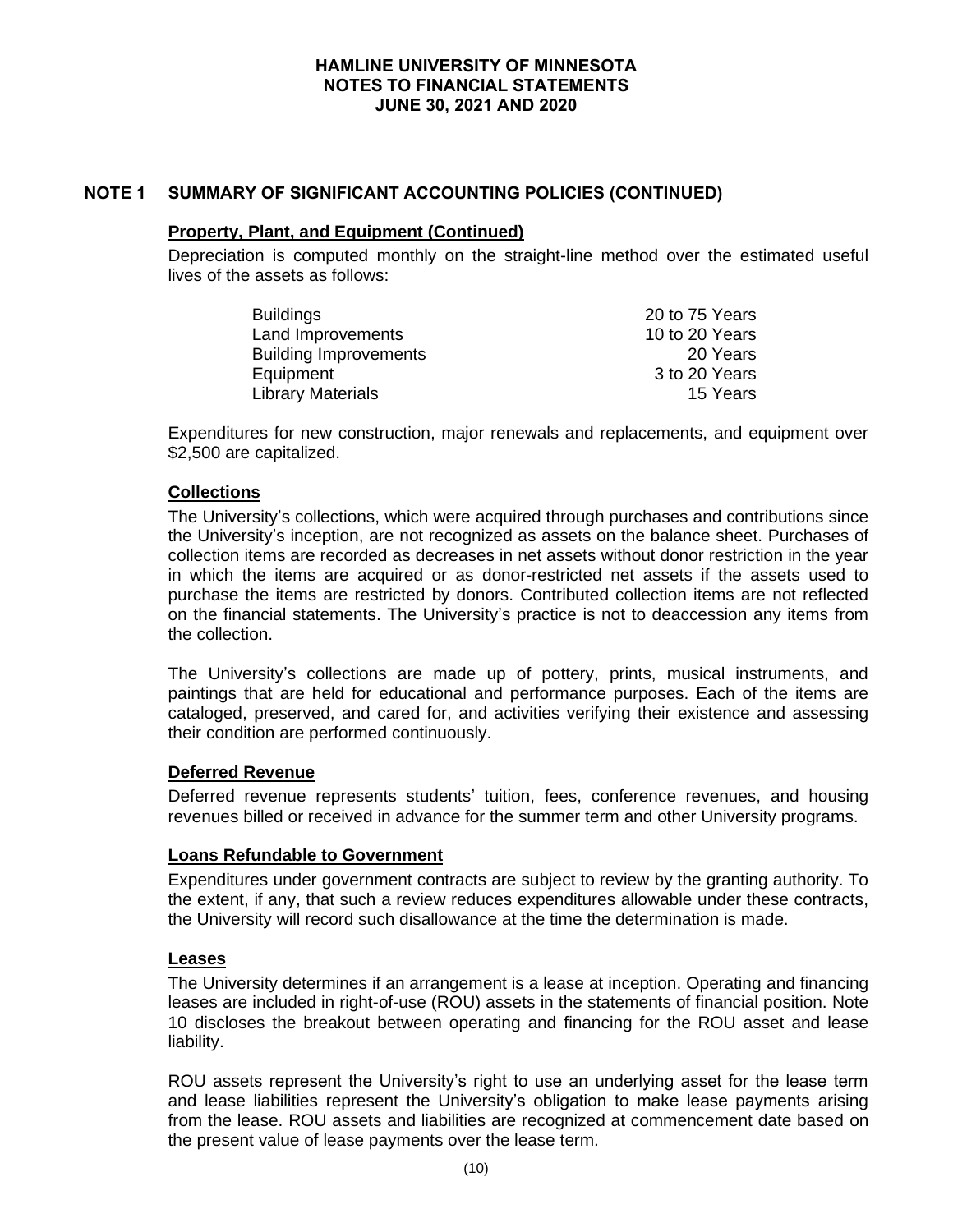## **NOTE 1 SUMMARY OF SIGNIFICANT ACCOUNTING POLICIES (CONTINUED)**

#### **Leases (Continued)**

Lease terms may include options to extend or terminate the lease when it is reasonably certain that the University will exercise that option. Lease expense for operating lease payments is recognized on a straight-line basis over the lease term. The University has elected to recognize payments for short-term leases with a lease term of 12 months or less as expense as incurred and these leases are not included as lease liabilities or right of use assets on the statements of financial position.

The individual lease contracts do not provide information about the discount rate implicit in the lease. Therefore, the University has elected to use a risk-free discount rate determined using a period comparable with that of the lease term for computing the present value of lease liabilities.

The University has elected not to separate nonlease components from lease components and instead accounts for each separate lease component and the nonlease component as a single lease component.

## **Net Asset Classification**

The University follows the provisions of *Endowments of Not-for-Profit Organizations: Net Asset Classifications of Funds Subject to an Enacted Version of the Uniform Prudent Management of Institutional Funds Act, and Enhanced Disclosures for all Endowment Funds*. This provides guidance on classifying net assets associated with donor-restricted endowment funds held by organizations that are subject to an enacted version of Uniform Prudent Management of Institutional Funds Act (UPMIFA). A key component of the guidance is a requirement to classify the portion of a donor-restricted endowment fund that is not classified as net assets with donor restriction invested in perpetuity as net assets with donor restriction invested for a purpose until appropriated for expenditure. Another key component is a requirement for expanded disclosures about all endowment funds whether or not the organization is subject to UPMIFA.

The University's endowment consists of over 400 individual funds established for a variety of purposes including scholarships and program support. The endowment includes both donorrestricted endowment funds and funds designated by the board of trustees to function as endowments. Net assets associated with endowment funds, including funds designated by the board of trustees to function as endowments are classified and reported based on the existence or absence of donor-imposed restrictions.

The board of trustees has interpreted UPMIFA as requiring the preservation of the fair value of the original gift as of the gift date of the donor-restricted endowment funds absent explicit donor stipulations to the contrary. As a result of this interpretation, the University classifies as net assets with donor restrictions invested in perpetuity (a) the original value of gifts donated to the perpetual endowment, (b) the original value of subsequent gifts to the perpetual endowment, and (c) accumulations to the perpetual endowment made in accordance with the direction of the applicable donor gift instrument at the time the accumulation is added to the fund.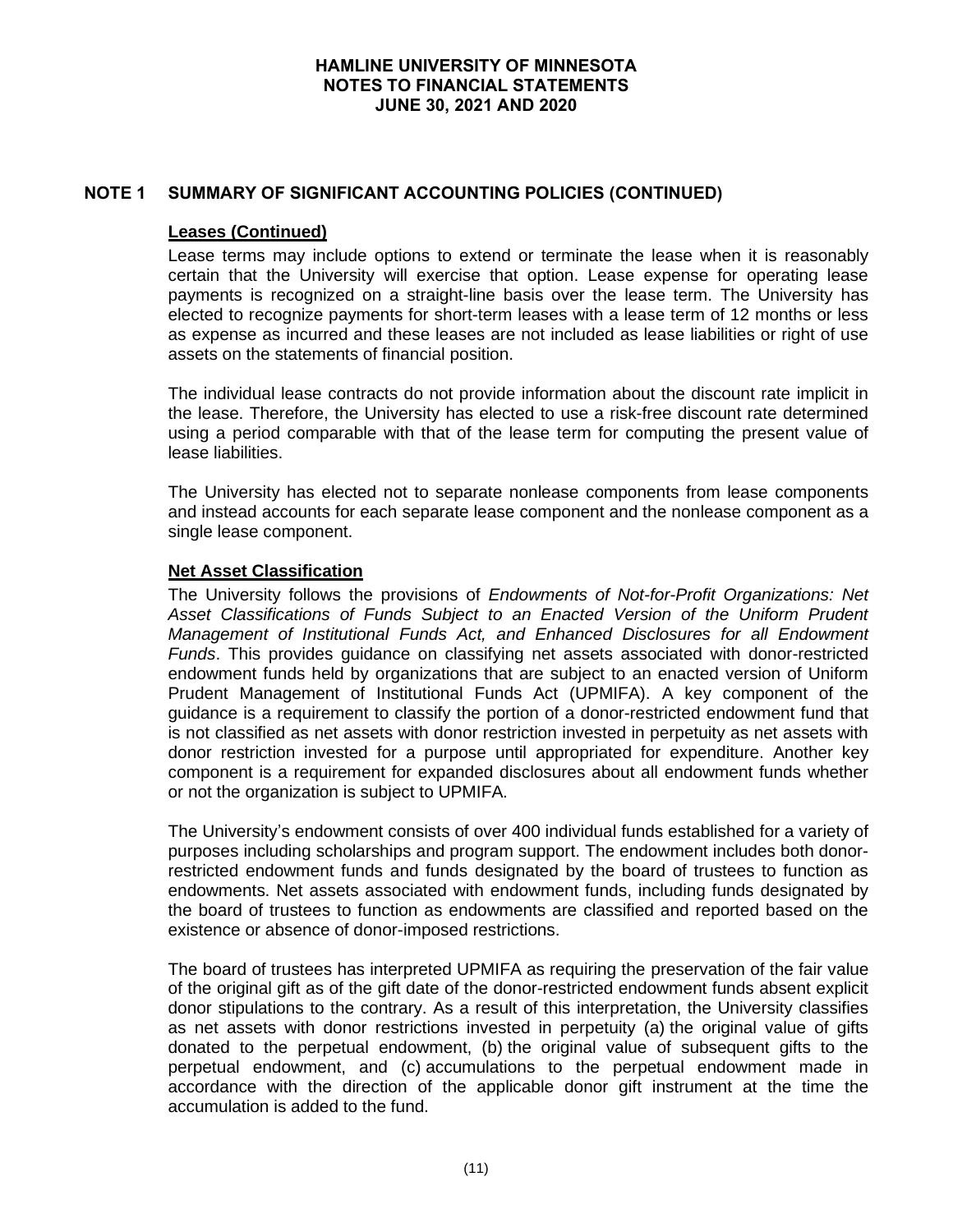## **NOTE 1 SUMMARY OF SIGNIFICANT ACCOUNTING POLICIES (CONTINUED)**

### **Net Asset Classification (Continued)**

The remaining portion of the donor-restricted endowment fund that is not classified in net assets with donor restriction invested in perpetuity as net assets with donor restriction invested for a purpose until those amounts are appropriated for expenditure by the University in a manner consistent with the standard of prudence prescribed by UPMIFA. In accordance with UPMIFA, the University considers the following factors in making a determination to appropriate or accumulate donor-restricted funds:

- (1) The duration and preservation of the fund
- (2) The purposes of the University and the donor-restricted fund
- (3) General economic conditions
- (4) The possible effects of inflation and deflation
- (5) The expected total return from income and the appreciation of investments
- (6) Other resources of the University
- (7) The investment policies of the University

## **Revenue from Academic Programs**

For both the campus and online programs, tuition and fee revenue is recognized in the fiscal year in which the academic programs are delivered. Institutional scholarships awarded to students reduce the amount of revenue recognized. In addition, students who officially withdraw before the 10th day of the term will not be responsible for any tuition charges. After that date, the student receives a partial refund in accordance with the University's refund policy. Refunds issued reduce the amount of revenue recognized. The University offers various fall, spring, winter, and summer sessions that vary in length based on program. Payments for services are due the first day of classes for each respective semester or term.

The University also provides services, such as housing and food services. Revenue from these services is recognized in the fiscal year in which the goods and services are provided. Students that withdraw from the University before the 10th day of the term may receive a partial refund in accordance with the University's refund policy. Refunds issued reduce the amount of revenue recognized.

#### **Deferred Revenue**

Deferred revenue represents payments received prior to the start of the academic term. The following table depicts activities for deferred revenue related to tuition, fees, and auxiliary services:

|                               |                                                |                          | Revenue     | Cash        |               |
|-------------------------------|------------------------------------------------|--------------------------|-------------|-------------|---------------|
|                               | Balance at                                     |                          | Recognized  | Received in | Balance at    |
|                               | included in June<br><b>Refunds</b><br>June 30, |                          | Advance of  | June 30,    |               |
|                               | 2020<br>30, 2021 balance<br>Issued             |                          | Performance | 2021        |               |
| Deposits                      | 250.678<br>S                                   | \$<br>٠                  | 7,316,282   | \$7,304,162 | 238,558<br>\$ |
| Deferred Programs Revenue     | 378.540                                        | $\overline{\phantom{a}}$ | 227.706     | 85.587      | 236.421       |
| Deferred Summer Revenue       |                                                |                          |             |             |               |
| and Study Abroad Program      | 1,898,851                                      | -                        | 2,520,390   | 2.465.254   | 1,843,715     |
| <b>Total Deferred Revenue</b> | \$2,528,069                                    |                          | 10,064,378  | \$9,855,003 | \$2,318,694   |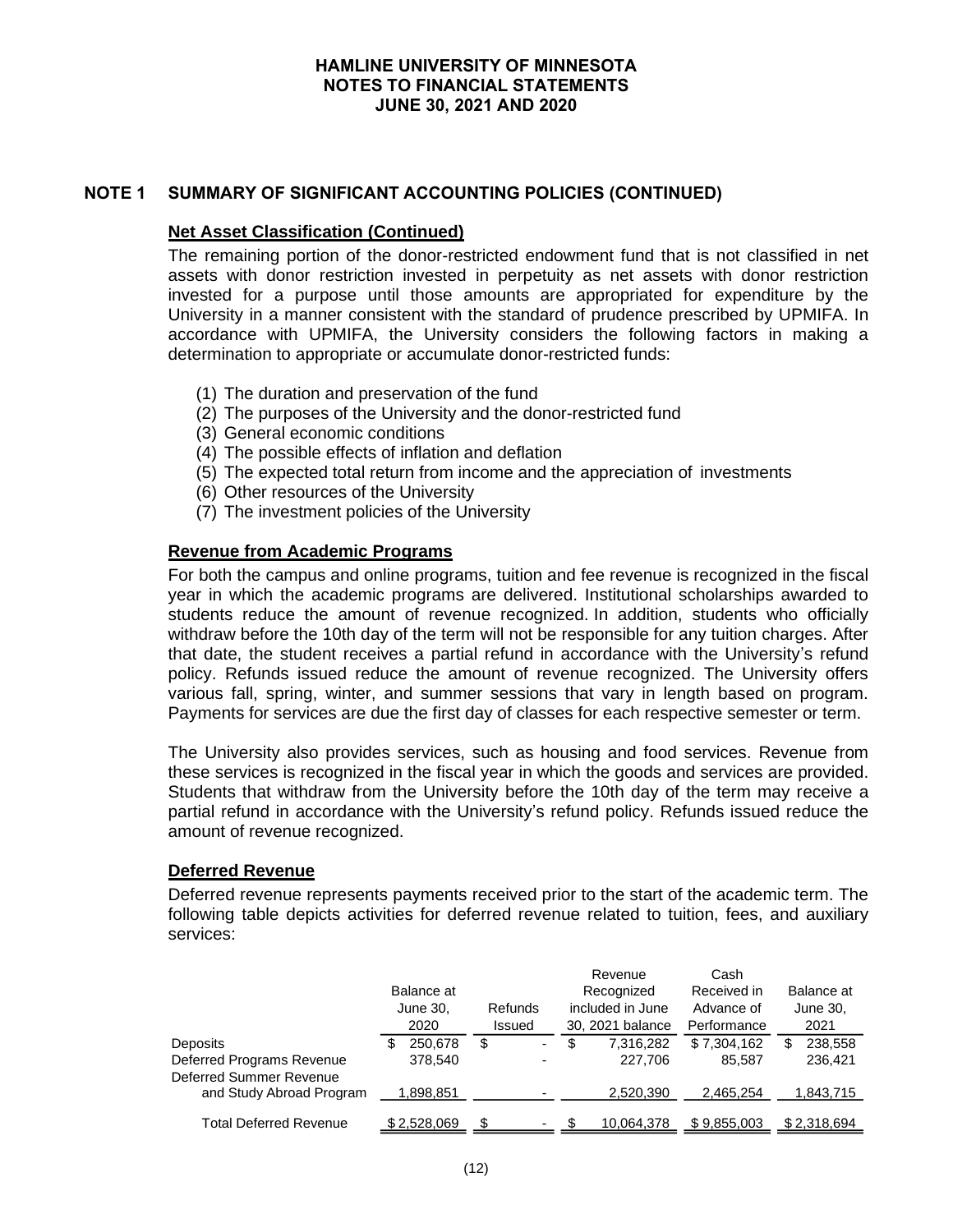## **NOTE 1 SUMMARY OF SIGNIFICANT ACCOUNTING POLICIES (CONTINUED)**

## **Deferred Revenue (Continued)**

The balance of deferred revenue at June 30, 2021, less any refunds, will be recognized as revenue over the academic term as services are rendered. The University applies the practical expedient in paragraph 606-10-50-14 and does not disclose information about remaining performance obligations that have original expected durations of one year or less.

## **Grants from Governmental Agencies**

Conditional government grants and contracts are recorded as revenue when earned. Revenue is earned when eligible expenditures, as defined in each contract, are made. Funds received but not yet earned are shown as deferred revenue. Expenditures under government contracts are subject to review by the granting authority. To the extent, if any, that such a review reduces expenditures allowable under these contracts, Hamline University will record such disallowance at the time the final assessment is made. A portion of the University's revenue is derived from cost reimbursable federal and state contracts and grants, which are conditioned upon certain performance requirements and/ or the incurrence of allowable qualifying expenses. Amounts received are recognized as revenue when the University has incurred expenditures in compliance with specific contract or grant provisions. The University received cost reimbursable grants of \$8,763,634 that have not been recognized at June 20, 2021, because qualifying expenditures have not yet been incurred.

Due to COVID-19, the Federal Government passed the Coronavirus Aid, Relief, and Economic Security (CARES) Act on March 27, 2020 which included funding for the Higher Education Emergency Relief Fund (HEERF). These funds were awarded to institutions of higher education in two equal allotments; institutional aid to provide support for pivoting instruction to online delivery or reimbursement of refunds, and a student portion to provide emergency financial aid grants to students. For the year ended June 30, 2020, the University received an allocation of \$1,285,114 for the student portion and \$1,285,113 for the institutional portion. As of June 30, 2020, the University had expended \$817,270 related to room and board refunds that are netted with Auxiliary Enterprises revenue on the Statement of Activities, as well as, the University had expended \$1,070,230 related to emergency student grants that is included in Student Services expense on the Statement of Activities. For the year ended June 30, 2021, the University received additional allocations of \$4,770,714 for the student portion and \$6,135,095 for the institutional portion from the Coronavirus Response and Relief Supplemental Appropriations Act, 2021 (CRSSA) and the American Rescue Plan (ARP). As of June 30, 2021, the University had recognized \$1,340,000 related to lost revenue and had expended an additional \$457,912 on qualifying expenditures, as well as, the University had expended \$1,500,600 related to emergency student grants that is included in Student Services expense on the statement of activities. A total of \$3,485,269 of the student portion and \$4,795,024 of the institutional portion is not yet recognized at June 30, 2021 because qualifying expenditures have not yet been incurred.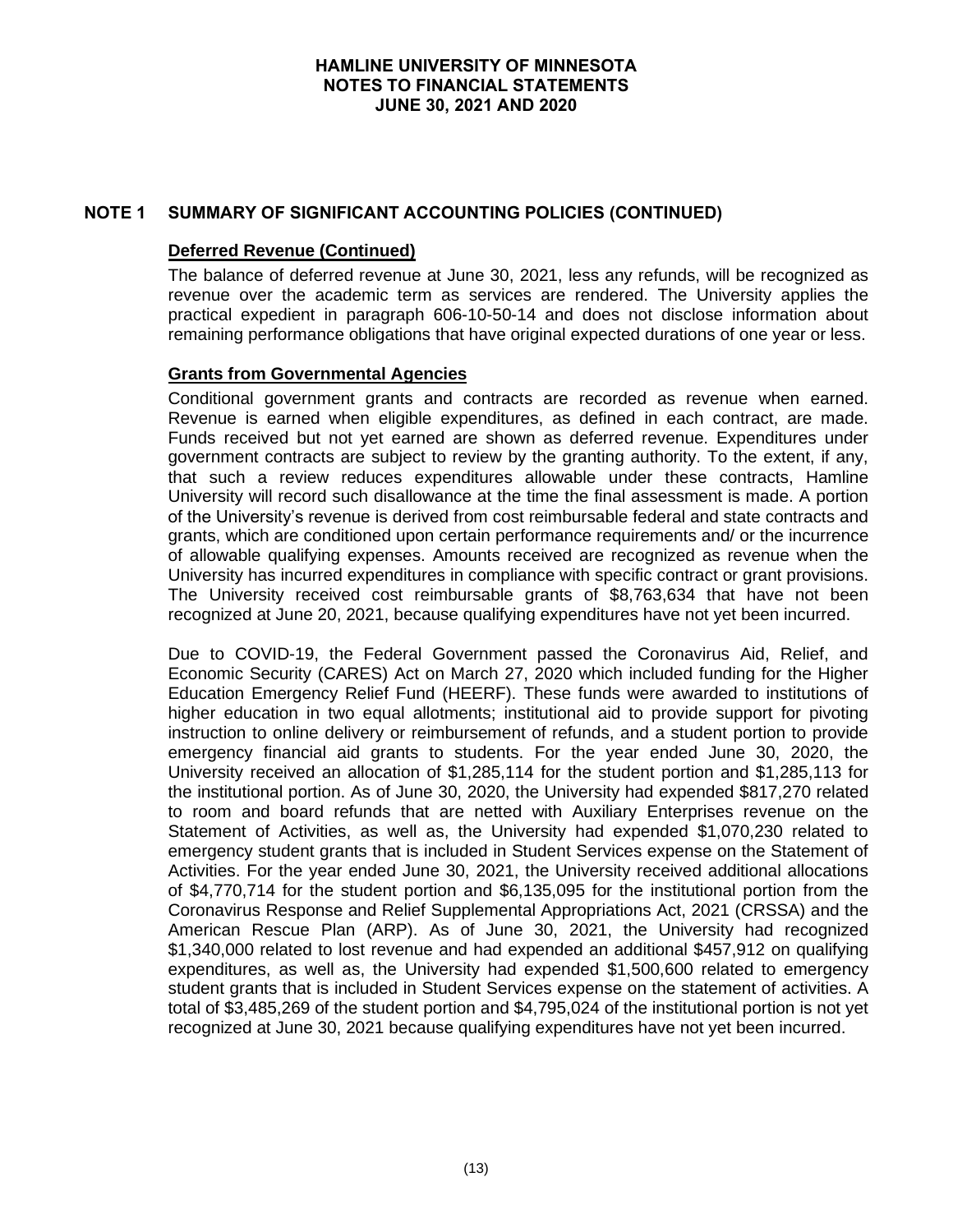## **NOTE 1 SUMMARY OF SIGNIFICANT ACCOUNTING POLICIES (CONTINUED)**

#### **Fair Value Measurement**

The University follows the provisions of *Fair Value Measurements*, which defines fair value as the price that would be received to sell an asset or paid to transfer a liability in an orderly transaction between market participants at the measurement date and establishes a framework for measuring fair value. *Fair Value Measurements* established a three-level hierarchy for fair value measurements based upon the transparency of inputs to the valuation of the asset or liability as of the measurement date. *Fair Value Measurements* expanded disclosures about instruments measured at fair value. *Fair Value Measurements* applied to other accounting pronouncements that require or permit fair value measurements and, accordingly, *Fair Value Measurements* does not require any new fair value measurements.

As noted above, *Fair Value Measurements* establishes a three-level valuation hierarchy for disclosure of fair value measurements. The valuation hierarchy is based upon the transparency of inputs to the valuation of an asset or liability as of the measurement date. The three levels are defined as follows:

*Level 1* – Inputs are quoted prices (unadjusted) in active markets for identical assets or liabilities.

*Level 2* – Inputs other than quoted prices included in Level 1 that are observable for the asset or liability, either directly or indirectly. This includes quoted prices or similar assets or liabilities in active markets, quoted prices for identical or similar assets or liabilities in markets that are not active, inputs other than quoted prices that are observable for the asset or liability, or inputs that are derived principally from or corroborated by observable market data.

*Level 3* – Inputs are unobservable for the asset or liability. Unobservable inputs reflect the reporting entity's own assumptions about the assumptions that market participants would use in pricing the asset or liability developed based on the best information available in the circumstances.

A financial instrument's categorization within the valuation hierarchy is based upon the lowest level of input that is significant to the fair value measurement.

#### **Advertising Expense**

Advertising expenses are expensed as incurred. Non-professional fee overhead advertising expense for the years ended June 30, 2021 and 2020 was \$278,698 and \$708,939 respectively.

#### **Federal Income Taxes**

The IRS has determined that the University is exempt from federal income taxes under Section 501(c)(3) of the Internal Revenue Code. It is also exempt from state income tax. However, any unrelated business income may be subject to taxation.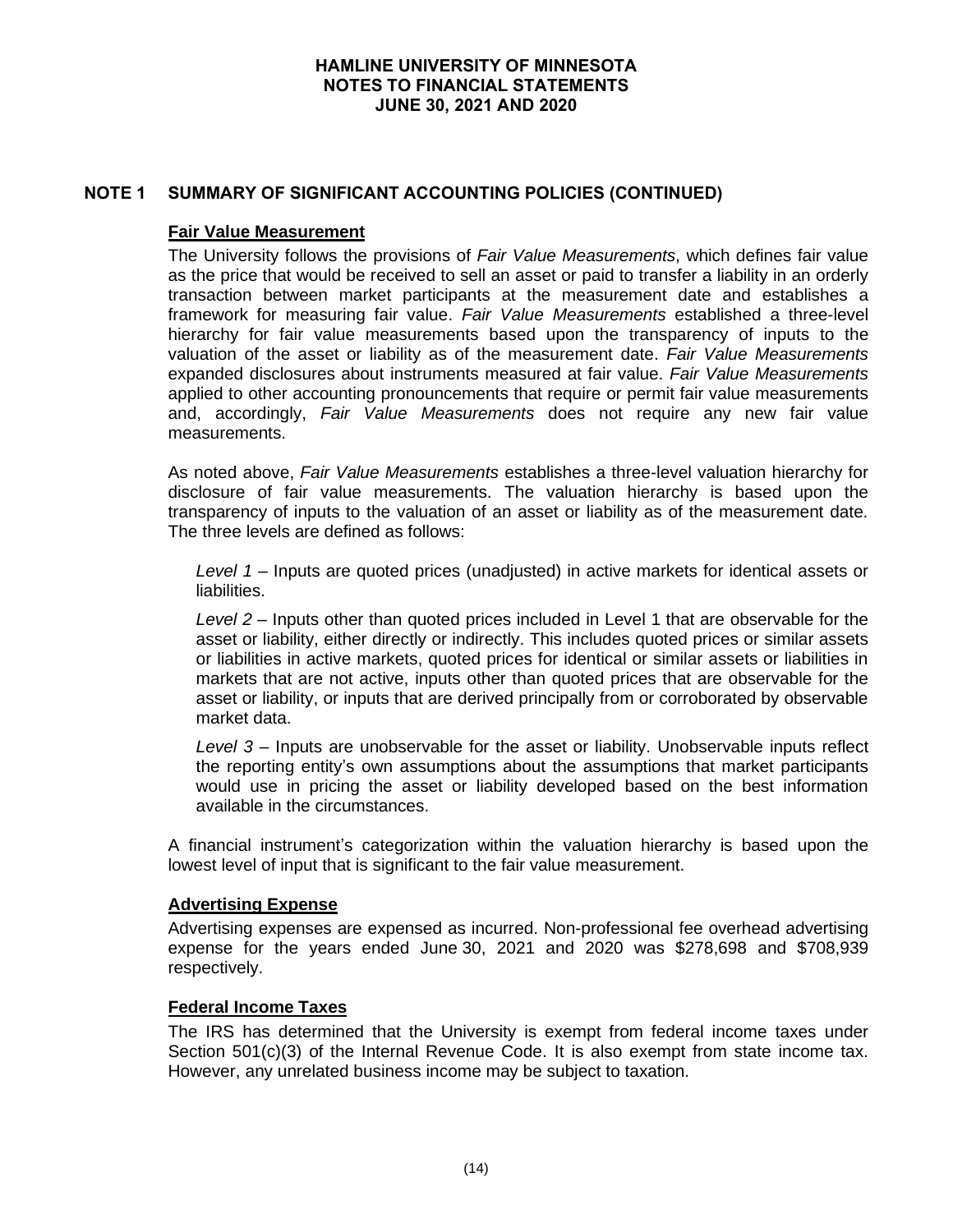## **NOTE 1 SUMMARY OF SIGNIFICANT ACCOUNTING POLICIES (CONTINUED)**

## **Federal Income Taxes (Continued)**

The University has adopted the accounting standard relating to Accounting for Uncertainty in Income Taxes. This standard clarifies the accounting for uncertainty in income taxes recognized in an entity's financial statements and prescribes a recognition threshold for the financial statement recognition of tax positions taken or expected to be taken on a tax return that are not certain to be realized. The implementation of this standard had no impact on the University's financial statements.

## **Use of Estimates**

The preparation of financial statements in conformity with accounting principles generally accepted in the United States of America requires management to make estimates and assumptions that affect the reported amounts of assets and liabilities, the disclosure of contingent assets and liabilities at the date of the financial statements, and the reported amounts of revenue and expenses during the reporting period. Actual results could differ from these estimates.

## **Measure of Operations**

The University's change in net assets from operating activities includes all operating revenue and expense that are an integral part of its programs and supporting activities including net asset released from donor restrictions to support operating expenditures, as well as investment returns allocated by the board of trustees to support operations as established by the endowment spending policy.

The measure of operations includes support for operating activities without donor restriction and with donor restrictions that are not long-term in nature.

The measure of operations excludes support for nonoperating activities including investment returns in excess of amounts allocated to support current operations, changes in the market value of trusts held by others and other changes in split-interest agreements, and private gifts restricted for long-term investment and capital projects.

#### **Changes in Nonoperating Net Assets**

Certain items are listed below the Change in Operating Net Assets after Transfers and before the Change in Net Assets. These items have been deemed nonoperating or unusual transactions and thus are not considered part of the change in operating net assets. The transactions include the endowment income, the distribution from the endowment, expenses from designated funds, and other nonrecurring transactions.

#### **Reclassification**

Certain 2020 amounts in the accompanying financial statements have been reclassified to conform to the 2021 presentation. These reclassifications have no impact on total net assets; it only impacts the classification.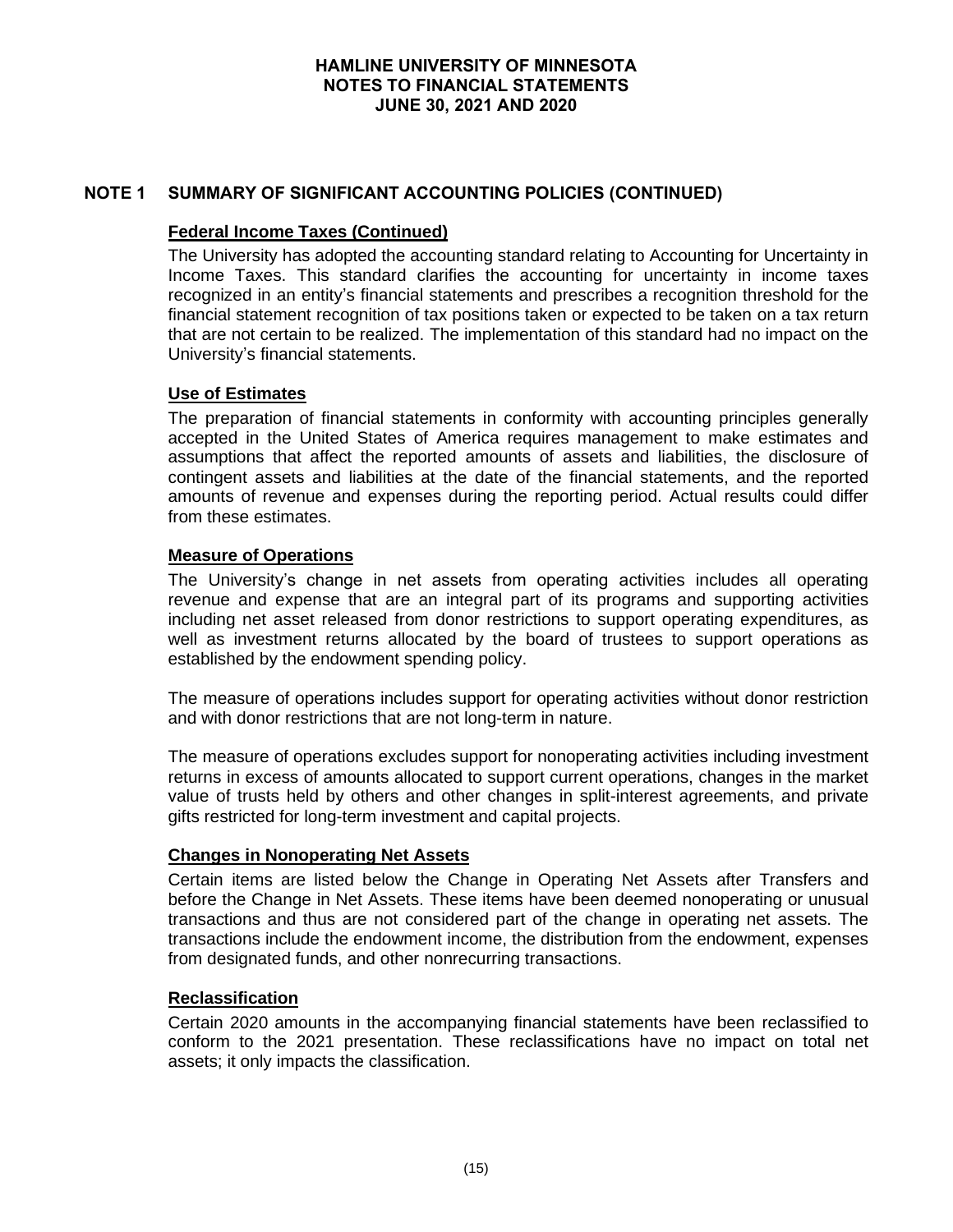## **NOTE 1 SUMMARY OF SIGNIFICANT ACCOUNTING POLICIES (CONTINUED)**

#### **Adoption of New Accounting Standards**

In February 2016, the Financial Accounting Standards Board (FASB) issued ASU 2016-02, *Leases* (Topic 842). This new standard increases transparency and comparability among organizations by requiring the recognition of right-of-use (ROU) assets and lease liabilities on the balance sheet. Most prominent among the changes in the standard is the recognition of ROU assets and lease liabilities by lessees for those leases classified as operating leases. Under the standard, disclosures are required to meet the objective of enabling users of financial statements to assess the amount, timing, and uncertainty of cash flows arising from leases.

The University adopted the requirements of the guidance effective July 1, 2020 and has elected to apply the provisions of this standard to the beginning of the period of adoption. There was no cumulative effect of the change in accounting of the beginning of the period of adoption. The University has not elected to adopt the package of practical expedients available in the year of adoption. The University has not elected to adopt the available practical expedient to use hindsight in determining the lease term and in assessing impairment of the University's ROU assets.

In August 2018, FASB issued ASU 2018-13, *Fair Value Measurement (Topic 820).* The ASU removes and modifies disclosures requirements. Under the standard, modified and additional disclosures are included in the financial statements. The University has adopted this standard retrospectively.

In March 2019, FASB issued ASU 2019-03, *Updating the Definition of Collections (Topic 958)*. The standard improves the definition of collections in the Master Glossary by realigning it with the definition used in the American Alliance of Museums' (AAM) Code of Ethics for Museums (the Code). Under the standard, an additional disclosure is included in the financial statements. The University has adopted this standard retrospectively.

#### **Subsequent Events**

Management has performed an analysis of the activities and transactions subsequent to June 30, 2021, to determine the need for any adjustments to and/or disclosures within the audited financial statements for the year ended June 30, 2021. Management has performed their analysis through October 21, 2021, the date the financial statements were available to be issued.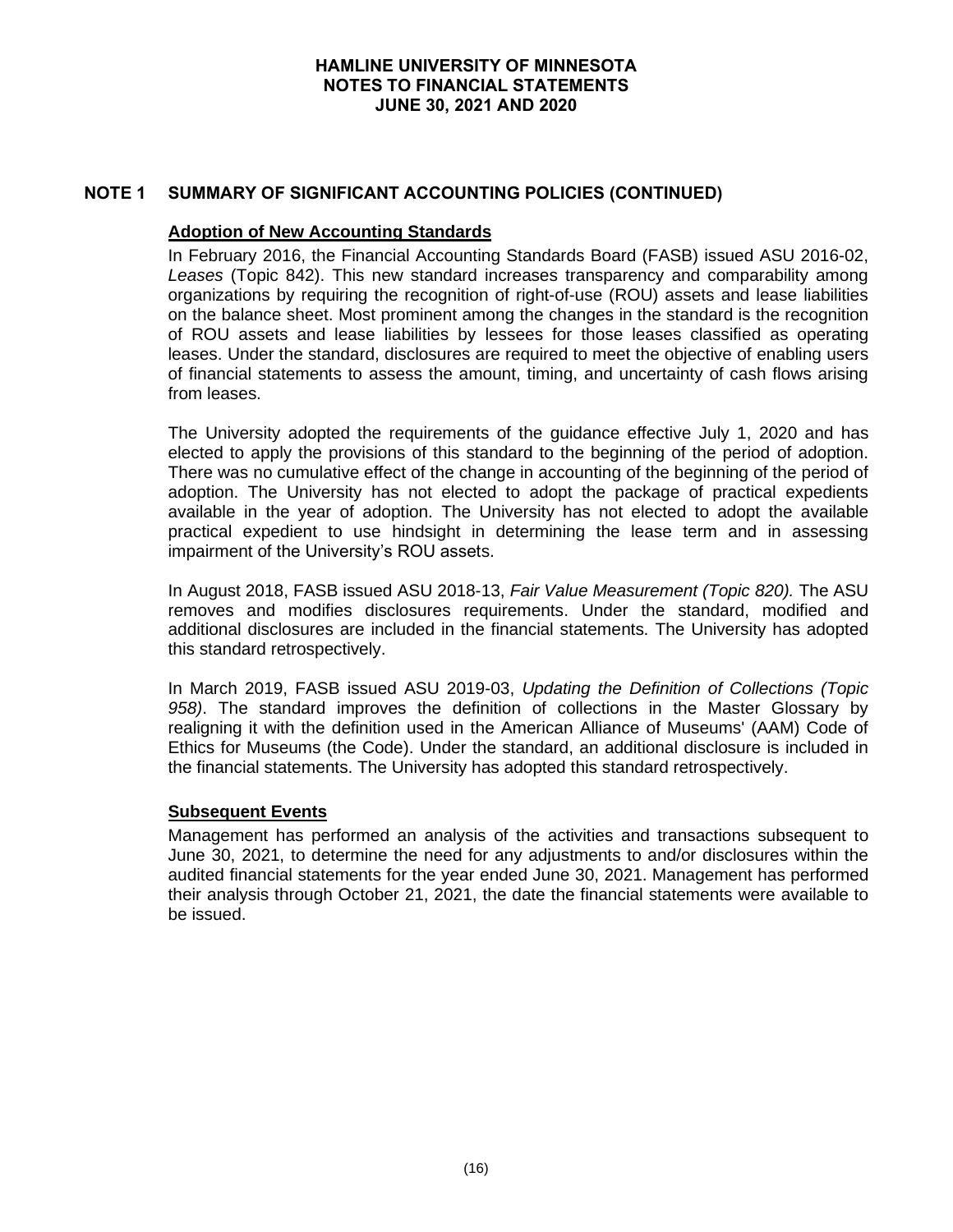### **NOTE 2 CONTRIBUTIONS RECEIVABLE**

For the year ended June 30, 2021 contributions receivable included four pledges receivable that represented 68% of the receivable balance. For the year ended June 30, 2020, contributions receivable included one receivable from a matured bequest and one pledge receivable that represented 69% of the receivable balance. Contributions receivable are summarized as follows at June 30:

|                                                                                                |     | 2021                   |   | 2020                   |
|------------------------------------------------------------------------------------------------|-----|------------------------|---|------------------------|
| Unconditional Promises Expected to be Collected in:<br>Less Than One Year<br>One to Five Years | \$. | 1,189,850<br>1,787,099 | S | 5,165,119<br>1,972,475 |
| More than Five Years<br><b>Total Contributions</b>                                             |     | 592,500<br>3,569,449   |   | 452,500<br>7,590,094   |
| Allowance                                                                                      |     |                        |   |                        |
| Discount (0.46% and 0.18% for                                                                  |     |                        |   |                        |
| 2021 and 2020, Respectively)                                                                   |     | (84, 930)              |   | (95,487)               |
| Total Contributions, Net of Discount and Allowance                                             |     | 3,484,519              |   | 7,494,607              |

## **NOTE 3 STUDENT LOANS RECEIVABLE**

The University issues uncollateralized loans to students based on financial need. Student loans are funded through Perkins loan programs or institutional resources. Perkins loans are assignable to the federal government when proper due diligence procedures are performed. At June 30, 2021 and 2020, student loans represented 1.1% and 1.6% of total assets, respectively.

At June 30, student loans consisted of the following:

|                                                       | 2021                | 2020                |
|-------------------------------------------------------|---------------------|---------------------|
| Federal Government Programs<br>Institutional Programs | 2,729,041<br>18.355 | 3,554,999<br>16,300 |
| Student Loan Receivable, Net                          | 2,747,396           | 3,571,299           |

Funds advanced by the federal government of \$2,911,194 and \$3,693,744 at June 30, 2021 and 2020, respectively, are ultimately refundable to the government and are classified as liabilities in the balance sheet. During 2021 and 2020, the University returned excess cash on hand to the federal government and returned a proportional University-contributed amount to the University's operational cash accounts.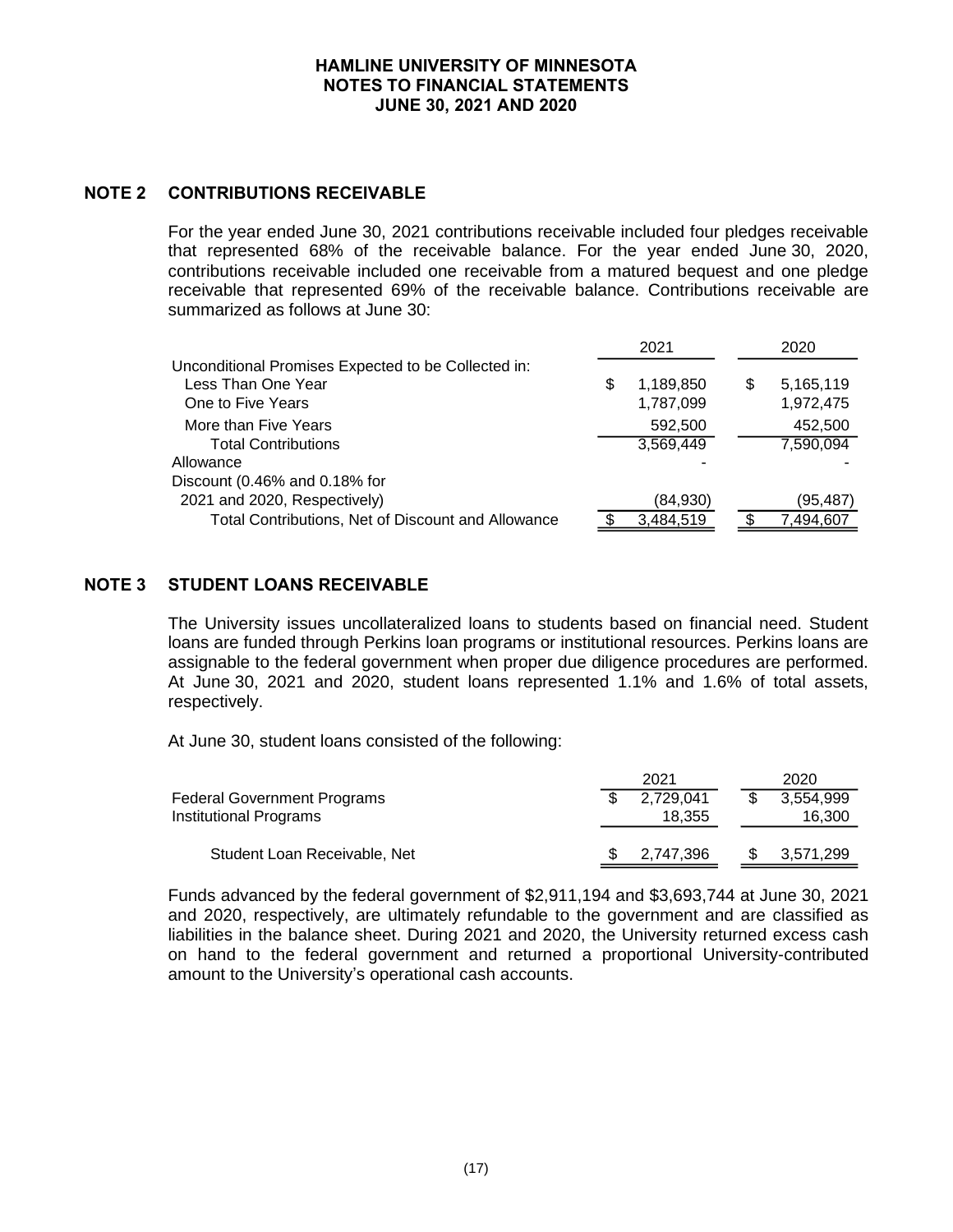#### **NOTE 3 STUDENT LOANS RECEIVABLE (CONTINUED)**

At June 30, 2021 and 2020, the following amounts were past due under student loan programs:

|          | 1-60 Days |          | 60-90 Days |          | 90+ Days | Total     |  |  |
|----------|-----------|----------|------------|----------|----------|-----------|--|--|
| June 30. |           | Past Due |            | Past Due | Past Due | Past Due  |  |  |
| 2021     |           | 116.248  |            | 33.282   | 806.139  | 955.669   |  |  |
| 2020     |           | 136.505  |            | 36.717   | 919.325  | 1.092.547 |  |  |

## **NOTE 4 INVESTMENTS**

Investments as defined by asset allocation category at June 30 consist of the following:

|                                              |   | Fair Value  |   |             |  |  |
|----------------------------------------------|---|-------------|---|-------------|--|--|
|                                              |   | 2021        |   | 2020        |  |  |
| Equities:                                    |   |             |   |             |  |  |
| Domestic                                     | S | 71,859,980  | S | 53,448,706  |  |  |
| International                                |   | 28,790,108  |   | 19,385,743  |  |  |
| <b>Subtotal Equities</b>                     |   | 100,650,088 |   | 72,834,449  |  |  |
| Multi-Faceted Bonds                          |   | 32,389,956  |   | 23,456,310  |  |  |
| Private Equity, Hedge Funds, and Real Assets |   | 2,740,774   |   | 2,811,281   |  |  |
| Cash and Short-Term Investments              |   | 2,280,609   |   | 1,686,263   |  |  |
| Other                                        |   | 69,571      |   | 59,482      |  |  |
| Total Investments                            |   | 138,130,998 |   | 100,847,785 |  |  |

Investments in debt securities and marketable securities are carried at fair value, based upon quoted market prices or values provided by external investment managers. Unrealized gains and losses are recognized in the period in which they occur. As noted above, within the portfolio certain investments are invested in funds for which value is not determinable on a daily basis and are held by private companies. These are commonly referred to as Alternative investments. These include Hedge Funds, Private Equity Funds, Real Estate Funds, Venture Capital Funds, Commodity Funds, Offshore Fund Vehicles, Fund of Funds, and Bank Collective Common Trusts. Alternative Investments may be structured through Limited Partnerships, Limited Liability Corporations, Trusts, or Corporations. The estimated fair values of Alternative Investments may differ significantly from the values that would have been used had a ready market existed for these investments, and these differences could be material.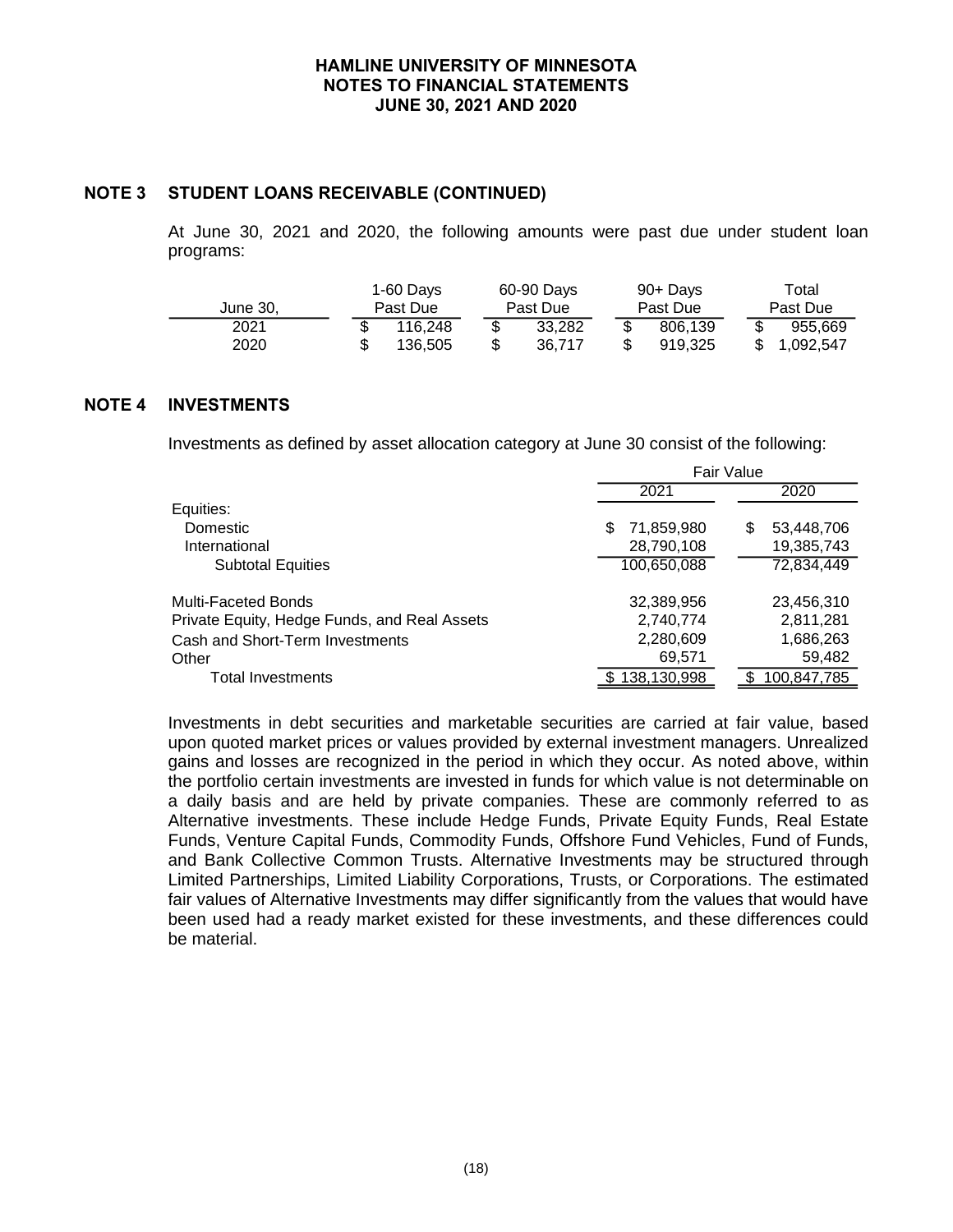### **NOTE 4 INVESTMENTS (CONTINUED)**

The Alternative Investments within the University's portfolio consist of the following at June 30:

|                                      | Fair Value |           |  |  |           |
|--------------------------------------|------------|-----------|--|--|-----------|
|                                      |            | 2021      |  |  | 2020      |
| Private Equity                       |            | 1.627.178 |  |  | 1.594.641 |
| Real Assets                          |            | 1.113.596 |  |  | 1,216,640 |
| <b>Total Alternative Investments</b> |            | .740.774  |  |  | 2.811.281 |

Private equity investments are investments in limited partnership interests and are carried at fair values as determined by the general partner in the absence of readily ascertainable market values. Hedge funds are investment vehicles that explicitly pursue absolute returns on their investments using financial instruments such as stocks, bonds, commodities, currencies, and derivatives through techniques such as shorting, leveraging, arbitrage, swaps and other strategies. Real Assets investments include real estate, energy, timber, agricultural land, mining, and other similar investments.

A certain portion of the U.S. Equities and Non-U.S. Equities are in pooled funds. At June 30, 2021 and 2020, the amount of pooled funds that include the University's assets was \$61,806,889 and \$49,786,595 respectively.

Investments include funds traditionally considered the endowment of the University, as well as assets of split-interest agreements and net assets without donor restriction. As of June 30, the allocations shown at fair value are as follows:

|                                  | 2021          | 2020              |
|----------------------------------|---------------|-------------------|
| Endowment Funds                  | \$137,006,749 | 99.802.999<br>-SS |
| <b>Split-Interest Agreements</b> | 967.358       | 885.721           |
| Unrestricted Investments         | 156.891       | 159.065           |
| Total Investments                | \$138,130,998 | 100.847.785       |

The University uses fair value measurements to record fair value adjustments to certain assets and liabilities and to determine fair value disclosures. For additional information on how the University values all other assets and liabilities refer to Note 1 – Summary of Significant Accounting Policies.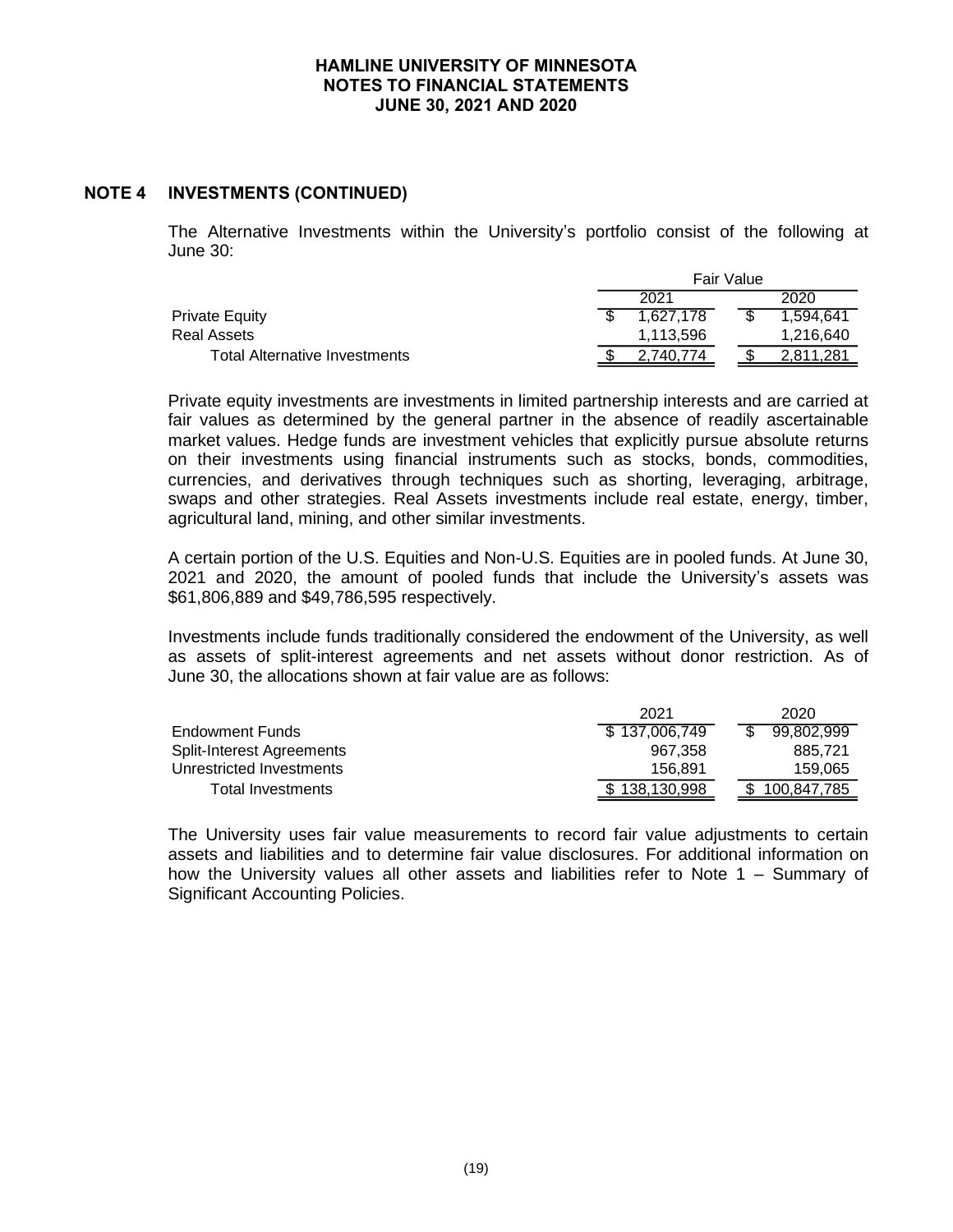## **NOTE 5 FAIR VALUE MEASUREMENTS**

Assets measured at fair value on a recurring basis as of June 30:

| June 30, 2021                           | Level 1       | Level <sub>2</sub> |                | Level 3         |    | No Level      |    | Total         |  |
|-----------------------------------------|---------------|--------------------|----------------|-----------------|----|---------------|----|---------------|--|
| Investments:                            |               |                    |                |                 |    |               |    |               |  |
| Fixed Income - Multifaceted Bonds       | \$<br>286,431 | \$                 |                | \$              |    |               | \$ | 286,431       |  |
| <b>Fixed Income Collective Funds</b>    |               |                    |                |                 |    |               |    |               |  |
| Measured at Net Asset Value             |               |                    |                |                 |    | 32,103,525    |    | 32,103,525    |  |
| Equities - Domestic                     | 22,487,210    |                    |                |                 |    |               |    | 22,487,210    |  |
| <b>Equity Collective Funds Measured</b> |               |                    |                |                 |    |               |    |               |  |
| at Net Asset Value                      |               |                    |                |                 |    | 62,888,826    |    | 62,888,826    |  |
| Equity Long/Short Fund of Funds         |               |                    |                |                 |    |               |    |               |  |
| Measured at Net Asset Value             |               |                    |                |                 |    | 15,274,052    |    | 15,274,052    |  |
| Liquid Alternative Investments          |               |                    |                |                 |    |               |    |               |  |
| Measured at Net Asset Value             |               |                    |                |                 |    | 2,740,774     |    | 2,740,774     |  |
| Other                                   | 33,024        |                    |                |                 |    |               |    | 33,024        |  |
| <b>Total Investments</b>                | 22,806,665    |                    |                |                 |    | 113,007,177   |    | 135,813,842   |  |
| <b>Beneficial Interest in Trusts</b>    |               |                    |                | 2,543,992       |    |               |    | 2,543,992     |  |
| Total                                   | 22,806,665    | \$                 | $\blacksquare$ | \$<br>2,543,992 |    | \$113,007,177 | \$ | 138, 357, 834 |  |
|                                         |               |                    |                |                 |    |               |    |               |  |
| June 30, 2020                           | Level 1       |                    | Level 2        | Level 3         |    | No Level      |    | Total         |  |
| Investments:                            |               |                    |                |                 |    |               |    |               |  |
| Fixed Income - Multifaceted Bonds       | \$<br>327,215 | \$                 |                | \$              | \$ |               | \$ | 327,215       |  |
| <b>Fixed Income Collective Funds</b>    |               |                    |                |                 |    |               |    |               |  |
| Measured at Net Asset Value             |               |                    |                |                 |    | 23,129,095    |    | 23,129,095    |  |
| Equities - Domestic                     | 11,239,978    |                    |                |                 |    |               |    | 11,239,978    |  |
| Equity Collective Funds Measured at     |               |                    |                |                 |    |               |    |               |  |
| Net Asset Value                         |               |                    |                |                 |    | 42,835,801    |    | 42,835,801    |  |
| Equity Long/Short Fund of Funds         |               |                    |                |                 |    |               |    |               |  |
| Measured at Net Asset Value             |               |                    |                |                 |    | 18,758,670    |    | 18,758,670    |  |
| Liquid Alternative Investments          |               |                    |                |                 |    |               |    |               |  |
| Measured at Net Asset Value             |               |                    |                |                 |    | 2,811,281     |    | 2,811,281     |  |
| Other                                   | 25,451        |                    |                |                 |    |               |    | 25,451        |  |
| <b>Total Investments</b>                | 11,592,644    |                    |                |                 |    | 87,534,847    |    | 99,127,491    |  |
| <b>Beneficial Interest in Trusts</b>    |               |                    |                | 2,318,481       |    |               |    | 2,318,481     |  |
| Total                                   | 11,592,644    | \$                 |                | \$<br>2,318,481 | \$ | 87,534,847    | \$ | 101,445,972   |  |

The totals do not include certain amounts as they are not measured on a recurring basis at fair value. The table below reconciles total University investments:

| 2021        | 2020        |
|-------------|-------------|
| 138,130,998 | 100,847,785 |
|             |             |
|             |             |
| (2,280,609) | (1,686,263) |
| (36, 547)   | (34,031)    |
|             |             |
| 135,813,842 | 99.127.491  |
|             |             |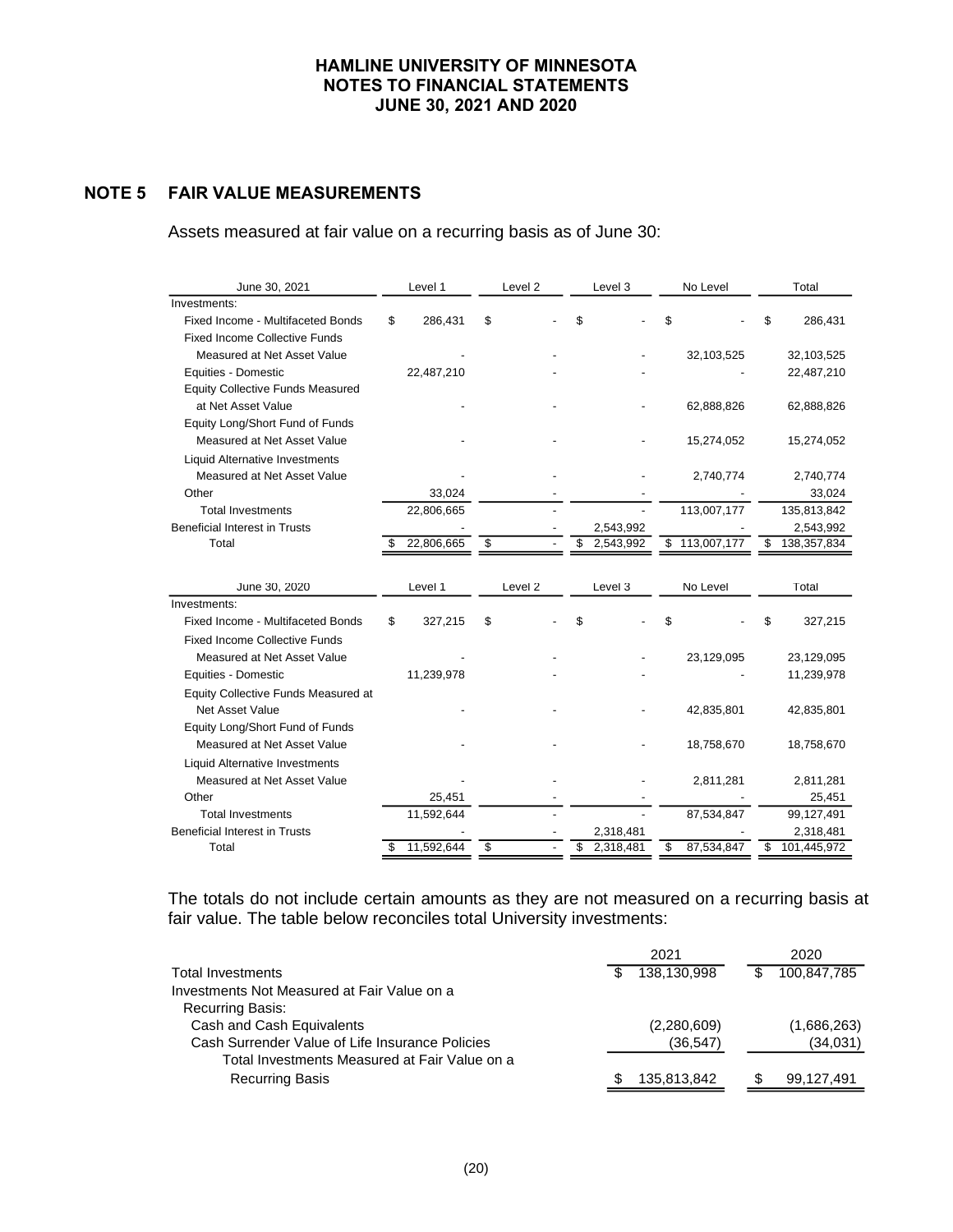## **NOTE 5 FAIR VALUE MEASUREMENTS (CONTINUED)**

#### **Level 3 Assets**

The following table provides summary of changes in fair value of the University's Level 3 financial assets for the year ended June 30, 2021:

| Balances as of July 1, 2020                         | 2,318,481 |
|-----------------------------------------------------|-----------|
| Net Realized and Unrealized<br>Gains on Investments | 225,511   |
| Transfers In                                        |           |
| <b>Transfers Out</b>                                |           |
| Investment Income                                   |           |
| Purchases of Investments                            |           |
| Sales of Investments                                |           |
| Balances as of June 30, 2021                        | 2.543.992 |

The following table provides summary of changes in fair value of the University's Level 3 financial assets for the year ended June 30, 2020:

| Balances as of July 1, 2019                          | 1,508,036  |
|------------------------------------------------------|------------|
| Net Realized and Unrealized<br>Losses on Investments | (389, 922) |
| Transfers In                                         |            |
| <b>Transfers Out</b>                                 |            |
| Investment Income                                    |            |
| Purchases of Investments                             | 1,411,148  |
| Sales of Investments                                 | (210, 781) |
| Balances as of June 30, 2020                         | 2.318.481  |

The value of beneficial interests in trust represents an irrevocable right to receive distributions in perpetuity from a trust that is managed by a third-party. The University does not have variance power over the trust's portfolio. The value is estimated based on the fair value of the underlying investments held by the trust.

|                                  |             | Fair Value  | Principal<br>Valuation             | Unobservable            | Range                   |
|----------------------------------|-------------|-------------|------------------------------------|-------------------------|-------------------------|
| Instrument                       | 2021        | 2020        | Techniaue                          | Inputs                  | (Weighted Average)      |
| Beneficial Interest in<br>Frusts | \$2.543.992 | \$2,318,481 | Fair Value of Trust<br>Investments | Time Period of<br>Trust | $N/A - 6.00\%$<br>3.86% |

The University values certain investment holdings at fair value using their net asset value and has the ability to redeem its investment with the investee at net asset value per share (or its equivalent) at the measurement date.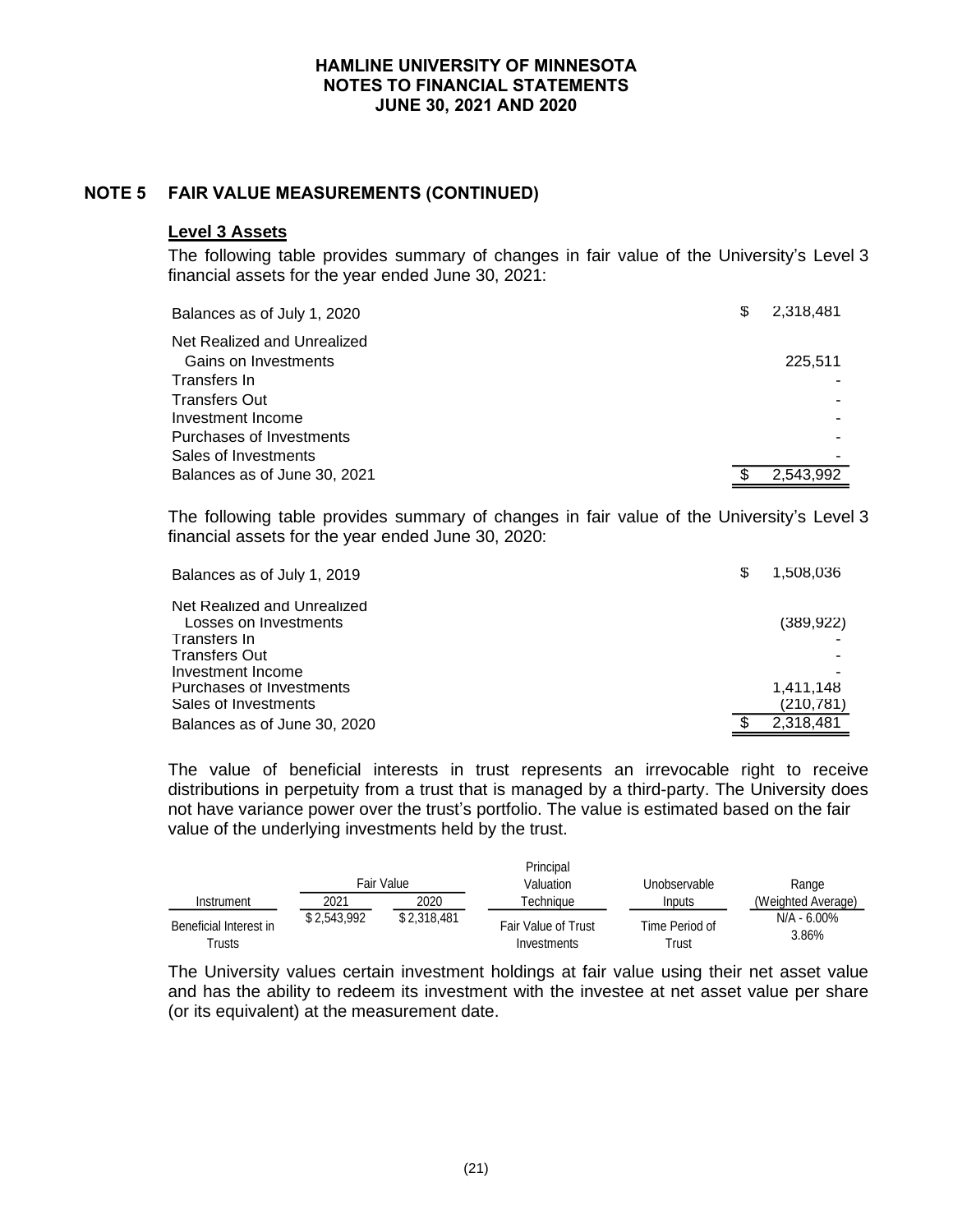### **NOTE 5 FAIR VALUE MEASUREMENTS (CONTINUED)**

#### **Net Asset Value**

Fair value measurements of investments that calculate net asset value per Share (or its equivalent) as of June 30, 2021:

|            |    |         | Redemption                           | Redemption                                                      |
|------------|----|---------|--------------------------------------|-----------------------------------------------------------------|
| Net Asset  |    |         | Frequency                            | Notice                                                          |
| Value      |    |         |                                      | Period                                                          |
| 62,888,826 | S. |         |                                      | 2 - 60 Days                                                     |
| 32,103,525 |    |         |                                      | 2 - 60 Days                                                     |
| 15,274,052 |    |         | Annually                             | 75 Days                                                         |
| 1,627,178  |    | 479.250 | Not Available                        | Not Available                                                   |
| 1,113,596  |    |         | Not Available                        | Not Available                                                   |
|            |    |         | Unfunded<br>Commitments<br>1,722,673 | (if Currently Eligible)<br>Monthly/Annually<br>Monthly/Annually |

Fair value measurements of investments that calculate net asset value per Share (or its equivalent) as of June 30, 2020:

|                                      |            |             | Redemption              | Redemption    |
|--------------------------------------|------------|-------------|-------------------------|---------------|
|                                      | Net Asset  | Unfunded    | Frequency               | <b>Notice</b> |
|                                      | Value      | Commitments | (if Currently Eligible) | Period        |
| <b>Equity Collective Funds</b>       | 42,835,801 | \$<br>۰.    | Monthly/Annually        | 2 - 60 Days   |
| <b>Fixed Income Collective Funds</b> | 23,129,095 | ٠           | Monthly/Annually        | 2 - 60 Days   |
| Equity Long/Short Fund of Funds      | 18,758,670 |             | Annually                | 75 Days       |
| <b>Private Equity</b>                | 1,594,641  | 502.467     | Not Available           | Not Available |
| <b>Real Estate Funds</b>             | 1,216,640  | 1,722,673   | Not Available           | Not Available |

Equity Collective Funds includes investments in long only funds and an enhanced index fund that are invested in domestic and international common stock. The fair value of the investment in this category is based on quoted market prices for the underlying securities which comprise the net asset value of the collective fund. The funds provide full disclosure of the underlying holdings, whereby the University is able to verify its account balances.

Fixed Income Collective Funds includes investments in fixed income securities and derivative securities. The fair value of the investment in this category is based on quoted market prices for the underlying securities which comprise the net asset value of the collective fund. The funds provide full disclosure of the underlying holdings, whereby the University is able to verify its account balances.

Equity Long/Short Fund of Funds is invested primarily in long/short equity managers. The fair value of the fund of funds in this category has been estimated using the net asset value of the investments.

Private equity funds include funds that make investments directly into private companies or conduct buyouts of public companies that result in a delisting of public equity. Redemption is not available and these investments are held for long-term purposes.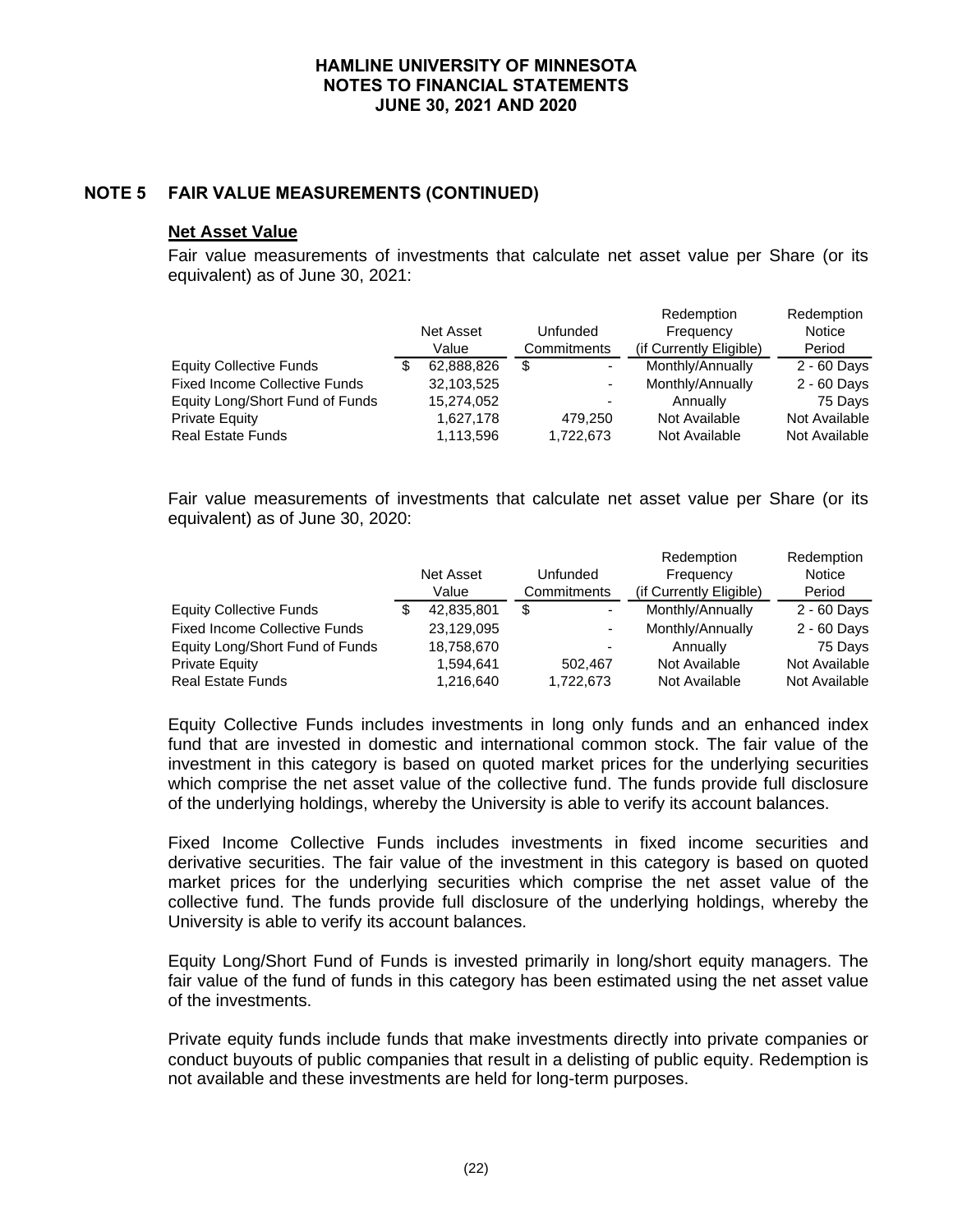#### **NOTE 5 FAIR VALUE MEASUREMENTS (CONTINUED)**

#### **Net Asset Value (Continued)**

Real Estate Funds include mutual funds that primarily focus on investing in securities offered by public real estate companies. Redemption is not available and these investments are held for long-term purposes.

## **NOTE 6 INVESTMENT INCOME**

The following schedule summarizes the investment return and its classification in the statements of activities:

|                                                          | 2021       | 2020       |  |
|----------------------------------------------------------|------------|------------|--|
| Dividend and Interest                                    | 1,771,955  | 1,567,613  |  |
| <b>Advisory Fees</b>                                     | (544, 471) | (705, 261) |  |
| Net Realized and Unrealized Gains                        | 30,166,706 | 2,761,391  |  |
| Gain on Assets Held for Investment                       | 31,394,190 | 3,623,743  |  |
| Investment Income on Short-Term Investments              | 502,218    | 329,130    |  |
| <b>Total Net Gain on Investments</b>                     | 31,896,408 | 3,952,873  |  |
| <b>Investment Gain Designated for Current Operations</b> | 521,061    | 901.920    |  |
| Investment Gain in Excess of Amount                      |            |            |  |
| Designated for Current Operations                        | 31,375,347 | 3,050,953  |  |

## **NOTE 7 PROPERTY, PLANT, AND EQUIPMENT**

Property, plant, and equipment consist of the following at June 30:

|                                            | 2021          | 2020            |
|--------------------------------------------|---------------|-----------------|
| Land                                       | 3,028,079     | 3,028,079       |
| Land Improvements                          | 9,355,308     | 9,263,881       |
| <b>Buildings and Building Improvements</b> | 153,311,702   | 152,605,306     |
| Equipment                                  | 36,629,859    | 35,320,765      |
| Academic Collection                        | 11,482,722    | 11,175,744      |
| Property, Plant, and Equipment             | 213,807,670   | 211,393,775     |
| Less: Accumulated Depreciation             | (128,731,266) | (123, 379, 388) |
| Subtotal Property, Plant, and Equipment,   |               |                 |
| Net of Accumulated Depreciation            | 85,076,404    | 88,014,387      |
| <b>Construction in Process</b>             | 276,900       | 71,294          |
| Total                                      | 85.353.304    | 88.085.681      |

Total depreciation expense was \$5,351,878 and \$5,833,410 for the years ended June 30, 2021 and 2020, respectively.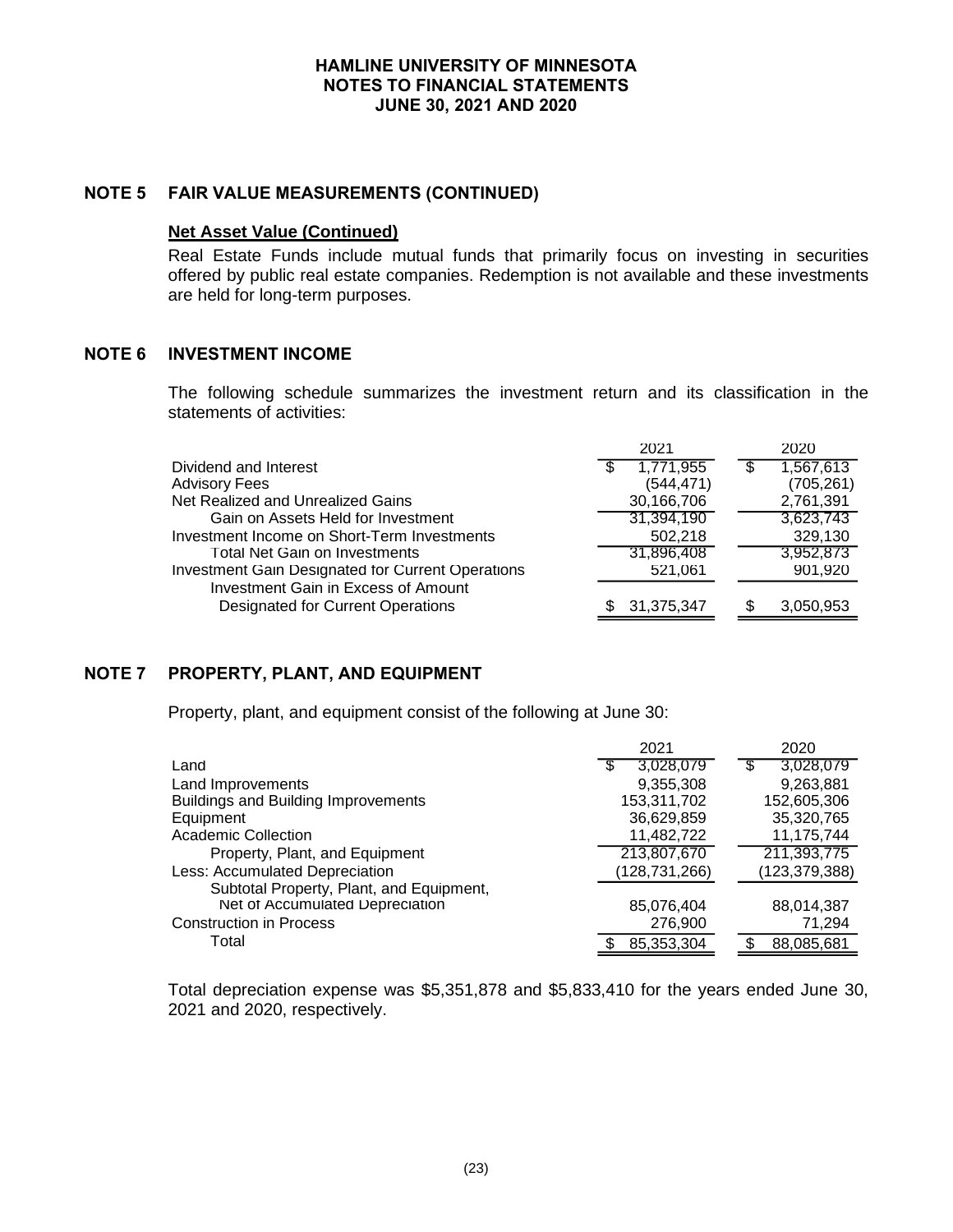#### **NOTE 8 SPLIT-INTEREST AGREEMENTS**

The University has arrangements with donors classified as charitable remainder trusts, perpetual trusts, charitable annuity trusts, and charitable gift annuities. In general, under these arrangements, the University receives a gift from a donor in which it has a remainder interest and agrees to pay the donor-stipulated amounts over the life of the donor. The arrangement may cover one or more lives.

The University invests and administers the related assets and makes distributions to the beneficiaries as required. When the agreement reaches the end of its term, remaining assets are retained by the University as without donor restriction or with donor restriction net assets or, in some instances, distributed to third-party beneficiaries.

When a split interest gift is received, it is recorded as a partial gift and a partial liability. The liability is calculated based on an actuarial calculation of the present value of future distributions to the donor and the remaining amount of the initial receipts is retained for the benefit of the University or third-party beneficiaries.

The actuarial liability is adjusted annually using actuarial tables appropriate for the type of arrangement, number of lives covered, and age and gender characteristics of the donor. The University used an interest rate of 6% at June 30, 2021 and 2020, in making the calculation.

Investments held by the University under split-interest agreements totaled \$967,358 and \$885,721 at June 30, 2021 and 2020, respectively.

For charitable remainder trusts for which Hamline is not the trustee the value of the beneficial interest in the remainder trusts is recorded when the trust agreement has been received and there is sufficient information available to value the agreement. The amount recorded is the beneficial interest which is the net expected benefit to be received. This is determined as the difference between the fair value of the trust assets and the actuarial liability. The actuarial liability is adjusted annually using actuarial tables appropriate for the type of arrangement, number of lives covered, and age and gender characteristics of the donor. The University used an interest rate of 6% at June 30, 2021 and 2020 in making the calculation.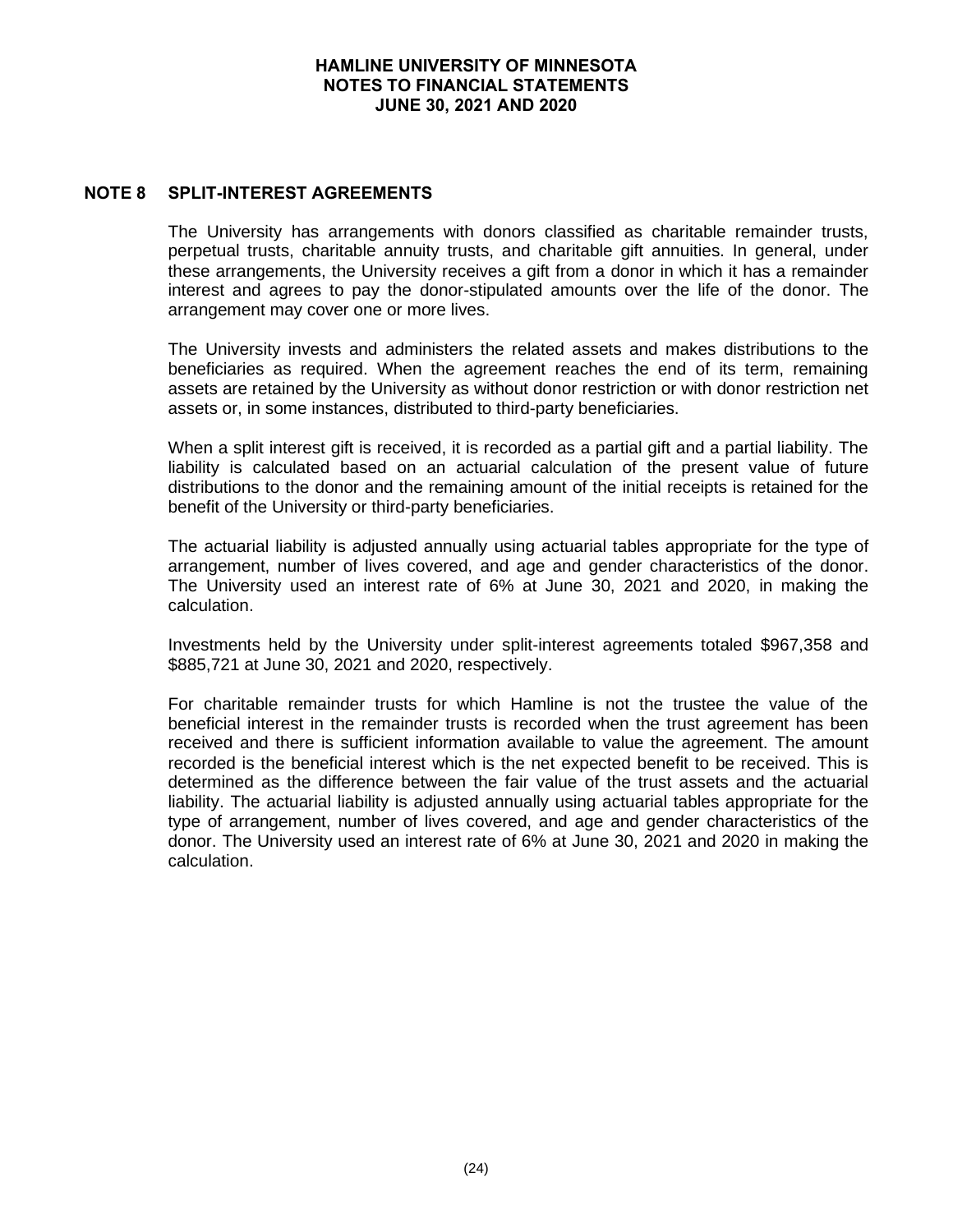# **NOTE 9 LONG-TERM DEBT**

## Long-term debt consisted of the following at June 30:

| Description                                                      | 2021             | 2020             |
|------------------------------------------------------------------|------------------|------------------|
| MHEFA Revenue Note, Series 2017B, bearing interest at            |                  |                  |
| 4.20%, interest is payable in varying installments beginning     |                  |                  |
| April 1, 2018 to October 1, 2047 (Original amount of             |                  |                  |
| \$34,650,000). The proceeds were used to fund the defeasance     |                  |                  |
| on an advance basis the Series Seven K2 remaining principal      |                  |                  |
| of \$18,330,000 plus remaining interest and the Series Seven E.  |                  |                  |
| remaining principal of \$11,335,000 plus remaining interest. In  |                  |                  |
| addition the proceeds were used for various capital projects.    |                  |                  |
| The balance includes \$3,613,619 of bond premium in 2021.        |                  |                  |
| The balance includes \$289,784 of bond issuance costs            |                  |                  |
| in 2021. The bonds are secured by a reserve account in the       |                  |                  |
| amount of \$2,393,496 and \$2,414,518 at June 30, 2021 and 2020. | \$<br>36,133,619 | \$<br>37,050,412 |
| MHEFA Revenue and Refunding Note, Series 2021, bearing           |                  |                  |
| interest at 2.23%, interest is payable monthly beginning         |                  |                  |
| August 1, 2021 to October 1, 2031 (Original amount of            |                  |                  |
| \$9,725,000). The proceeds were used for prepaying the           |                  |                  |
| remainder of the Series Seven Y2 note (\$2,975,000). In          |                  |                  |
| addition to the proceeds were used for various capital           |                  |                  |
| projects. Remaining proceeds are held in a construction          |                  |                  |
| account with a balance of \$6,535,052 at June 30, 2021.          | 9,725,000        |                  |
|                                                                  |                  |                  |
| MHEFA Revenue Note, Series 2017A, bearing interest at            |                  |                  |
| 2.41%, interest is payable monthly beginning August 1,           |                  |                  |
| 2017 to October 1, 2026 (Original amount of \$6,726,000).        |                  |                  |
| The proceeds were used for prepaying the Series Seven L          |                  |                  |
| note (\$4,000,000) plus one months accrued interest. In          |                  |                  |
| addition to the proceeds were used to fund the defeasance on     |                  |                  |
| an advance basis the Series Seven K1 remaining principal         |                  |                  |
| of \$2,755,000 plus remaining interest. On September 30,         |                  |                  |
| 2020, the entire remaining principal amount and accrued          |                  |                  |
| interest in the total amount of \$5,368,638 was paid in full.    |                  |                  |
| The remaining bond issuance cost of \$79,949 was expensed        |                  |                  |
| and recognized as interest expense during the year ended         |                  |                  |
| June 30, 2021. In addition, \$129,988 in prepayment penalties    |                  |                  |
| penalties were incurred and charged as expense in the            |                  |                  |
| same period.                                                     |                  | 5,356,000        |
| MHEFA Bonds of 2013, Series Seven Y2, bearing interest at        |                  |                  |
| 1.47%, interest is payable monthly beginning November 1,         |                  |                  |
| 2013 to October 1, 2025 (Original amount of \$6,210,000).        |                  |                  |
| The proceeds were used for refunding the Series Six E2           |                  |                  |
| bonds. On June 29, 2021, the entire remaining principal          |                  |                  |
| amount in the amount of \$2,975,000 was paid in full with        |                  |                  |
| the proceeds of MHEFA Revenue and Refunding Note,                |                  |                  |
| Series 2021.                                                     |                  | 3,510,000        |
| Subtotal                                                         | 45,858,619       | 45,916,412       |
|                                                                  |                  |                  |
| Less: Unamortized Bond Issuance Costs and Unamortized            | (327,760)        | (434, 564)       |
|                                                                  |                  |                  |
| Defeased Loss<br>Total                                           |                  |                  |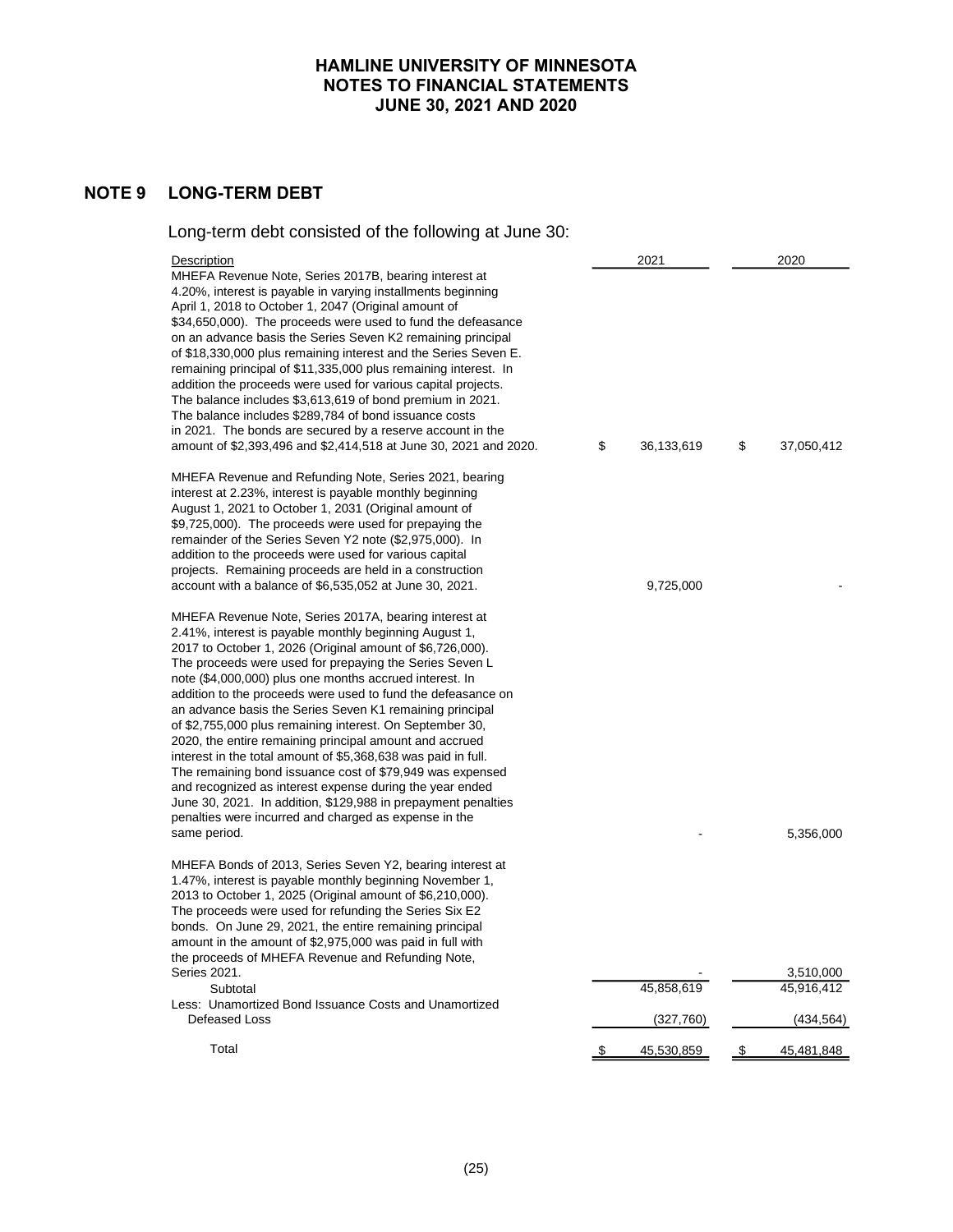## **NOTE 9 LONG-TERM DEBT (CONTINUED)**

As of June 30, 2021, future debt service requirements (principal payments), excluding impact of bond premium and discount, on all long-term borrowings are summarized as follows:

|                             | Scheduled      |
|-----------------------------|----------------|
|                             | Payment        |
| Year Ending June 30,        | Amount         |
| 2022                        | 1,585,000<br>S |
| 2023                        | 1,660,000      |
| 2024                        | 1,725,000      |
| 2025                        | 1,795,000      |
| 2026                        | 1,860,000      |
| Thereafter                  | 33,620,000     |
| <b>Total Long-Term Debt</b> | 42,245,000     |

Total interest expense and amortization on debt was \$1,865,471 and \$1,868,144 for the years ended June 30, 2021 and 2020, respectively. Included in those amounts is \$99,998 and -\$101,055 of bond issuance net of bond premium amortization for the years ended June 30, 2021 and 2020, respectively. The amount of bond issuance net of bond amortization for the year ended June 30, 2021 included the remaining bond issuance cost of \$79,949 and prepayment penalties of \$129,988 of Series 2017A.

## **NOTE 10 LEASES**

The University entered into various lease agreements for equipment and office space. Certain facility leases provide for increases in future minimum annual rental payments based on defined increases in the Consumer Price Index, subject to certain minimum increases. Additionally, the agreements generally require the University to pay real estate taxes, insurance, and repairs. In turn, the University sublet significant amounts of office space. The following table provides quantitative information concerning the University's leases.

| Year Ending June 30,                | <b>Operating Leases</b> | <b>Financing Leases</b> |          |  |
|-------------------------------------|-------------------------|-------------------------|----------|--|
| 2022                                | \$<br>1,338,165         | \$                      | 61,910   |  |
| 2023                                | 1,187,301               |                         | 61,910   |  |
| 2024                                | 196,231                 |                         | 32,115   |  |
| 2025                                | 61,304                  |                         | 2,724    |  |
| 2026                                | 42,861                  |                         |          |  |
| Thereafter                          | 314,220                 |                         |          |  |
| Total                               | 3,140,082               |                         | 158,659  |  |
| <b>Amount Representing Interest</b> | (193, 985)              |                         | (8, 722) |  |
| <b>Total Lease Liability</b>        | 2,946,097               | \$                      | 149,937  |  |

Rental expense for the years ended June 30, 2021 and 2020 was \$1,298,945 and \$1,273,763 respectively. Included in those amounts is \$720,411 and \$712,740 of rental expense for office space for the years ended June 30, 2021 and 2020, respectively.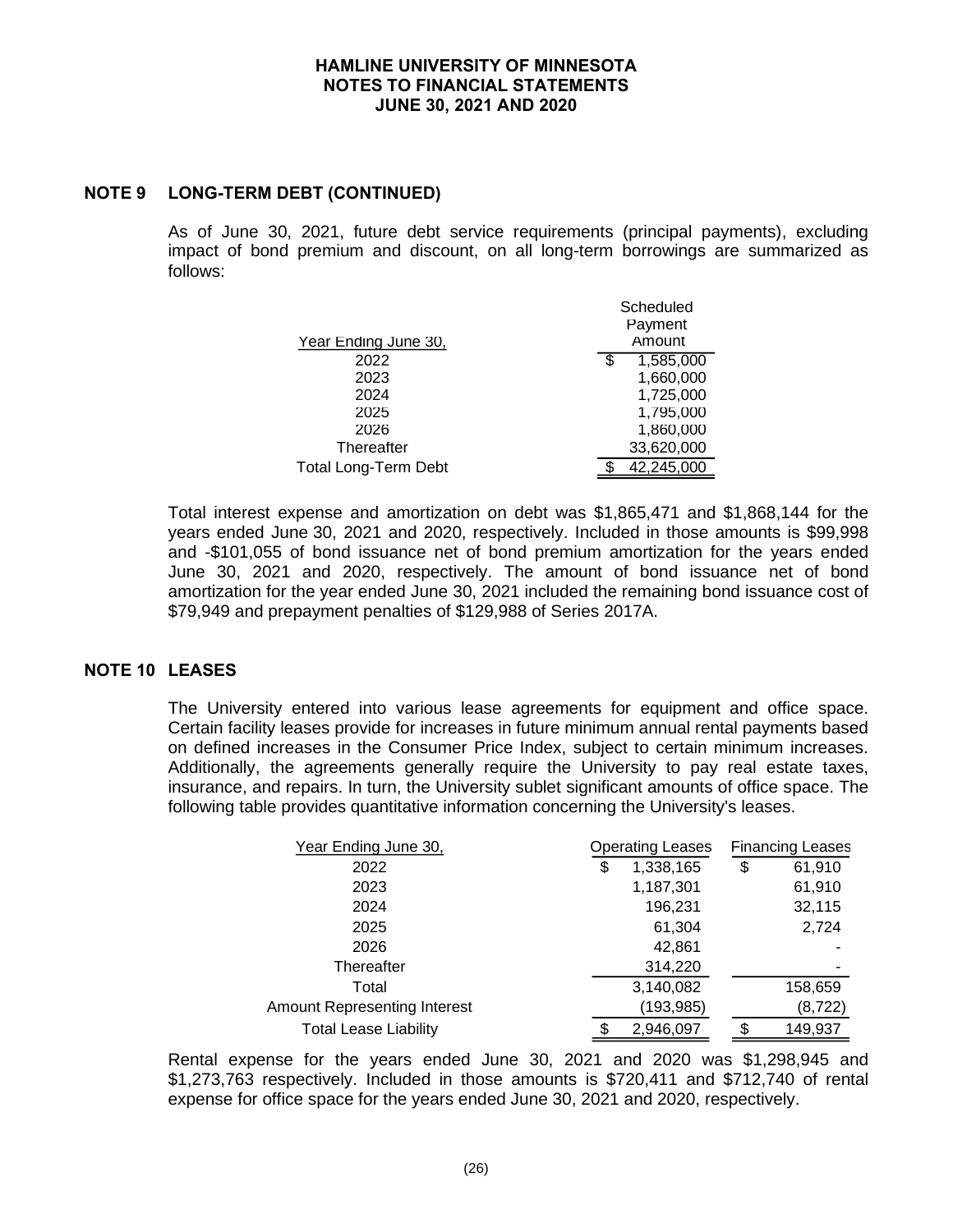## **NOTE 10 LEASES (CONTINUED)**

|                                                         | 2021          |
|---------------------------------------------------------|---------------|
| Lease Cost:                                             |               |
| Finance Lease Cost:                                     | \$<br>210,811 |
| Amortization of Right-of-Use Assets                     | 59,240        |
| Interest on Lease Liabilities                           | 1,036         |
| <b>Operating Lease Cost</b>                             | 4,384,567     |
| Sublease Income                                         | (462,451)     |
| <b>Total Lease Cost</b>                                 | 4,193,203     |
| Other Information:                                      |               |
| Operating Cash Flows from Financing Leases              | 60,276        |
| Operating Cash Flows from Operating Leases              | 1,455,769     |
| Financing Cash Flows from Financing Leases              | 61,910        |
| Right-of-Use Asset Obtained in Exchange for New         |               |
| <b>Financing Lease Liabilities</b>                      | 210,811       |
| Right-of-Use Asset Obtained in Exchange for New         |               |
| <b>Operating Lease Liabilities</b>                      | 4,384,567     |
| Weighted-Average Remaining Lease Term - Financing Lease | 2.44          |
| Weighted-Average Remaining Lease Term - Operating Lease | 3.02          |
| Weighted-Average Discount Rate - Financing Leases       | 2.23%         |
| Weighted-Average Discount Rate - Operating Leases       | 2.23%         |

## **NOTE 11 LINE OF CREDIT**

The University has an unsecured line of credit totaling \$7,000,000 with a bank. Interest is payable monthly at 2.07% plus the one-month London Interbank Offered Rate (LIBOR) rate in 2021 and 2020. Principal is repayable on May 17, 2022, which is the expiration date of the agreement. At June 30, 2021 and 2020, the University had no borrowings under this agreement. The interest rate on this line of credit was 2.17% at June 30, 2021 and 2.78% at June 30, 2020.

The University also has an unsecured revolving line of credit totaling \$3,000,000 with another bank. Interest is payable quarterly at 2.0% plus LIBOR. Principal is repayable on July 5, 2022, which is the expiration date of the agreement. At June 30, 2021 and 2020, the University had no borrowings under this agreement.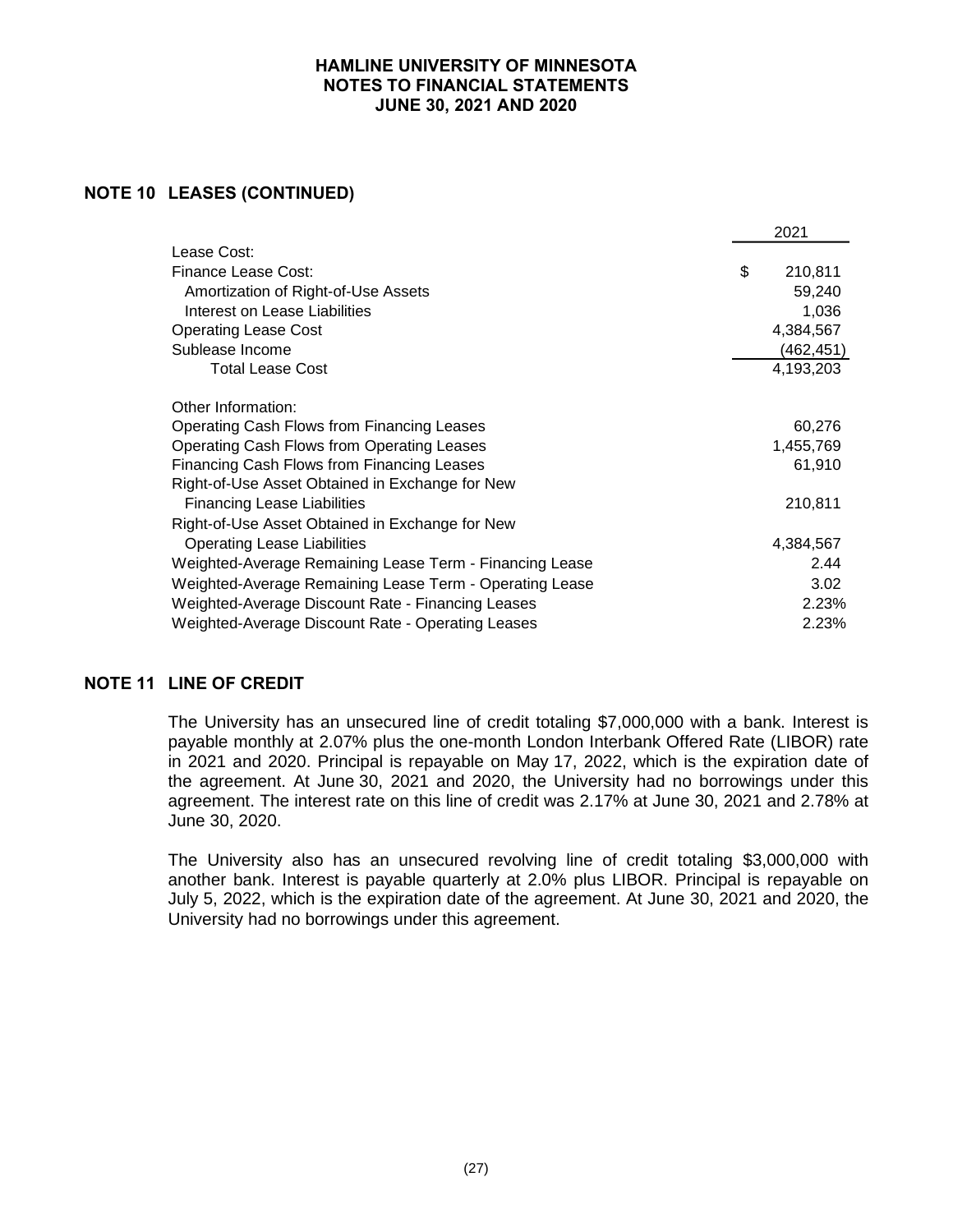#### **NOTE 12 ENDOWMENT**

The University has adopted investment and spending policies for endowment assets that attempt to provide a predictable stream of funding while seeking to maintain the purchasing power of endowment assets. Under this policy approved by the board of trustees, the endowment assets are invested in a manner that is intended to achieve an annualized total return after investment management fees of 5.5% net of inflation. Actual returns in any given year may vary from this amount.

It is the policy of the board to spend 4.5% of the rolling three-year market value of the Endowment assets. At its discretion the board may change the targeted spending rate in any one year to achieve the strategic objectives of the University. During fiscal 2021 and 2020, the University endowment appropriation designated for current operations was \$4,360,439 and \$4,132,697, respectively.

From time-to-time, the fair value of endowment funds associated with individual donorrestricted endowment funds may fall below the level the University is required to retain as a fund of perpetual duration pursuant to donor stipulation or UPMIFA. As of June 30, 2021, there were no funds with deficiencies. As of June 30, 2020, funds with original gift values of \$6,135,844, and fair values of \$6,032,688, and deficiencies of \$103,156 were reported in net assets with donor restrictions. Deficiencies result from unfavorable market fluctuations that occurred shortly after the investment of new with donor restrictions invested in perpetuity contributions and continued appropriations for certain programs that was deemed prudent by the board of trustees.

#### **Endowment by Net Asset Class**

|                                         |                      | 2021                |               |
|-----------------------------------------|----------------------|---------------------|---------------|
|                                         | <b>Without Donor</b> | With Donor          |               |
|                                         | <b>Restrictions</b>  | <b>Restrictions</b> | Total         |
| Donor-Restricted Endowment Funds        | S                    | \$112,104,219       | \$112,104,219 |
| <b>Board-Designated Endowment Funds</b> | 25,984,583           |                     | 25,984,583    |
| <b>Total Funds</b>                      | 25,984,583           | \$112,104,219       | \$138,088,802 |
|                                         |                      | 2020                |               |
|                                         | <b>Without Donor</b> | With Donor          |               |
|                                         | <b>Restrictions</b>  | <b>Restrictions</b> | Total         |
| Donor-Restricted Endowment Funds        | \$                   | \$87,575,924        | \$87,575,924  |
| Board-Designated Endowment Funds        | 12,983,697           |                     | 12,983,697    |
| <b>Total Funds</b>                      | 12,983,697           | 87,575,924          | 100,559,621   |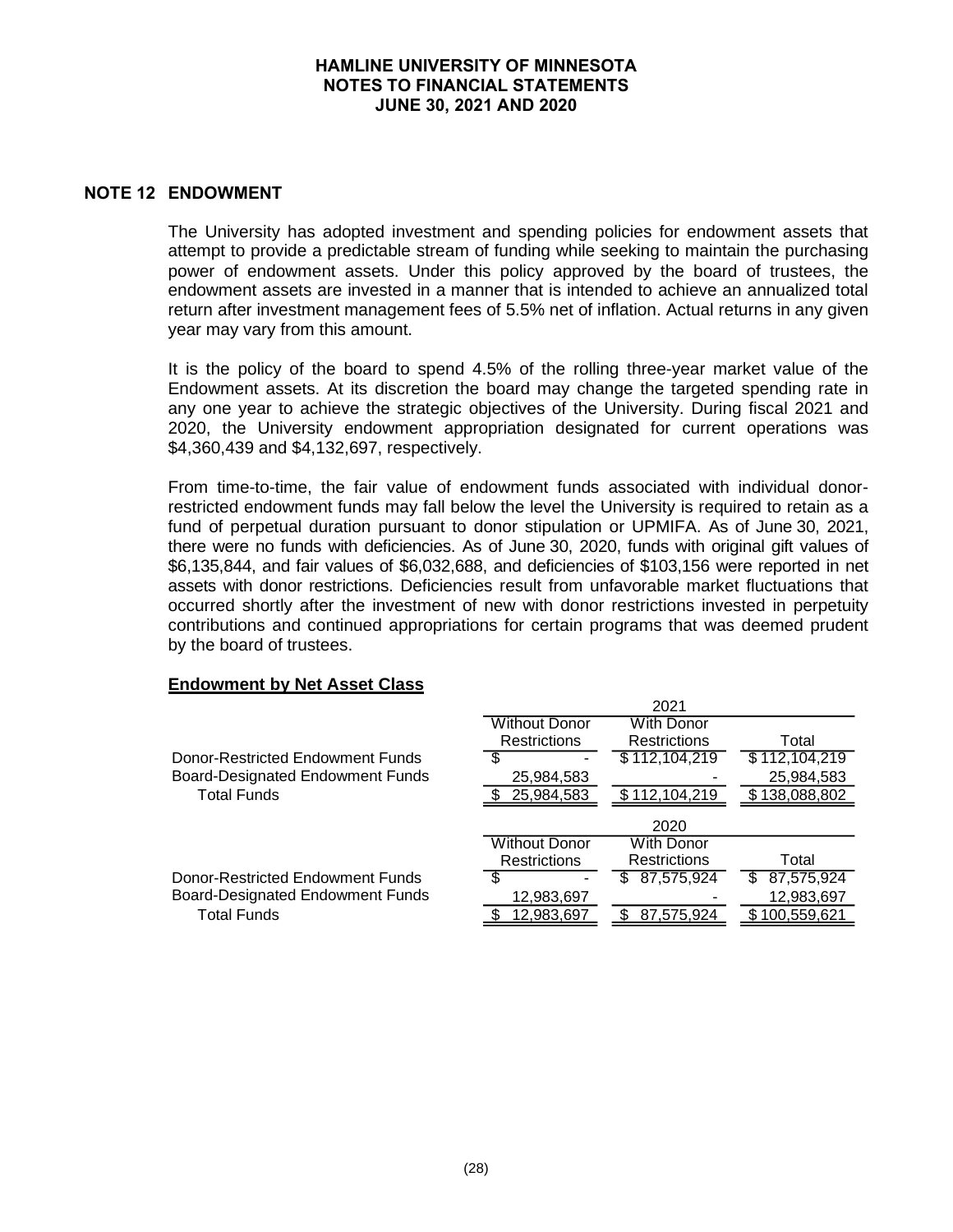# **NOTE 12 ENDOWMENT (CONTINUED)**

## **Changes in Endowment Net Assets**

|                                            | 2021 |                                             |     |                                   |                         |  |  |
|--------------------------------------------|------|---------------------------------------------|-----|-----------------------------------|-------------------------|--|--|
|                                            |      | <b>Without Donor</b><br><b>Restrictions</b> |     | With Donor<br><b>Restrictions</b> | Total                   |  |  |
| Endowment Net Assets, Beginning of<br>Year | \$.  | 12,983,019                                  | \$. | 87,575,922                        | \$100,558,941           |  |  |
| <b>Investment Return</b><br>Contributions  |      | 9,761,489<br>98,731                         |     | 21,613,858<br>2,850,130           | 31,375,347<br>2,948,861 |  |  |
| Appropriation of Endowment Assets for      |      |                                             |     |                                   |                         |  |  |
| Expenditure                                |      | (4,360,439)                                 |     |                                   | (4,360,439)             |  |  |
| Other                                      |      | 7,501,783                                   |     | 64,309                            | 7,566,092               |  |  |
| Endowment Net Assets, End of Year          |      | 25,984,583                                  |     | \$112,104,219                     | \$138,088,802           |  |  |
|                                            |      |                                             |     | 2020                              |                         |  |  |
|                                            |      | <b>Without Donor</b>                        |     | With Donor                        |                         |  |  |
|                                            |      | Restrictions                                |     | Restrictions                      | Total                   |  |  |
| Endowment Net Assets, Beginning of         |      |                                             |     |                                   |                         |  |  |
| Year                                       | \$.  | 13,096,395                                  | \$. | 87,453,456                        | \$100,549,851           |  |  |
| <b>Investment Return</b>                   |      | 3,983,144                                   |     | (932, 191)                        | 3,050,953               |  |  |
| Contributions                              |      | 35,082                                      |     | 926,138                           | 961,220                 |  |  |
| Appropriation of Endowment Assets for      |      |                                             |     |                                   |                         |  |  |
| Expenditure                                |      | (4, 132, 697)                               |     |                                   | (4, 132, 697)           |  |  |
| Other                                      |      | 1,773                                       |     | 128,521                           | 130,294                 |  |  |
| Endowment Net Assets, End of Year          |      | 12,983,697                                  |     | 87,575,924                        | \$100,559,621           |  |  |

# **NOTE 13 RESTRICTIONS AND LIMITATION ON NET ASSET BALANCES**

The board has designated \$25,984,583 and \$12,983,697 of net assets without donor restriction as funds functioning as endowment as of June 30, 2021 and 2020, respectively.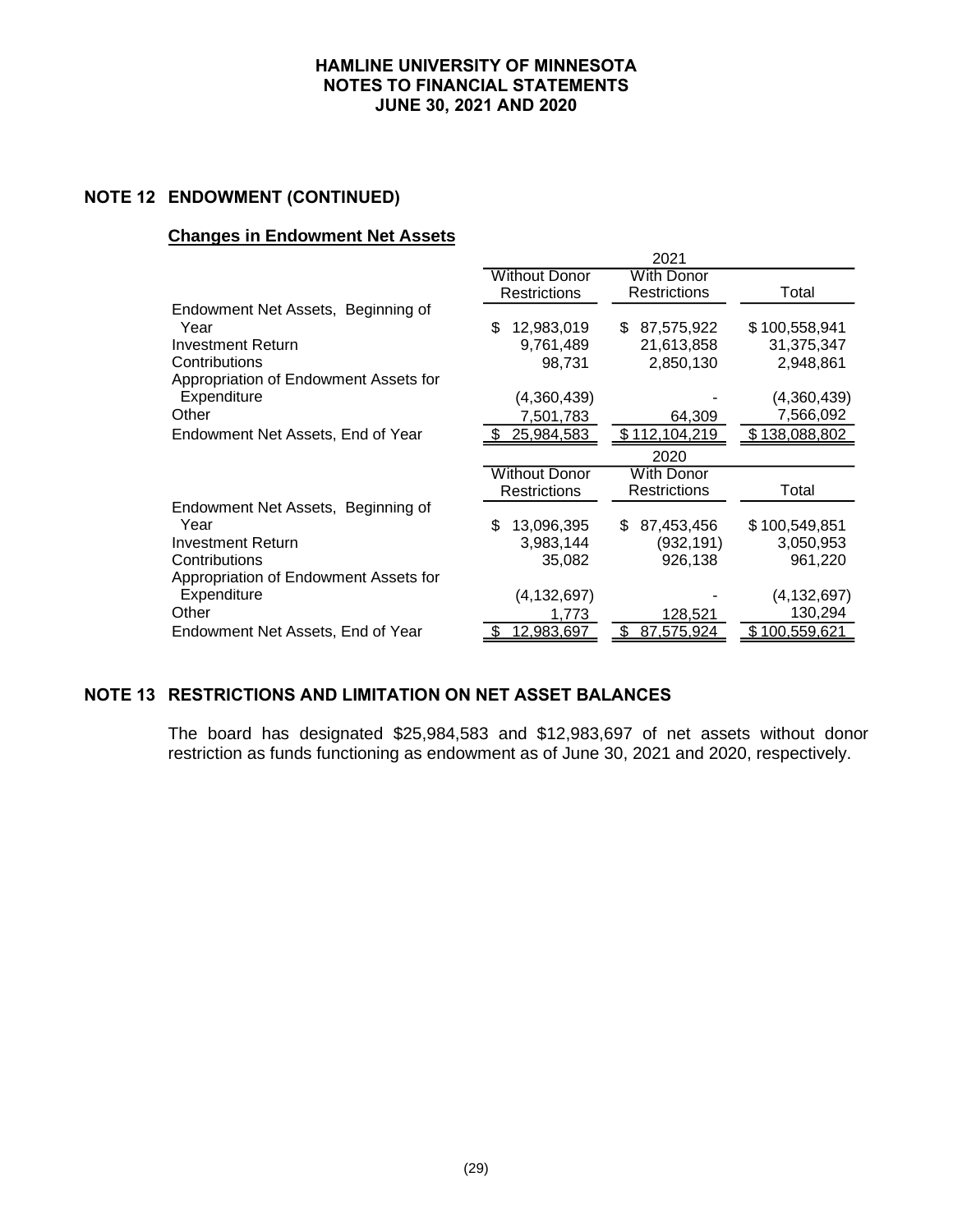## **NOTE 13 RESTRICTIONS AND LIMITATION ON NET ASSET BALANCES (CONTINUED)**

Net asset with donor restriction are available for the following purposes as of June 30:

|                                                         | 2021 |             | 2020             |
|---------------------------------------------------------|------|-------------|------------------|
| Donor-Restricted Net Assets not invested in Perpetuity: |      |             |                  |
| Program Support                                         | \$   | 7,772,569   | \$<br>12,010,239 |
| <b>Physical Plant Acquisition</b>                       |      | 795,792     | 796,379          |
| <b>Accumulated Earnings from Endowment Funds</b>        |      |             |                  |
| <b>Subject to Donor Restrictions</b>                    |      | 38,419,527  | 16,908,825       |
| Underwater Endowment                                    |      |             | (103, 156)       |
| <b>Split-Interest Agreements</b>                        |      | 262,425     | 192,864          |
| Total Donor-Restricted Net Assets not                   |      |             |                  |
| Invested in Perpetuity                                  |      | 47,250,313  | 29,805,151       |
| Donor-Restricted Net Assets Invested in Perpetuity:     |      |             |                  |
| Endowment                                               |      | 73,684,692  | 70,770,255       |
| Split-Interest Agreements                               |      | 2,658,024   | 2,357,005        |
| Gifts Designated for Student Loans                      |      | 42,544      | 42,544           |
| Total Donor-Restricted Net Assets                       |      |             |                  |
| Invested in Perpetuity                                  |      | 76,385,260  | 73,169,804       |
| Total Net Assets with Donor Restrictions                |      | 123,635,573 | 102,974,955      |

Net assets were released from donor restriction as expenses were incurred satisfying the with donor restriction purposes or by the passage of time or the occurrence of other events specified by donors as follows for the years ended June 30:

| 2021 |           |    | 2020      |
|------|-----------|----|-----------|
|      |           |    |           |
| \$   | 2,175,833 | \$ | 2,030,547 |
|      | 412,905   |    | 2,194,195 |
|      |           |    | 935,131   |
|      |           |    |           |
|      | 2,588,738 |    | 5,159,873 |
|      |           |    |           |
| S    | 2,588,738 |    | 5,159,873 |
|      |           |    |           |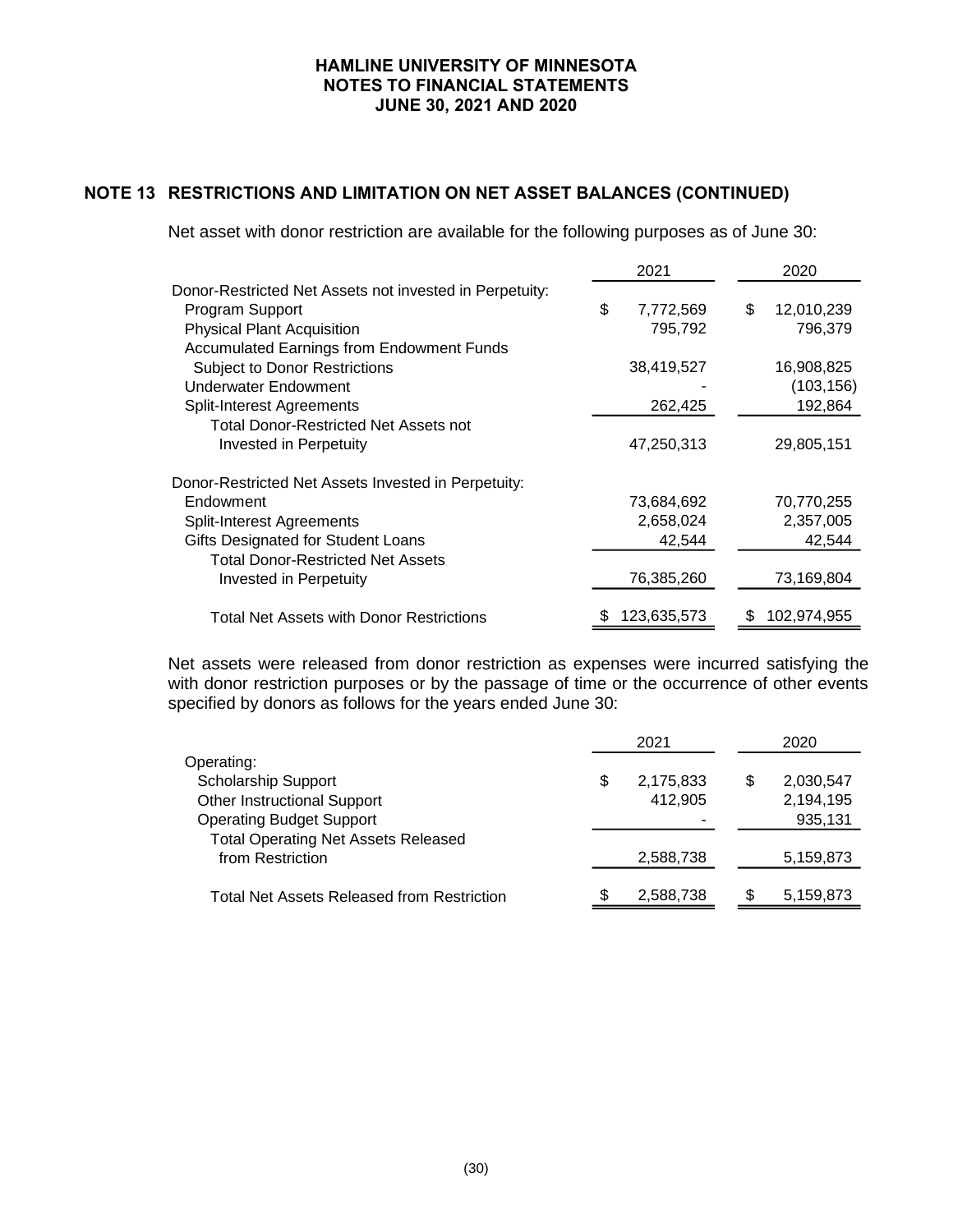## **NOTE 14 EXPENSES BY FUNCTION AND NATURAL CLASSIFICATION**

The University reports expenditures in categories reflecting core operational objectives for higher education as defined by Integrated Postsecondary Education Data System (IPEDS). During the year expenses are directly coded to program activities (instruction, research, academic support, student services, and auxiliary enterprises) or support services (institutional services, which includes fundraising). Expenses which are not directly identifiable by program or support service including operation and maintenance of plant expenses are allocated based on depreciation expense, interest expense is allocated based on the programs and/or supporting functions that directly benefit from the related debt issuance.

Expenses are categorized as a functional expense as follows:

**Instruction** includes the instruction expenses of the undergraduate college, schools, departments, and other instructional divisions of the University.

**Academic Support** represents support services that are an integral part of the University's primary mission of instruction and includes expenses for libraries, galleries, audio/visual services, academic development, academic computing support, course and curriculum development, and academic administration.

**Research** is related to activities specifically organized to produce research outcomes and either commissioned by an agency external to the institution or separately budgeted by an organizational unit within the University.

**Public Service** is specifically for public service and for activities established primarily to provide noninstructional services beneficial to groups external to the institution and includes expenses for the Wesley Center and the Mediation Center.

**Student Services** includes such expenses as admissions, financial aid administration, registrar activities and activities whose primary purpose is to contribute to students' emotional and physical well-being and to their intellectual, cultural, and social development outside the context of the formal instructional program.

**Institutional Support** reflects the day-to-day operational support of the University and includes expenses for general administrative services, executive direction and planning, legal and fiscal operations, administrative computing support, communications, and development.

**Auxiliary Enterprises** is essentially the self-supporting operations of the University that exist to furnish a service to students, faculty, or staff, and that charge a fee that is directly related to, although not necessarily equal to, the cost of the service. Examples are residence halls, food services, student health services, and bookstores.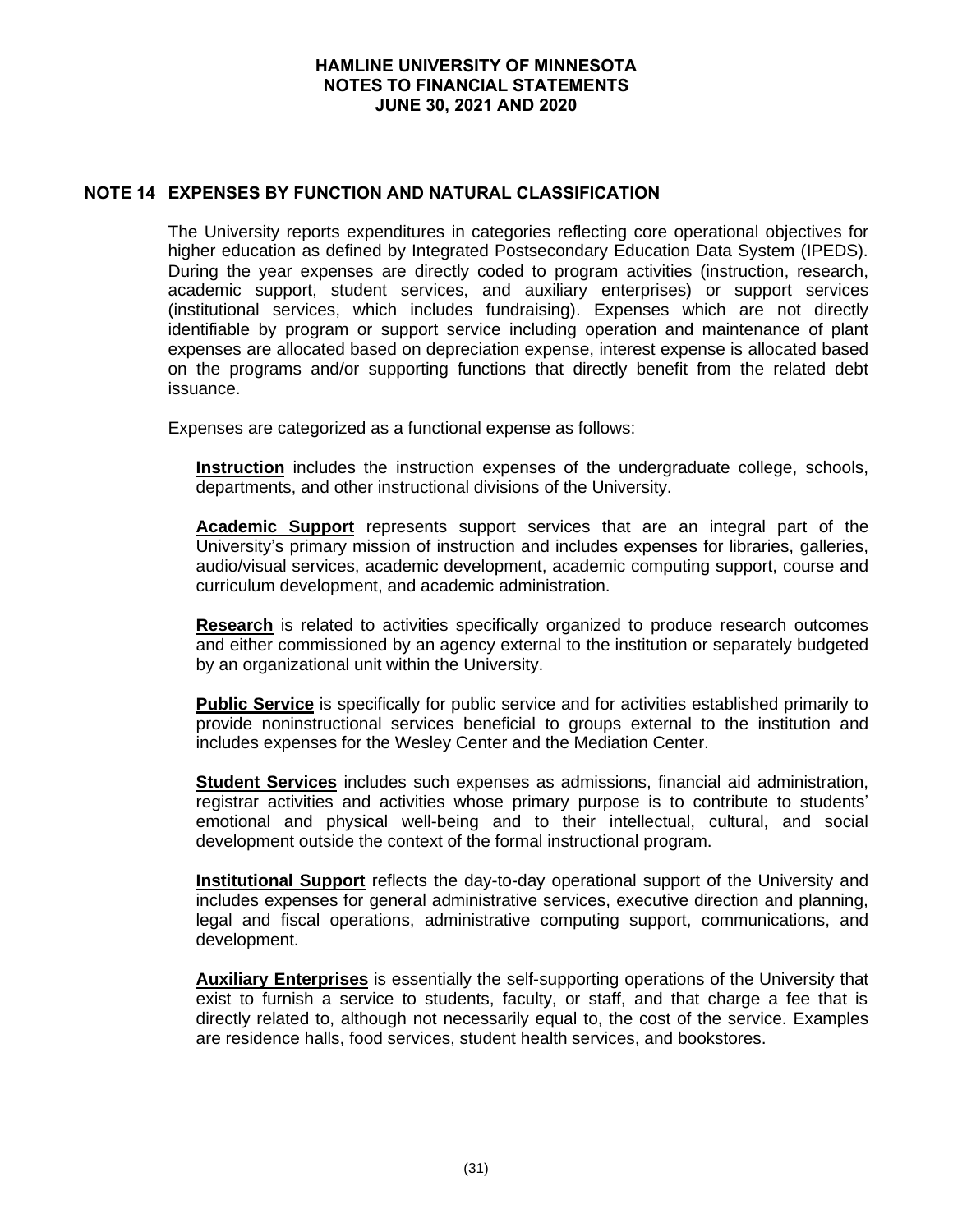### **NOTE 14 EXPENSES BY FUNCTION AND NATURAL CLASSIFICATION (CONTINUED)**

All expense categories, except Institutional Support, are considered Program Service expenses. Expenses associated with the operation and maintenance of plant, depreciation and interest expense are allocated across all functional expense categories as follows:

- **Depreciation** expense for buildings and equipment are allocated based on the use of the building.
- **Plant Operation and Maintenance** expenses for the administration, supervision, operation, maintenance, preservation, and protection of the University's physical plant follow depreciation allocations.
- **Interest Expense** follows the depreciation allocations.

Program activities reflect the major activities of the institution for instruction, research, academic support, student services, and auxiliary enterprises. Support activities include institutional support and fundraising.

Expenses reported by function on the statement of activities and changes in net assets are summarized by natural classification for the year ended June 30, 2021:

|                                                                 |     |            | <b>Support Activities</b> |               |    |             |     |            |
|-----------------------------------------------------------------|-----|------------|---------------------------|---------------|----|-------------|-----|------------|
|                                                                 |     | Program    |                           | Institutional |    |             |     |            |
|                                                                 |     | Activities |                           | Support       |    | Fundraising |     | Total      |
|                                                                 | \$. | 23,217,306 | \$                        | 5,347,129     | \$ | 809.054     | \$. | 29,373,489 |
| Salaries and Wages (Incl. Students)<br><b>Employee Benefits</b> |     | 6,815,377  |                           | 1,525,109     |    | 184,079     |     | 8,524,565  |
| <b>Professional Services</b>                                    |     | 4,497,152  |                           | 112,964       |    | 23.556      |     | 4,633,672  |
| <b>Dining Service</b>                                           |     | 1,627,077  |                           |               |    |             |     | 1,627,077  |
| Advertising and Promotion                                       |     | 1,308,585  |                           | 252,961       |    | 8,410       |     | 1,569,956  |
| <b>Office Expenses</b>                                          |     | 2,424,705  |                           | 601.631       |    | 58,643      |     | 3,084,979  |
| General, Program, Other Expense                                 |     | 2,554,738  |                           | 1,512,862     |    | 40,541      |     | 4,108,141  |
| Travel                                                          |     | 378,977    |                           | 26,846        |    | 4,233       |     | 410,056    |
| Information Technology                                          |     | 979,127    |                           | 2,309,501     |    | 8,602       |     | 3,297,230  |
| <b>Facility Overhead Expense</b>                                |     | 5,658,365  |                           | 612,827       |    | 8,296       |     | 6,279,488  |
| Interest                                                        |     | 1,630,592  |                           | 103,327       |    | 2,601       |     | 1,736,520  |
| Depreciation and Amortization                                   |     | 6,060,797  |                           | 57,159        |    | 1,466       |     | 6,119,422  |
| <b>Total Expenses</b>                                           |     | 57,152,798 | \$                        | 12,462,316    | S  | 1,149,481   | S   | 70,764,595 |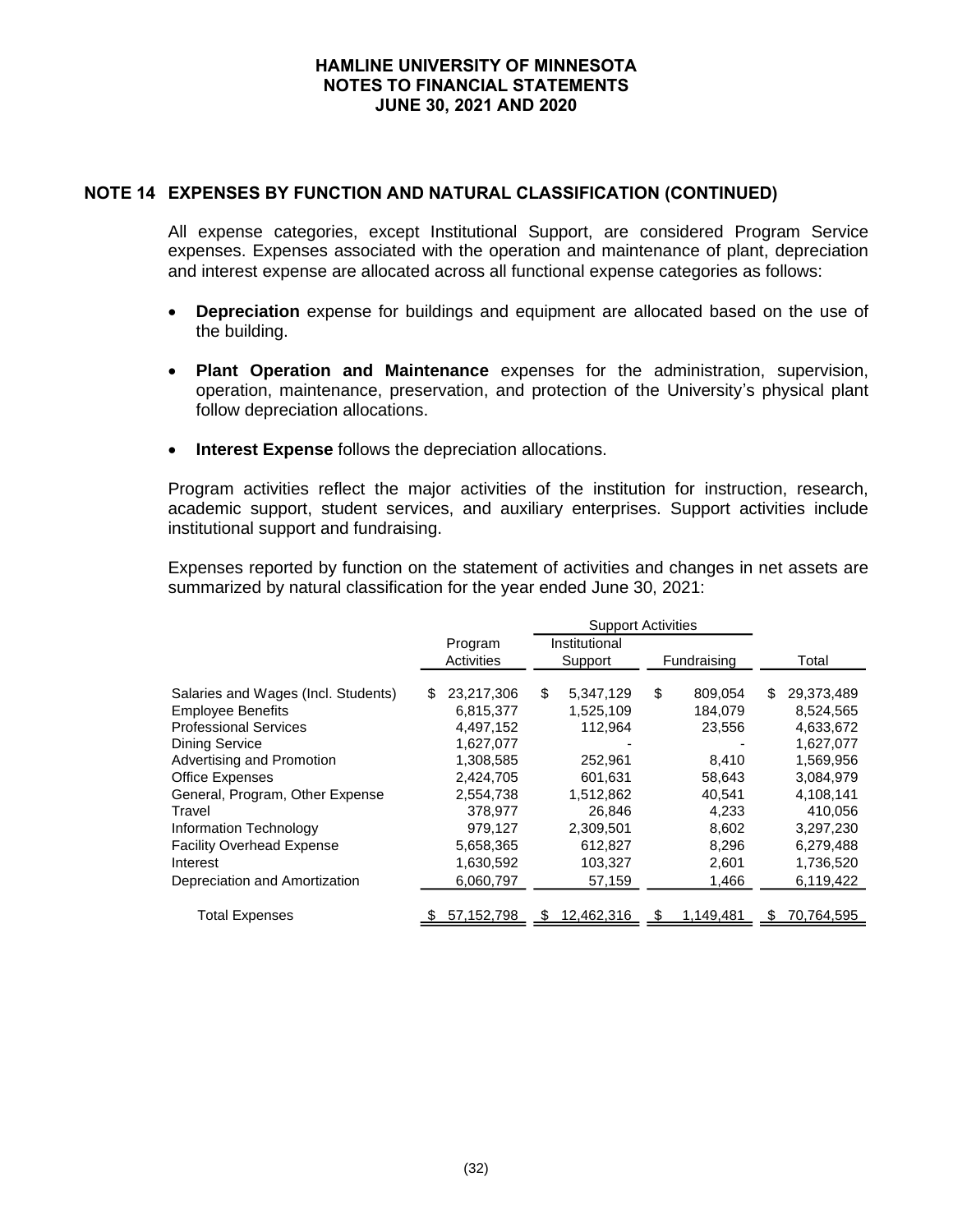## **NOTE 14 EXPENSES BY FUNCTION AND NATURAL CLASSIFICATION (CONTINUED)**

Expenses reported by function on the statement of activities and changes in net assets are summarized by natural classification for the year ended June 30, 2020:

|                                     | <b>Support Activities</b> |    |               |    |             |    |            |
|-------------------------------------|---------------------------|----|---------------|----|-------------|----|------------|
|                                     | Program                   |    | Institutional |    |             |    |            |
|                                     | Activities                |    | Support       |    | Fundraising |    | Total      |
| Salaries and Wages (Incl. Students) | \$<br>25,150,762          | \$ | 6,824,715     | \$ | 925.974     | \$ | 32.901.451 |
| <b>Employee Benefits</b>            | 6,980,504                 |    | 1,741,157     |    | 191.061     |    | 8.912.722  |
| <b>Professional Services</b>        | 5,093,702                 |    | 1,256,155     |    | 93,140      |    | 6,442,997  |
| <b>Dining Service</b>               | 2,875,561                 |    |               |    |             |    | 2,875,561  |
| Advertising and Promotion           | 1,403,856                 |    | 541,382       |    | 11.271      |    | 1,956,509  |
| <b>Office Expenses</b>              | 3,048,931                 |    | 1,054,173     |    | 102,812     |    | 4,205,916  |
| General, Program, Other Expense     | 3,867,554                 |    | 350,245       |    | 66,377      |    | 4,284,176  |
| Travel                              | 1,593,167                 |    | 238,928       |    | 27.973      |    | 1,860,068  |
| Information Technology              | 913,229                   |    | 2,142,172     |    | 6,948       |    | 3,062,349  |
| <b>Facility Overhead Expense</b>    | 5,400,296                 |    | 291,084       |    | 18,198      |    | 5,709,578  |
| Interest                            | 1,754,187                 |    | 107,803       |    | 6,154       |    | 1,868,144  |
| Depreciation and Amortization       | 6,106,026                 |    | 343,204       |    | 19,591      |    | 6,468,821  |
| <b>Total Expenses</b>               | 64,187,775                | \$ | 14,891,018    | \$ | 1,469,499   | S  | 80,548,292 |

The University has a policy that allows functional units to expend funds from boarddesignated funds. The activity in the funds is as follows:

|                   | 2021   |           |  | 2020       |  |
|-------------------|--------|-----------|--|------------|--|
| Beginning Balance | ጥ<br>J | 889.655   |  | 1,190,705  |  |
| Additions         |        | 4.890     |  | 15.991     |  |
| Expense           |        | (34, 606) |  | (317, 041) |  |
| Ending Balance    |        | 859.939   |  | 889,655    |  |
|                   |        |           |  |            |  |

## **NOTE 15 LIQUIDITY**

The University regularly monitors liquidity required to meet its operating needs and other contractual commitments. The University considers all expenditures related to its ongoing activities of teaching, research, and public service as well as the conduct of services undertaken to support general institutional expenditures.

In addition to financial assets available to meet general expenditures, the University operates with a balanced operating budget and anticipates collecting sufficient revenue to cover general expenditures not covered by donor-restricted resources. As more fully described in Note 11 of the Financial Statements, the University also has committed lines of credit in the amount of \$7,000,000 and \$3,000,000 with banks, which it could draw upon in the event of an unanticipated liquidity need.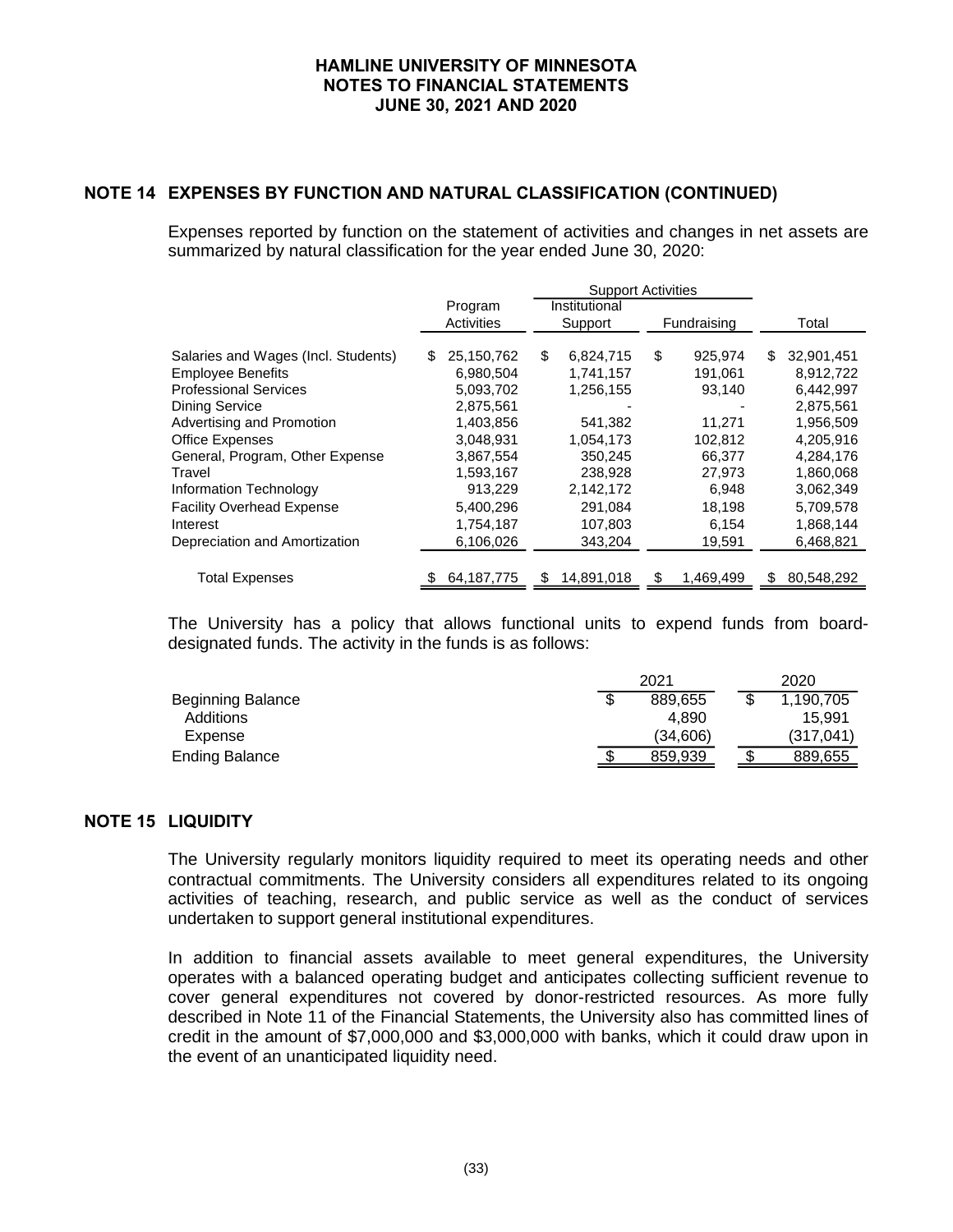## **NOTE 15 LIQUIDITY (CONTINUED)**

For purposes of analyzing resources, the University considers various sources of liquidity including cash and cash equivalents, receivables, and investments. None of the financial assets are subject to donor or other contractual restrictions that make them unavailable for general expenditures within one year of the balance sheet date. In addition, the University invests cash in excess of daily requirements in short-term investments. As of June 30, 2021, the following financial assets could readily be made available within one year of the balance sheet date to meet general expenditures:

|                                                        |     | 2021       | 2020       |
|--------------------------------------------------------|-----|------------|------------|
| Cash and Cash Equivalents                              | -SS |            | 5,006,384  |
| Contributions for General Expenditures Due in One Year |     |            |            |
| or Less                                                |     | 600.591    | 5,165,119  |
| Accounts Receivable, Net                               |     | 5,264,560  | 5,982,747  |
| Investments                                            |     | 25,984,583 | 12,983,697 |
| <b>Investments Appropriated for Current Use</b>        |     | 797,883    | 765,077    |
| <b>Total Financial Assets</b>                          |     | 32,647,617 | 29,903,024 |

Board-designated endowment in the amount of \$25,984,583 and \$12,983,697 at June 30, 2021 and 2020, respectively, is subject to an annual spending rate as described in Note 12, Endowment footnote. Although the University does not intend to spend from the gift corpus of these funds, these amounts could be made available if deemed necessary.

## **NOTE 16 RETIREMENT PLAN**

The University participates in the Teachers Insurance and Annuity Association – College Retirement Equities Fund (TIAA-CREF) (the Plan), which covers certain faculty and staff employees. Nonelective discretionary contributions equal to 5% of eligible compensation and discretionary match contributions up to 2.5% of pretax elective deferrals are required under the program. Benefits are based upon amounts accumulated for the account of each individual employee at date of retirement. Contributions by the University for the Plan were \$1,778,951 and \$1,910,631 for the years ended June 30, 2021 and 2020, respectively.

## **NOTE 17 OTHER POSTRETIREMENT BENEFITS**

Prior to 2004, the University provided medical benefits for eligible employees who retired at or beyond age 55 with 10 or more years of service. In 2003, the Plan was amended to provide benefits only to those employees retiring on or before June 30, 2008. The University adopted the curtailment methodology of recognizing the financial impact in the year of the change. The Plan is contributory for all retired employees. The University does not prefund these costs.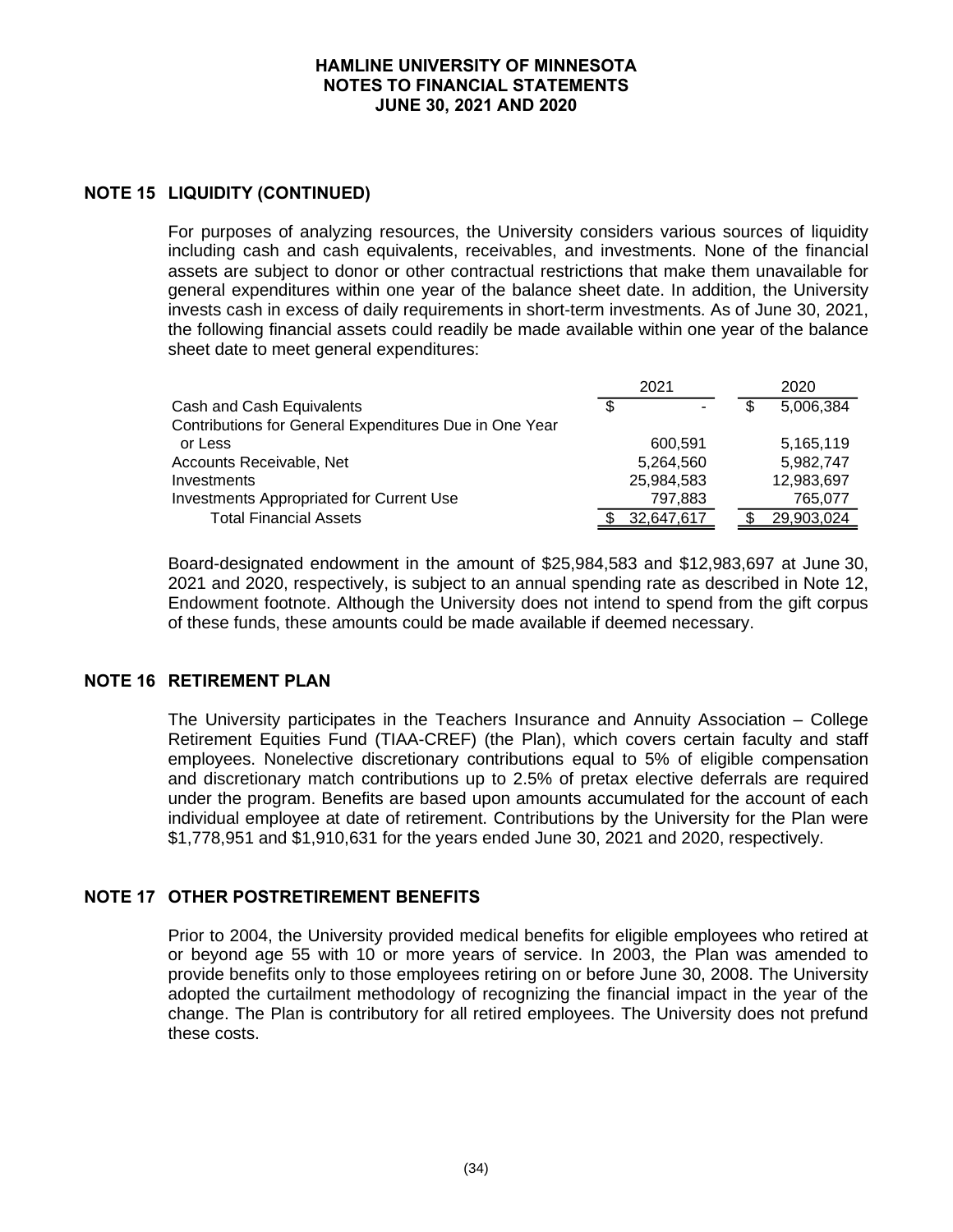## **NOTE 17 OTHER POSTRETIREMENT BENEFITS (CONTINUED)**

|                                                                                                                     | 2021    | 2020 |         |  |  |
|---------------------------------------------------------------------------------------------------------------------|---------|------|---------|--|--|
| <b>Accumulated Postretirement Benefit Obligation:</b><br>Retirees<br><b>Fully Eligible Active Plan Participants</b> | 887.072 |      | 909.204 |  |  |
| Accrued Postretirement Benefit Cost Included                                                                        |         |      |         |  |  |
| in Accounts Payable and Accrued Expenses                                                                            | 887,072 |      | 909.204 |  |  |

## **NOTE 18 RELATED PARTY**

Pledges from certain board of trustee members and parents of trustee members are included in the financial statements. The pledges outstanding were \$2,920,450 and \$3,072,500 for the years ended June 30, 2021 and 2020, respectively.

The University contracts with a board member's firm for construction projects. The University has a conflict of interest policy in place which is updated annually and also performs an independent third party review of these contracts. The expenditures paid were \$34,532 and \$167,556 for the years ended June 30, 2021 and 2020, respectively.

See Note 19 for a description of the related party relationship between the University and the Mitchell Hamline School of Law.

## **NOTE 19 COMBINATION OF UNIVERSITY SCHOOL OF LAW AND WILLIAM MITCHELL SCHOOL OF LAW**

In 2015, the University entered into a definitive agreement to combine the Hamline School of Law (HUSL) and William Mitchell College of Law (WMCL). The American Bar Association (ABA) granted acquiescence to combine Hamline University School of Law with William Mitchell College of Law, and to recognize Mitchell Hamline School of Law (MHSL) as a fully ABA-approved law school effective on December 28, 2015. The newly combined school is located primarily on William Mitchell's existing campus. The MHSL is an autonomous, nonprofit institution governed by an independent board of trustees, with a strong, visible, and long lasting affiliation to Hamline University. Students are able to earn dual degrees through the school's affiliation with Hamline University.

Major terms of the combination as defined by the Definitive Agreement fall into these categories: transfer of assets and liabilities, fees and expenses of the combination, ongoing financial consideration and governance and leadership.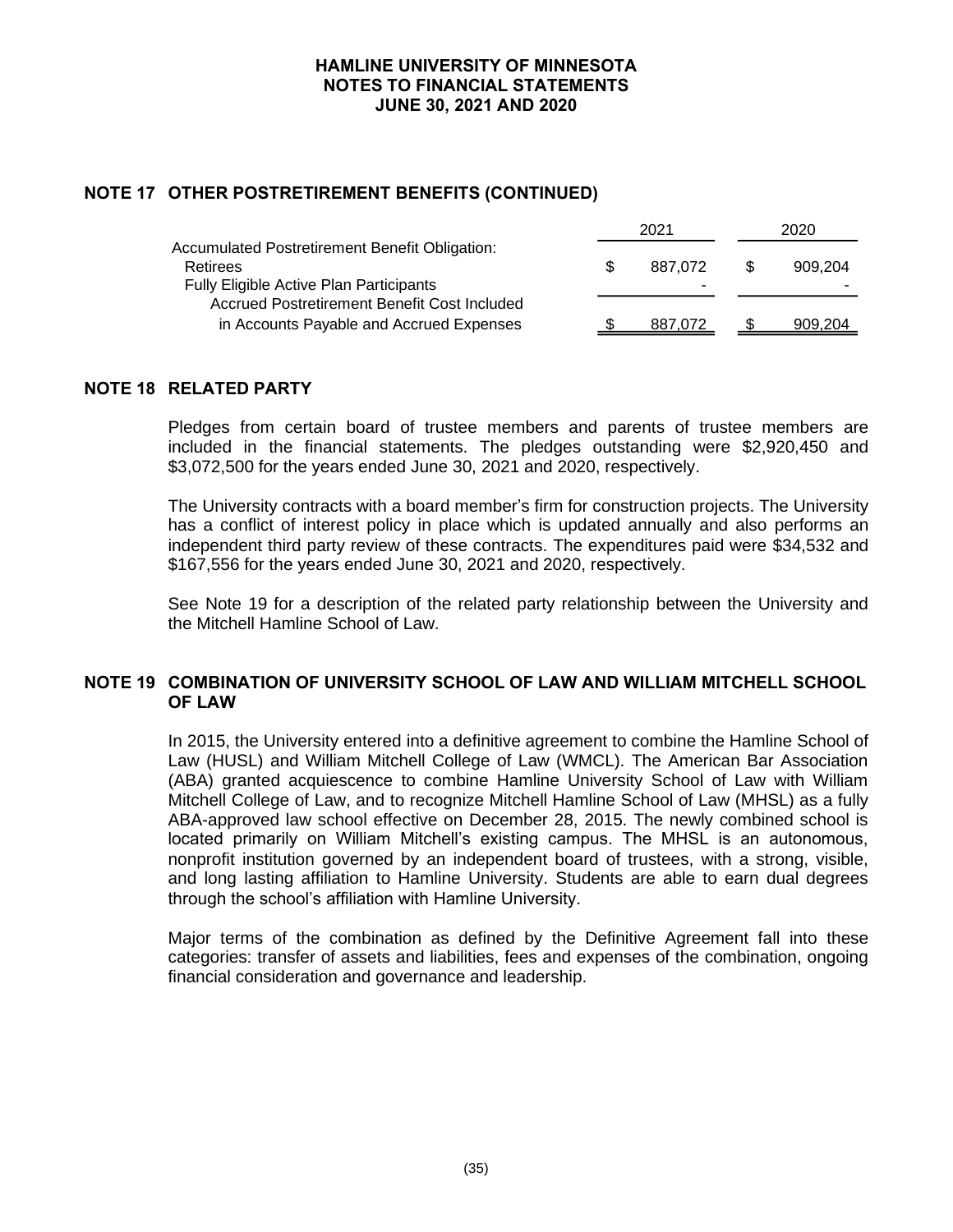## **NOTE 19 COMBINATION OF UNIVERSITY SCHOOL OF LAW AND WILLIAM MITCHELL SCHOOL OF LAW (CONTINUED)**

Certain transactions fees and expenses of the combination were split between HUSL and WMCL, without reimbursement back to either party. Other specific costs related to the startup of the newly formed MHSL were also shared equally in payout but are fully reimbursable to the University by MHSL in eight equal installments, without interest, with the first payment made on June 30, 2017. The split fees that reimbursable to the University resulted in \$308,823 and \$411,764 of accounts receivable as of June 30, 2021 and 2020, respectively.

Ongoing financial consideration relates to an agreement that MHSL will pay to the University within a designated length of time following each fiscal year-end, a percentage of that fiscal year's net tuition revenue as defined by the terms of the combination's Definitive Agreement. That agreement resulted in revenue of \$169,622 and \$113,617 for the years ended June 30, 2021 and 2020, respectively.

The governance and leadership terms of the combination state that the University shall have the right to nominate to and maintain on, the MHSL Board of Trustees equal to 33% of the total MHSL Trustees, inclusive of the President of the University. All MHSL Board of Trustees, regardless of who nominated them, will have the same terms, rights, privileges, and responsibilities in their capacity as trustees.

In the process of combining operations, it was necessary to write down any remaining assets from the academic collection. The remaining fair market value of the academic collection is recorded as Discontinued Operations Assets Held for Sale and is reflected in Prepaid Expenses and Other Assets in the accompanying balance sheet. The discontinued operations assets balances were \$3,561 and \$3,801 for years ended June 30, 2021 and 2020.

## **NOTE 20 COMMITMENTS AND CONTINGENCIES**

For the years ended June 30, 2021 and 2020, the University had commitments to investment funds in the amount of \$2,225,140, funded through reallocation of investments.

#### **Legal Claims**

In the normal course of business, the University has claims made against them. As of June 30, 2021, the amount and likelihood of loss is not determined. The University believes these claims are without merit and intends to vigorously defend the matters.